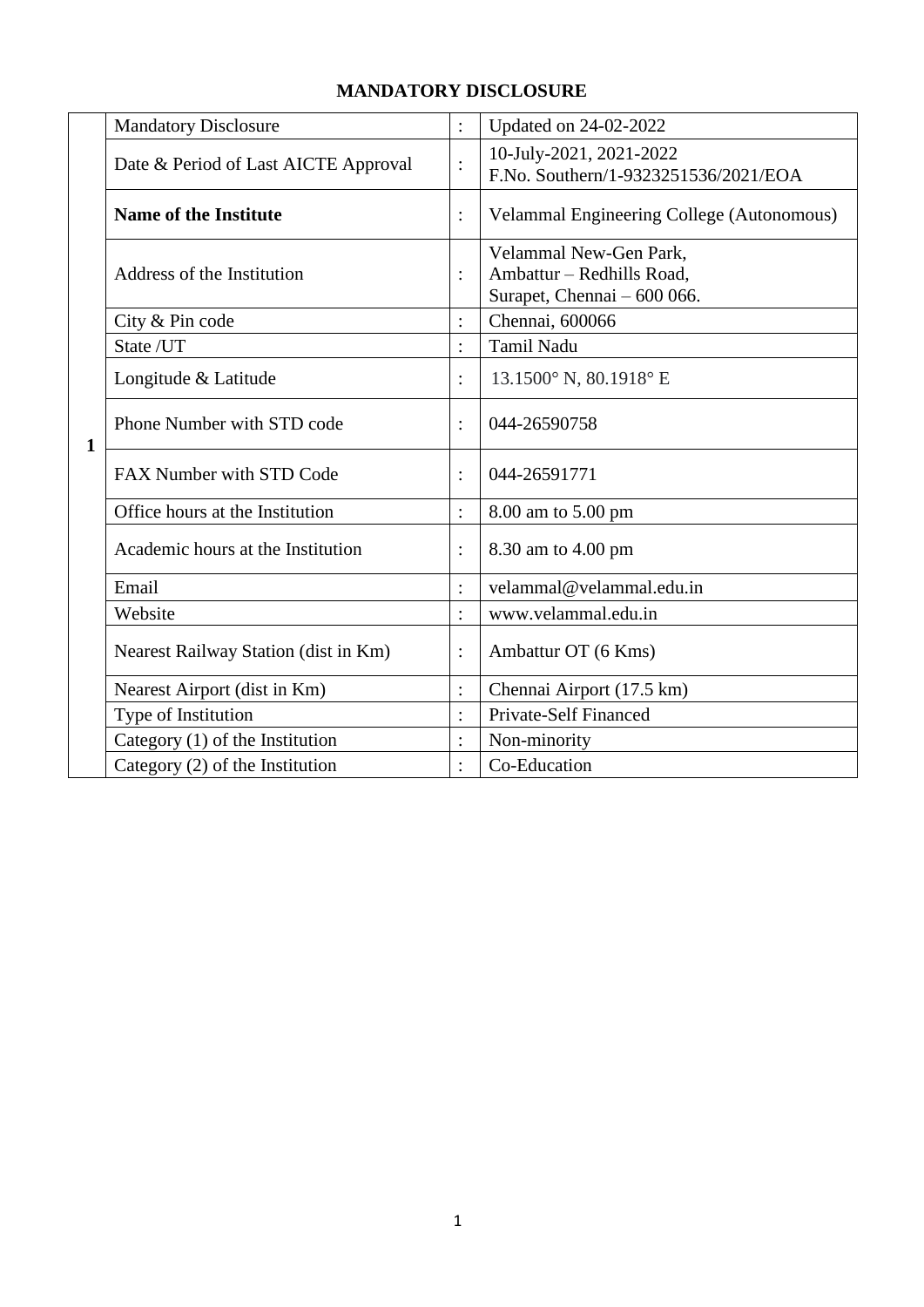|                | Name of the Trust/Society/Company<br>$\ddot{\cdot}$ |                      | <b>Velammal Educational Trust</b>     |
|----------------|-----------------------------------------------------|----------------------|---------------------------------------|
|                | running the Institution                             |                      |                                       |
|                | Type of the organization                            | $\bullet$            | Trust                                 |
|                | Address of the organization                         | $\bullet$            | 21 A, Aarudhra Street                 |
|                |                                                     |                      | Mogappair East                        |
|                |                                                     |                      | Chennai - 600 037                     |
| $\overline{2}$ | <b>Registered With</b>                              | $\ddot{\phantom{a}}$ | Registrar of Societies, Madras North  |
|                | Registration Number & date                          | $\bullet$            | 4188 & 20.01.1986                     |
|                | Website of the organization                         | $\bullet$            | www.velammal.edu.in                   |
|                |                                                     | $\bullet$            | Thiru. M.V. Muthuramalingam, Chairman |
|                |                                                     | $\bullet$            | Tmt. M.V.M Kunjaravalli, Trustee      |
|                | <b>Trust Members</b>                                | $\ddot{\cdot}$       | Thiru. M.V. M Velmurugan, CEO         |
|                |                                                     |                      | Thiru M.V.M Velmohan, Correspondent   |
|                |                                                     |                      | Thiru. M.V.M Sasikumar, Director      |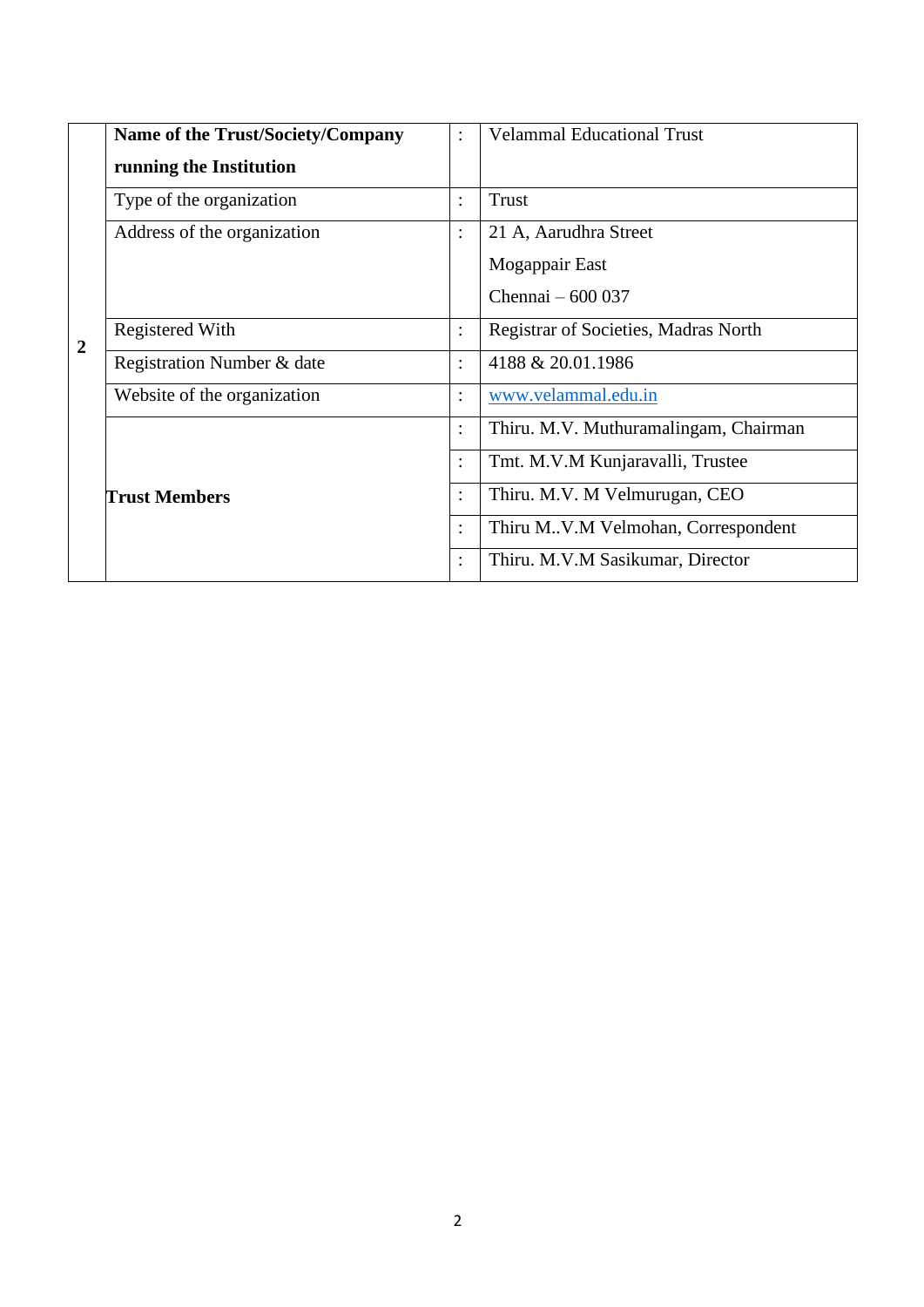|   | <b>Name of Principal</b>   | $\bullet$<br>$\cdot$   | Dr. S. Satish Kumar             |
|---|----------------------------|------------------------|---------------------------------|
|   | <b>Exact Designation</b>   | ٠<br>$\bullet$         | Principal                       |
|   | Phone number with STD code | ٠<br>$\bullet$         | $044 - 26591842$                |
| 3 | FAX number with STD code   | $\bullet$<br>٠.        | $044 - 26591771$                |
|   | Email                      | $\bullet$              | principal@velammal.edu.in       |
|   | <b>Highest Degree</b>      | $\bullet$<br>$\bullet$ | Ph. D                           |
|   | Field of specialization    | $\bullet$<br>$\cdot$   | <b>Manufacturing Technology</b> |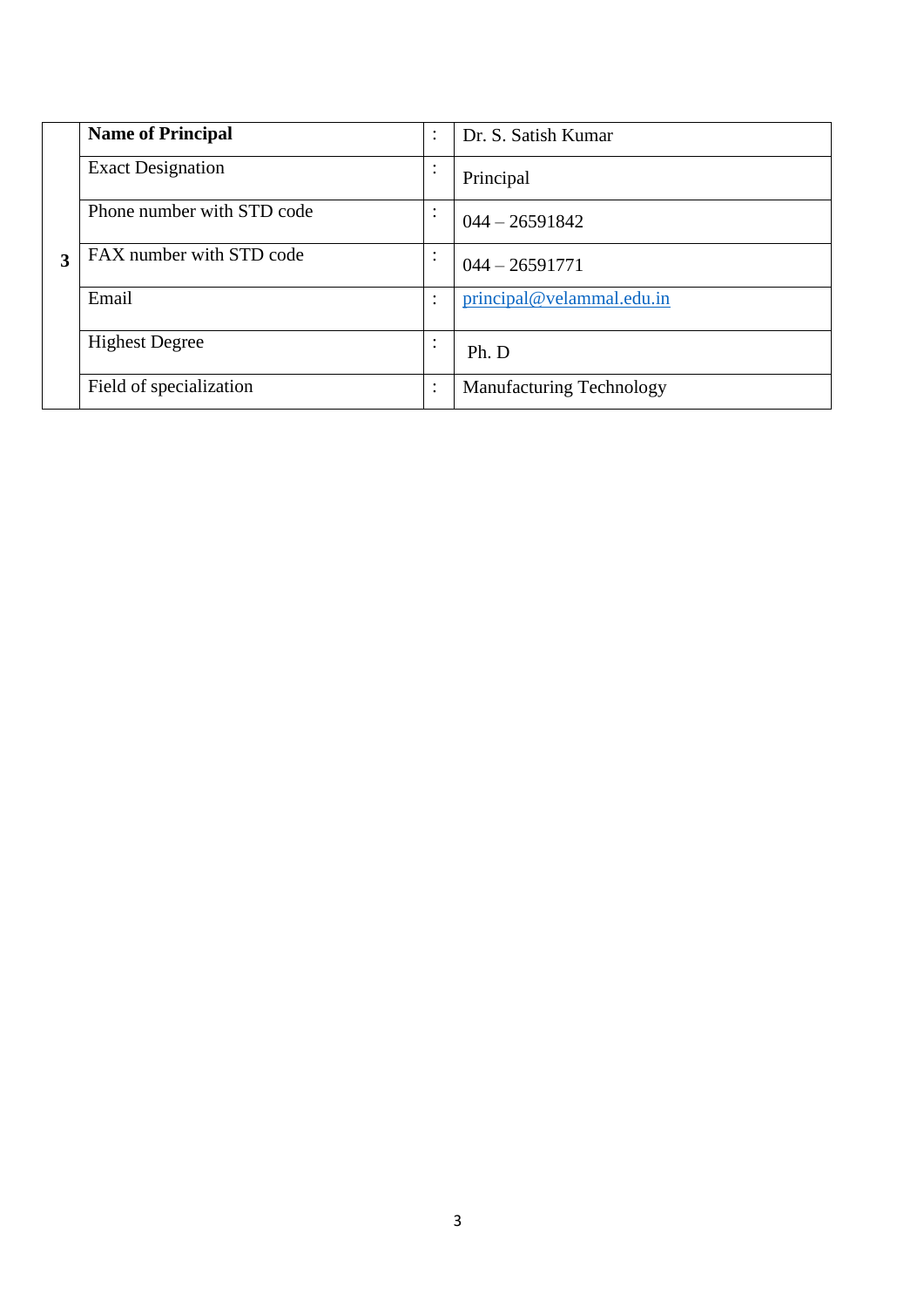|   | Name of the affiliating University | Anna University, Chennai               |
|---|------------------------------------|----------------------------------------|
| 4 | Address                            | Guindy, Chennai - 600 025, Tamil Nadu. |
|   | Website                            | www.annauniv.edu                       |
|   | Latest affiliation Period          | 2021-2022                              |

| 5              | Governance                                                 |                                            |                     |                            |                                            |                            |  |  |  |  |
|----------------|------------------------------------------------------------|--------------------------------------------|---------------------|----------------------------|--------------------------------------------|----------------------------|--|--|--|--|
|                | Members of the Board and their brief background            |                                            |                     |                            |                                            |                            |  |  |  |  |
|                | Frequency of meetings & date of last                       | $\ddot{\cdot}$<br>Yearly once (04/09/2021) |                     |                            |                                            |                            |  |  |  |  |
|                | Meeting                                                    |                                            |                     |                            |                                            |                            |  |  |  |  |
|                | Members of Academic Advisory Body/ Governing Council       |                                            |                     |                            |                                            |                            |  |  |  |  |
| S.No           | <b>Name</b>                                                |                                            |                     | <b>Position</b>            | <b>Present Designation</b><br>/ Occupation |                            |  |  |  |  |
| $\mathbf{1}$   | Thiru M.V. Muthuramalingam.                                |                                            | Chairman            |                            |                                            | Chairman                   |  |  |  |  |
| $\overline{2}$ | Thiru. M.V.M Velmurugan                                    |                                            | Member              |                            |                                            | C.E.O.                     |  |  |  |  |
| 3              | Thiru. M.V.M Velmohan                                      |                                            | Member              |                            |                                            | Correspondent              |  |  |  |  |
| $\overline{4}$ | Thiru. M.V.M. Sasikumar                                    | Member                                     |                     |                            |                                            | Director                   |  |  |  |  |
| 5              | Dr. S. Satish Kumar                                        | Member                                     |                     |                            | Principal                                  |                            |  |  |  |  |
| 6              | Dr. A. Balaji Ganesh                                       |                                            | Member              |                            |                                            | Dean - Research            |  |  |  |  |
| $\overline{7}$ | Dr. S. Srinath                                             |                                            | Member              |                            |                                            | Professor - COE            |  |  |  |  |
| 8              | Dr. C.D. Anuratha                                          |                                            |                     | <b>University Nominee</b>  |                                            | Professor                  |  |  |  |  |
| 9              | Mr. A.M Rafeek                                             |                                            |                     | <b>State Govt. Nominee</b> |                                            | <b>Special Officer CDC</b> |  |  |  |  |
| 10             | Dr. Pragya Shukla                                          |                                            |                     | Member UGC nominee         |                                            | Professor                  |  |  |  |  |
| 11             | Mr.P. Vairavaramar                                         |                                            | Member              |                            |                                            | <b>Financial Advisor</b>   |  |  |  |  |
| 12             | Dr. S. Shakil Kirupavathy.                                 |                                            | Member              |                            |                                            | <b>HOD</b> - Physics       |  |  |  |  |
|                | Frequently of the Board Meeting and Academic Advisory Body |                                            |                     |                            |                                            |                            |  |  |  |  |
| S.No           | <b>Name</b>                                                |                                            |                     | <b>Position</b>            | <b>Present Designation</b><br>Occupation   |                            |  |  |  |  |
| 1              | Dr. S. Satish Kumar                                        |                                            |                     | Chairman                   | Principal                                  |                            |  |  |  |  |
| $\overline{c}$ | Dr. S. Mary Jones                                          |                                            |                     | Member                     |                                            | Professor                  |  |  |  |  |
| 3              | Dr. A. Jebamalar                                           |                                            | Member<br>Professor |                            |                                            |                            |  |  |  |  |
|                |                                                            |                                            |                     |                            |                                            |                            |  |  |  |  |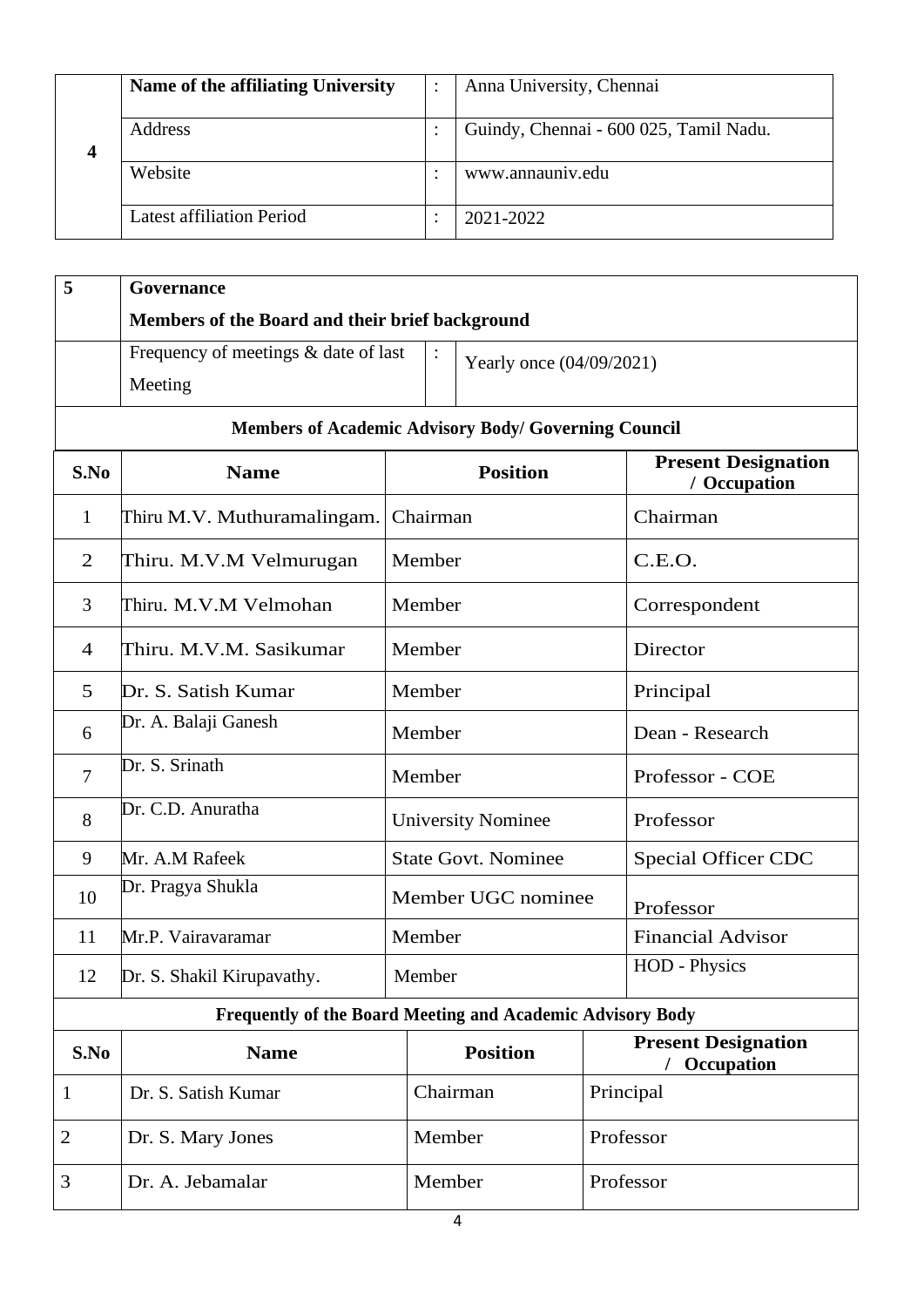| 4 | Mr. P. Ganesh Kumar    | Member | Senior Manager L&T Construction |
|---|------------------------|--------|---------------------------------|
|   | Mr. M. Thirumalaikumar | Member | Manager Siemens Ltd             |
|   | Mr. M. Babu            | Member | Architect                       |

#### **Organizational chart and processes**

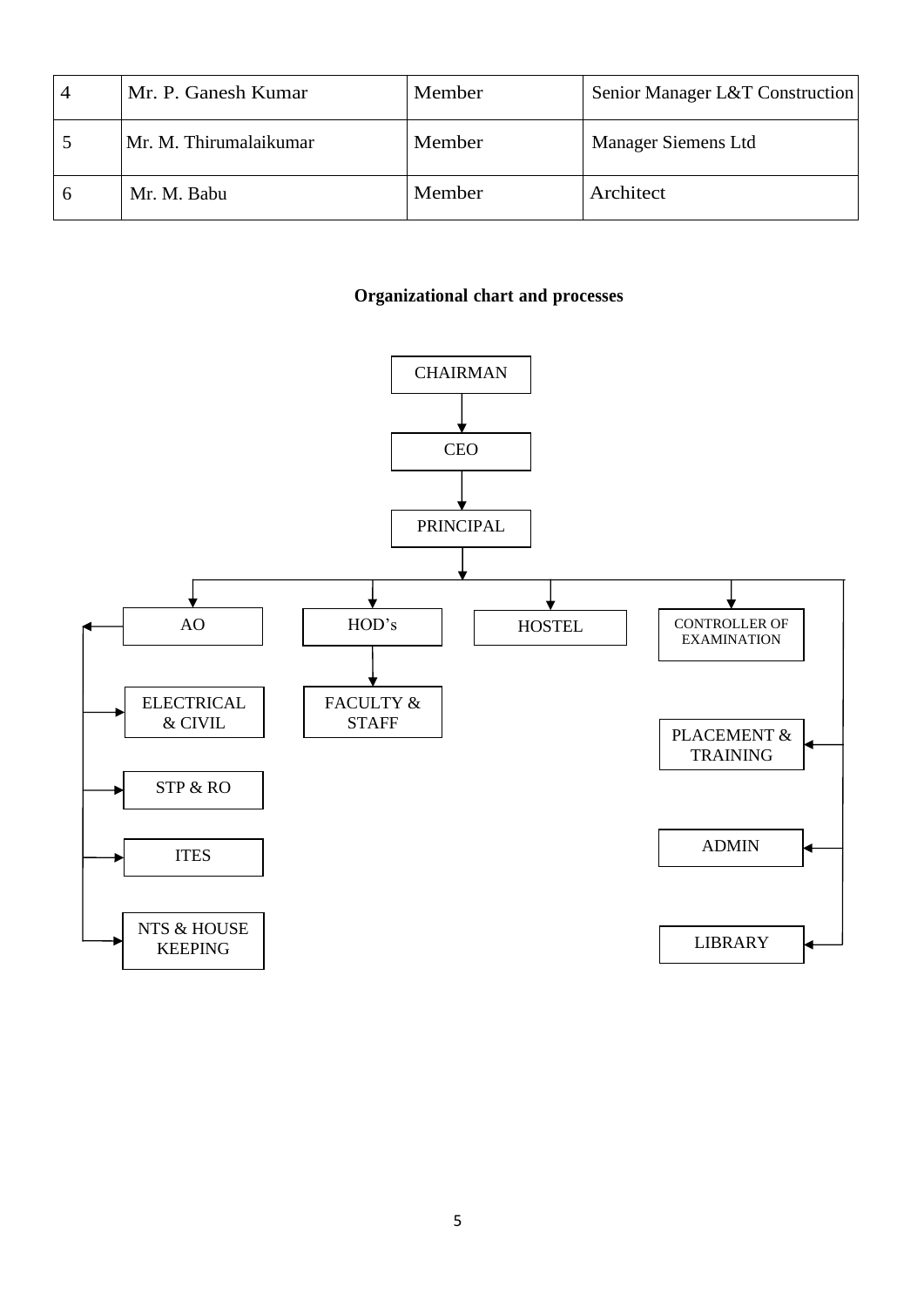|                                                    |           | An Academic audit committee is constituted      |
|----------------------------------------------------|-----------|-------------------------------------------------|
|                                                    |           | and the academic activities are well planned,   |
|                                                    |           | monitored and the feedback is obtained from     |
|                                                    |           | students. The academic activities for each      |
|                                                    |           | semester is planned well in advance and an      |
| <b>Nature and Extent of involvement of Faculty</b> |           | academic calendar and activity planner is is    |
| and students in academic                           |           | prepared and shared among the students and      |
| affairs/improvements                               |           | the faculty members. The class student          |
|                                                    |           | suggestions are obtained by the regular         |
|                                                    |           | conduct of class committee meetings, mentor     |
|                                                    |           | counseling, and                                 |
|                                                    |           | feedback process.                               |
| <b>Mechanism/Norms and Procedure for</b>           | $\bullet$ | organization<br>The<br>has<br>the<br>power      |
| democratic/ good Governance                        |           | disseminated at various levels which            |
|                                                    |           | ensures democracy.                              |
|                                                    |           |                                                 |
|                                                    |           | A Class committee is constituted with a         |
|                                                    |           | faculty member as a chairperson who is not      |
|                                                    |           | handling the particular class. The Principal is |
|                                                    |           | also a part of the class committee. The         |
|                                                    |           | chairperson is given the responsibility of      |
|                                                    |           | coordinating the meeting and ensuring that      |
|                                                    |           | the students provide free and fair feedback.    |
|                                                    | $\bullet$ | proforma<br>consisting<br>of<br>important<br>A  |
|                                                    |           | parameters pertaining to teaching learning      |
| <b>Student feedback mechanism on Institutional</b> |           | process has been designed for the purpose of    |
| <b>Governance/facultyPerformance</b>               |           | collecting students' feedback.                  |
|                                                    | $\bullet$ | The responses after the Electronic Data         |
|                                                    |           | Processing are analyzed by the HODs and the     |
|                                                    |           | Principal. The feedback is communicated to      |
|                                                    |           | the faculty members concerned wherever          |
|                                                    |           | necessary, for their improvement.               |
|                                                    |           | Students'<br>feedback<br>added<br>value<br>on   |
|                                                    |           | programme conducted (for example guest          |
|                                                    |           | lectures, seminars, employability camp, etc.)   |
| 6                                                  |           | is obtained at the end of the programme by      |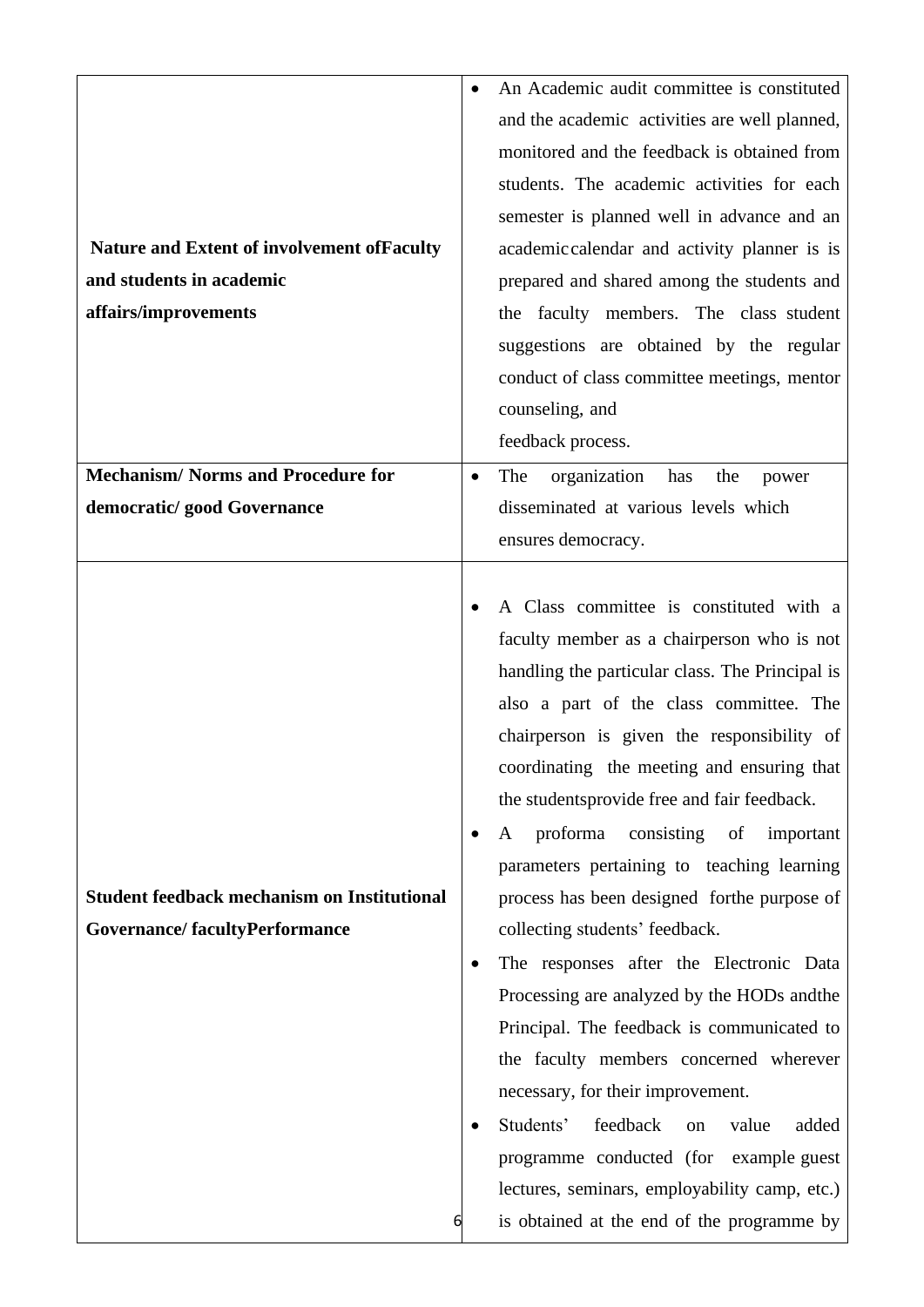|                                 |                                                   |        |                                       |                                                         | distributing questionnaire on the event. |                                                   |  |  |
|---------------------------------|---------------------------------------------------|--------|---------------------------------------|---------------------------------------------------------|------------------------------------------|---------------------------------------------------|--|--|
|                                 |                                                   |        |                                       | The inputs are communicated to the faculty<br>$\bullet$ |                                          |                                                   |  |  |
|                                 |                                                   |        |                                       |                                                         | members through HOD by the Principal for |                                                   |  |  |
|                                 |                                                   |        |                                       |                                                         |                                          | suitable improvements. The inference is           |  |  |
|                                 |                                                   |        |                                       |                                                         |                                          | discussed with the faculty members during the     |  |  |
|                                 |                                                   |        |                                       |                                                         |                                          | annual faculty appraisal.                         |  |  |
|                                 |                                                   |        |                                       |                                                         |                                          | There is a Grievance RedressalCommittee,          |  |  |
|                                 | <b>Grievance Redressal Mechanism for Faculty,</b> |        |                                       |                                                         |                                          | which is functioning to look into the grievances  |  |  |
|                                 | staff and students                                |        |                                       |                                                         |                                          | of the students, teaching and non-teaching staff. |  |  |
|                                 |                                                   |        | <b>Grievances Redressal Committee</b> |                                                         |                                          |                                                   |  |  |
| S.No                            | <b>Name</b>                                       |        | Category                              |                                                         |                                          | <b>Present Designation</b><br>/ Occupation        |  |  |
| 1                               | Dr. R. Geetha                                     |        | Member                                |                                                         |                                          | <b>Assistant Professor</b>                        |  |  |
| $\overline{2}$                  | Mrs. Princy Sunil                                 |        | Chairperson                           |                                                         |                                          | <b>Assistant Professor</b>                        |  |  |
|                                 | Mr. Chezhian                                      |        |                                       |                                                         |                                          |                                                   |  |  |
| 3                               | Ramalingam                                        |        | Member                                | <b>Assistant Professor</b>                              |                                          |                                                   |  |  |
| <b>Academic Audit Committee</b> |                                                   |        |                                       |                                                         |                                          |                                                   |  |  |
| S.No<br><b>Name</b>             |                                                   |        | <b>Position in</b>                    |                                                         | <b>Affiliation</b>                       |                                                   |  |  |
|                                 |                                                   |        | <b>Committee</b>                      |                                                         |                                          |                                                   |  |  |
| $\mathbf{1}$                    | Dr. S. Satish Kumar                               |        | Chairperson                           |                                                         | Principal, VEC                           |                                                   |  |  |
| $\overline{2}$                  | Dr. E. Kannan                                     |        | Sr. Academian                         |                                                         |                                          | Registrar, Vel Tech University                    |  |  |
| 3                               | Dr. B. Murugeswari                                |        | Member                                |                                                         |                                          | HOD - CSE, VEC                                    |  |  |
| $\overline{4}$                  | Dr. S. Mary Joans                                 |        | Member                                |                                                         |                                          | HOD - ECE, VEC                                    |  |  |
| 5                               | Dr. A. Jebamalar                                  |        | Member                                |                                                         | HOD - Civil, VEC                         |                                                   |  |  |
| 6                               | Dr. E. Ganapathy Sundaram                         |        | Member                                |                                                         | HOD - Mechanical, VEC                    |                                                   |  |  |
| $\overline{7}$                  | Dr. R. Umamaheswari                               |        | Member                                |                                                         |                                          | HOD - EEE, VEC                                    |  |  |
| 8                               | Dr. Z. Brizet                                     |        | Member                                |                                                         | HOD - EIE, VEC                           |                                                   |  |  |
| 9<br>Dr. S. Baskara sethupathy  |                                                   |        | Member                                |                                                         | HOD - Automobile, VEC                    |                                                   |  |  |
| Dr. Jeeva Katiravan<br>10       |                                                   |        | Member                                |                                                         | $HOD - IT$ , VEC                         |                                                   |  |  |
| Dr. Lakshmi<br>11               |                                                   | Member |                                       | HOD - MBA, VEC                                          |                                          |                                                   |  |  |
| 12<br>Dr. S. Rajeswaran         |                                                   |        | Member                                |                                                         |                                          | HOD - Mathematics, VEC                            |  |  |
| 13<br>Dr. S. Shahil Kirupavathy |                                                   |        | Member                                |                                                         |                                          | HOD - Physics, VEC                                |  |  |
| 14                              | Dr. A. Mohammed<br>Sikkander                      |        | Member                                |                                                         | HOD – Chemistry, VEC                     |                                                   |  |  |
|                                 |                                                   |        |                                       |                                                         |                                          |                                                   |  |  |
| 15                              | Mr. V. Baskaran                                   |        | Member                                |                                                         |                                          | HOD - English, VEC                                |  |  |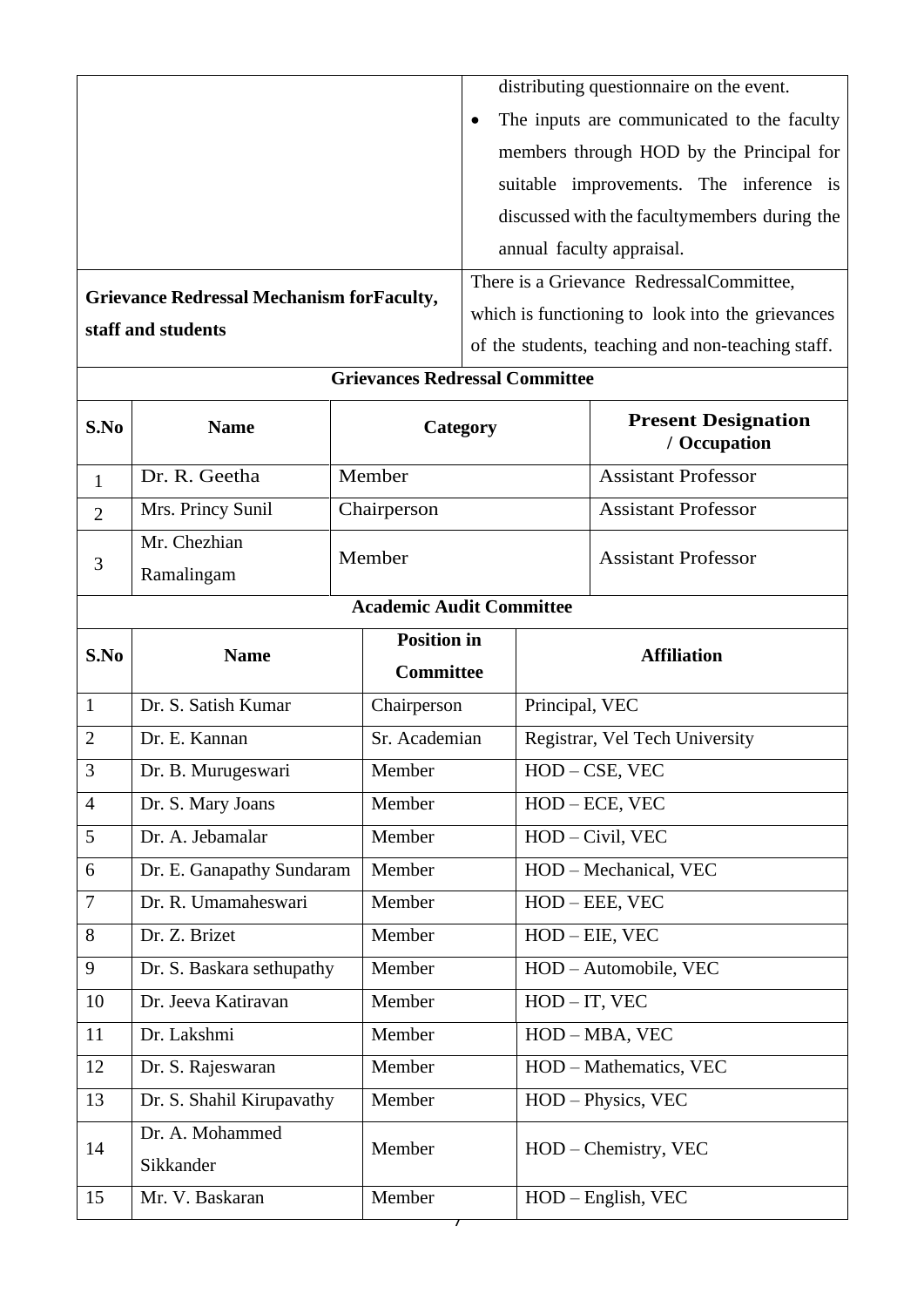|                      | <b>Establishment of Anti- Ragging Committee</b> |                 |                                         |                             |            |                                            |  |  |
|----------------------|-------------------------------------------------|-----------------|-----------------------------------------|-----------------------------|------------|--------------------------------------------|--|--|
| S.<br>$\bf No$       | <b>Name</b>                                     | <b>Position</b> |                                         | Category                    |            | <b>Present Designation /</b><br>Occupation |  |  |
| $\mathbf{1}$         | Dr. S. Satish Kumar                             | Chairman        | Principal                               |                             |            | Principal                                  |  |  |
| $\overline{2}$       | Mr. S. Pandiarajan                              | Member          |                                         | Police Department           | <b>CSO</b> |                                            |  |  |
| 3                    | Assistant<br>Commissioner of<br>Police          | Member          |                                         | <b>Police Department</b>    |            | <b>Assistant Commissioner of</b><br>Police |  |  |
| $\overline{4}$       | Deputy Tahsildar H. Q Member                    |                 | <b>Revenue Officer</b>                  |                             |            | Deputy Tahsildar                           |  |  |
| 5                    | Dr. A. Mohamed<br>Sikkander                     | Member          | <b>Students</b>                         | Representative of           |            | Vigilant Officer                           |  |  |
| 6                    | Mrs. D. Prasanya                                | Member          | <b>Students</b>                         | Representative of<br>Hostel |            | Vigilant Officer- Girls                    |  |  |
| $\tau$               | Mr. S. Chinnasamy                               | Others          | Vigilant Officer                        |                             |            | <b>Transport Incharge</b>                  |  |  |
| 8                    | Mr. Ramesh Kannan                               | Others          |                                         | <b>Physical Director</b>    |            | HOD – Physical Director                    |  |  |
| 9                    | Mr. A. Arun<br>Ramasamy                         | Others          |                                         | Vigilant Officer            |            | <b>Placement Officer</b>                   |  |  |
| 10                   | Mr. Chezhian<br>Ramalingam                      | Others          | Vigilant Officer-<br><b>Boys Hostel</b> |                             |            | <b>Assistant Professor</b>                 |  |  |
|                      | <b>Anti-Ragging Squad</b>                       |                 |                                         |                             |            |                                            |  |  |
| S.<br>N <sub>0</sub> | <b>Name</b>                                     | <b>Position</b> |                                         | Category                    |            | <b>Present designation</b><br>/ Occupation |  |  |
| $\mathbf{1}$         | Dr. S. Satish kumar                             | Chairman        |                                         | Principal                   |            | Principal                                  |  |  |
| $\mathbf{2}$         | Dr. A Mohamed<br>Sikkander                      | Member          |                                         | HOD - chemistry             |            | Member                                     |  |  |
| 3                    | Dr. A. Jebamalar                                | Member          |                                         | HOD - civil                 |            | Professor                                  |  |  |
| $\overline{4}$       | Dr. D. Sunitha                                  | Member          |                                         | Faculty member              |            | Assistant professor                        |  |  |
| 5                    | Dr. P. Gurusamy                                 | Member          | 8                                       | Faculty member              |            | Member                                     |  |  |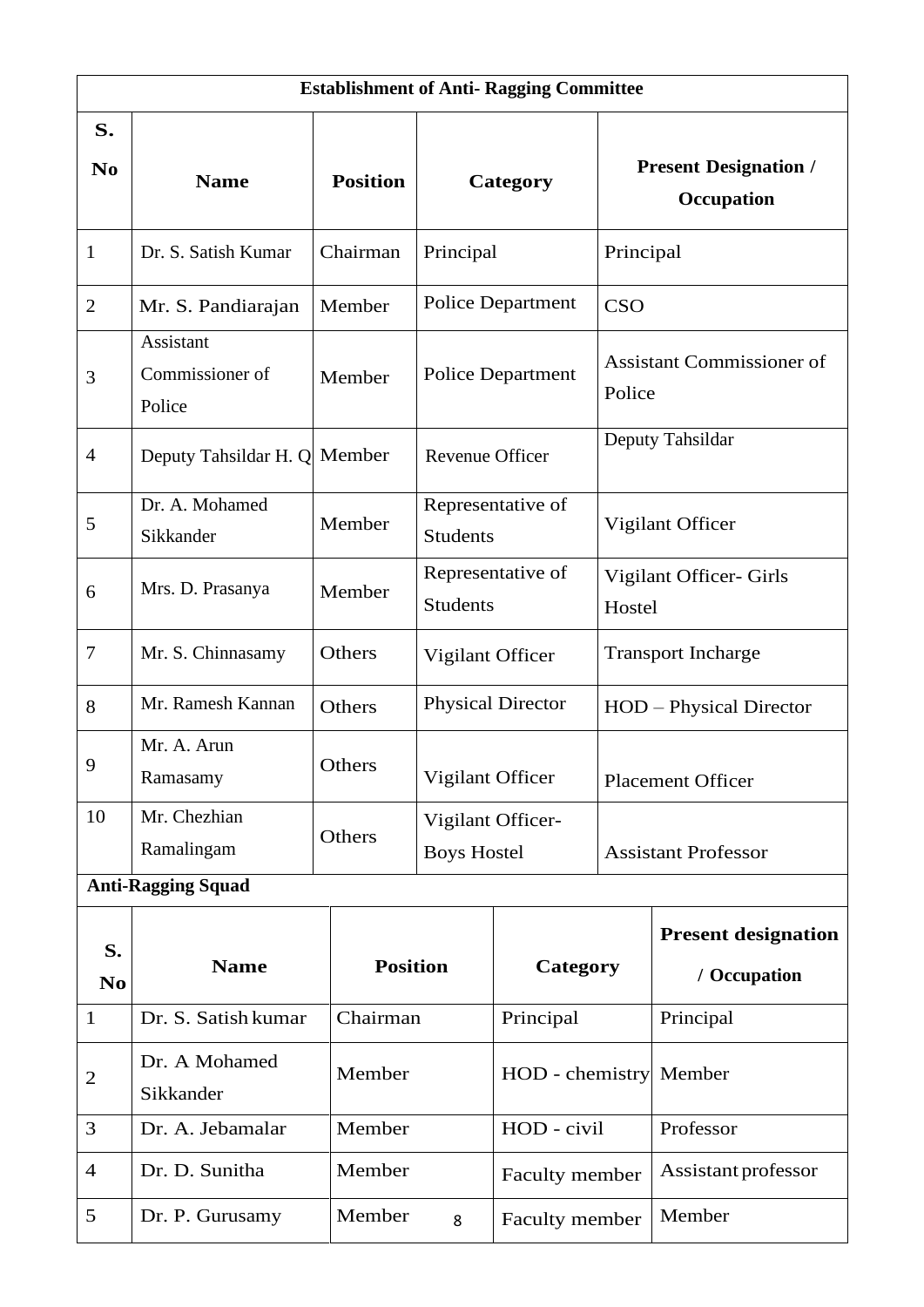| 6              | Mrs. R. Ezhilarasi                                                                                                | Member                                 |  | Assistant professor<br>Faculty member |                                      |  |  |  |
|----------------|-------------------------------------------------------------------------------------------------------------------|----------------------------------------|--|---------------------------------------|--------------------------------------|--|--|--|
| 7              | Dr. Srinath s                                                                                                     | Member                                 |  | Faculty member                        | Professor – COE                      |  |  |  |
|                | <b>Establishment of Internal Complaint Committee (ICC)</b>                                                        |                                        |  |                                       |                                      |  |  |  |
|                | (As Per Section 4 Of Sexual harassment of Women A Workplace (Prevention, Prohibition and<br>Redressal) Act, 2013) |                                        |  |                                       |                                      |  |  |  |
| S.No           | <b>Position in committee</b><br><b>Name</b>                                                                       |                                        |  | <b>Affiliation</b>                    |                                      |  |  |  |
| $\mathbf{1}$   | Dr. S. Satish Kumar                                                                                               | Chairperson                            |  | Principal                             |                                      |  |  |  |
| $\overline{2}$ | Dr. R. Geetha                                                                                                     | Member                                 |  | <b>Assistant Professor</b>            |                                      |  |  |  |
| 3              | Prof S.J. Grace Shobha                                                                                            | Member                                 |  | <b>Assistant Professor</b>            |                                      |  |  |  |
| $\overline{4}$ | Mr. Chezhian                                                                                                      | Member                                 |  | <b>Assistant Professor</b>            |                                      |  |  |  |
|                | Ramalingam                                                                                                        |                                        |  |                                       |                                      |  |  |  |
|                | <b>Establishment of Committee for SC/ST</b>                                                                       |                                        |  | Implemented                           |                                      |  |  |  |
|                |                                                                                                                   | <b>Internal Quality Assurance Cell</b> |  |                                       |                                      |  |  |  |
| S.No           | <b>Name</b>                                                                                                       | <b>Designation</b>                     |  |                                       | <b>Composition as per NAAC norms</b> |  |  |  |
| $\mathbf{1}$   | Dr. S. Satish kumar                                                                                               | Principal                              |  | Chairperson                           |                                      |  |  |  |
| $\mathfrak{2}$ | Dr. A. Balaji Ganesh                                                                                              | Dean research                          |  | Senior administrative officer         |                                      |  |  |  |
| 3              | Dr. A. Jebamalar                                                                                                  | HOD/Civil                              |  | Senior administrative officer         |                                      |  |  |  |
| $\overline{4}$ | Dr. E. Ganapathy                                                                                                  | HOD/Mech                               |  | Senior administrative officer         |                                      |  |  |  |
|                | Sundaram                                                                                                          |                                        |  |                                       |                                      |  |  |  |
| 5              | Dr. B. Murugeswari                                                                                                | HOD/CSE                                |  | Senior administrative officer         |                                      |  |  |  |
| 6              | Dr. Baskara Sethupathy                                                                                            | HOD/Auto                               |  | Senior administrative officer         |                                      |  |  |  |
| 7              | Dr. Lakshmi                                                                                                       | HOD/MBA                                |  | Senior administrative officer         |                                      |  |  |  |
| 8              | Dr. Arokiya Jaswin                                                                                                | Professor, Mech                        |  | Faculty member                        |                                      |  |  |  |
| 9              | Dr. R. Geetha                                                                                                     | Assistant professor, EEE               |  | Faculty member                        |                                      |  |  |  |
| 10             | Dr. S. Rajalakshmi                                                                                                | Assistant professor, CSE               |  | Faculty member                        |                                      |  |  |  |
| 11             | Mr. Gunasekaran                                                                                                   | Assistant professor, Mech              |  | Faculty member                        |                                      |  |  |  |
| 12             | Mr. C.V. Dayakar                                                                                                  | Assistant professor, EIE               |  | Faculty member                        |                                      |  |  |  |
| 13             | Dr. Selvakanmani                                                                                                  | Associate professor, IT, VIT           |  | Alumni                                |                                      |  |  |  |
| 14             | Ms. Gopalam Manisha                                                                                               | $4th$ year CSE                         |  |                                       |                                      |  |  |  |
|                | Chowdary                                                                                                          |                                        |  | Student representative                |                                      |  |  |  |
| 15             | <b>B.</b> Akash                                                                                                   | $3rd$ year ECE                         |  | Student representative                |                                      |  |  |  |
| 16             | Mr. Abdul Muthalif                                                                                                | Director, CTS                          |  | Industrialist                         |                                      |  |  |  |
|                |                                                                                                                   | Senior engineer,                       |  |                                       |                                      |  |  |  |
| 17             | Er. E. V. R. Ashitha                                                                                              | Heavy engg. Group                      |  | Industrialist                         |                                      |  |  |  |
|                |                                                                                                                   | L & T construction,                    |  |                                       |                                      |  |  |  |
|                |                                                                                                                   |                                        |  |                                       |                                      |  |  |  |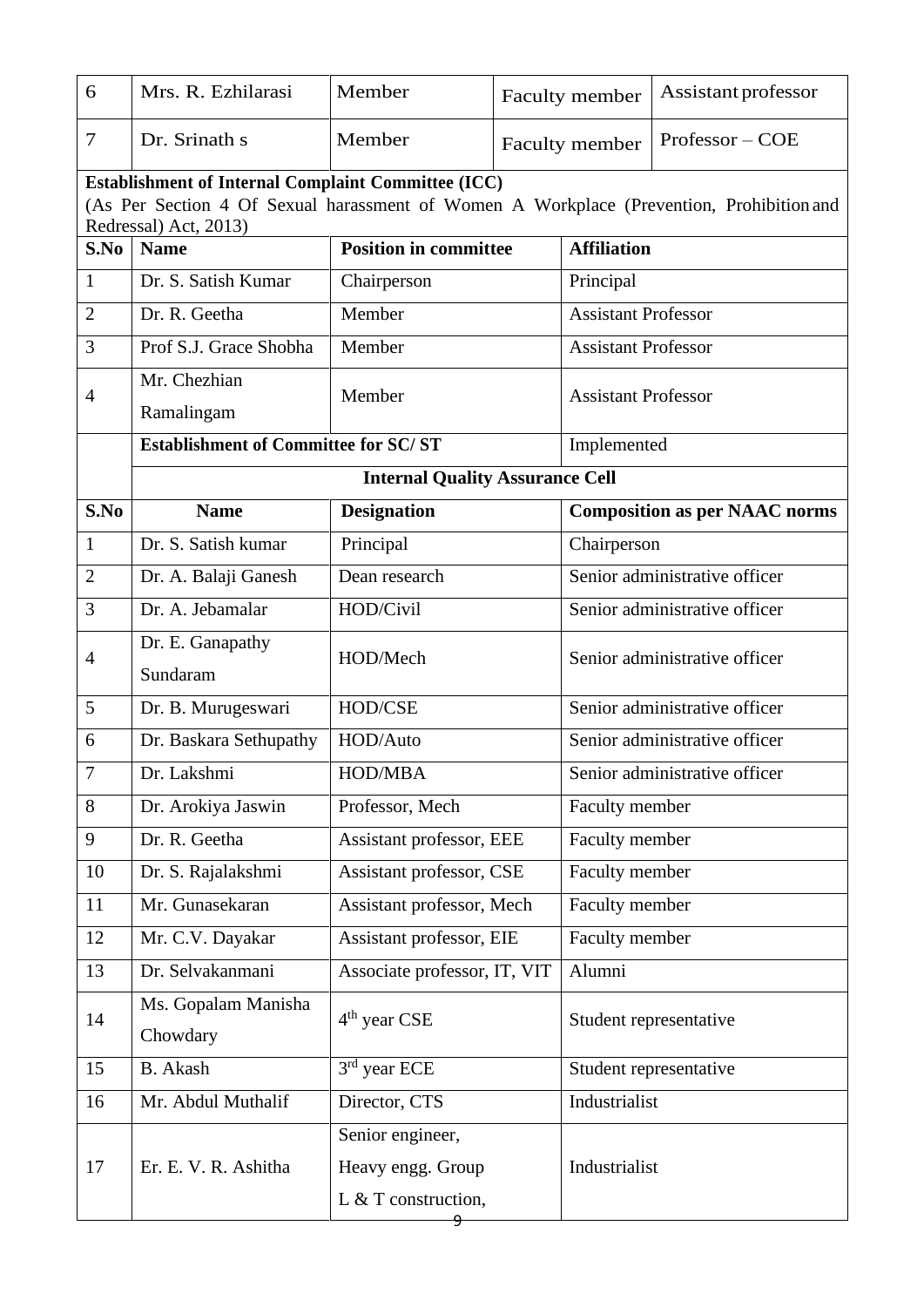|    |                      | Chennai                                                        |                                           |
|----|----------------------|----------------------------------------------------------------|-------------------------------------------|
|    |                      |                                                                |                                           |
| 18 | Dr. E. Kannan        | Registrar, Vel Tech<br>University                              | External peer team members<br>(academics) |
| 19 | Dr. K. M. Anandkumar | Vice principal, SRM<br>Easwari Engineering<br>College, Chennai | External peer team members<br>(academics) |
| 20 | Dr. P. Visu          | Professor/CSE                                                  | Senior teacher as coordinator             |

|    |                                                    |                                               | <b>UG AND PG COURSES</b>                                           |            |                           |  |  |
|----|----------------------------------------------------|-----------------------------------------------|--------------------------------------------------------------------|------------|---------------------------|--|--|
|    |                                                    | Ι.                                            | B.E., Automobile Engineering                                       |            |                           |  |  |
|    |                                                    | Π.                                            | B. E., Civil Engineering                                           |            |                           |  |  |
|    |                                                    | III.                                          | B. E., Computer Science and Engineering                            |            |                           |  |  |
|    |                                                    | IV.                                           | B. E., Electronics and Communication Engineering                   |            |                           |  |  |
|    | <b>Name of ProgramsApproved</b><br><b>By AICTE</b> | V.                                            | B. E. Electrical and Electronics Engineering                       |            |                           |  |  |
|    |                                                    | VI.                                           | B. E. Electronics and Instrumentation Engineering                  |            |                           |  |  |
|    |                                                    | VII.                                          | B. Tech., Information Technology                                   |            |                           |  |  |
|    |                                                    | VIII.                                         | B. Tech., Artificial Intelligence & Data Science                   |            |                           |  |  |
|    |                                                    | IX.                                           | B. E., Mechanical Engineering                                      |            |                           |  |  |
|    |                                                    | M. E., Power System Engineering<br>X.         |                                                                    |            |                           |  |  |
|    |                                                    | XI.<br>M.E., Computer Science and Engineering |                                                                    |            |                           |  |  |
| 6. |                                                    |                                               | <b>Master of Business Administration</b><br>XII.                   |            |                           |  |  |
|    | <b>Name of Programmes</b>                          |                                               |                                                                    |            |                           |  |  |
|    | <b>Accredited by NBA</b>                           | <b>8UG Courses</b>                            |                                                                    |            |                           |  |  |
|    | <b>Total number of Courses</b>                     |                                               |                                                                    |            |                           |  |  |
|    |                                                    |                                               |                                                                    |            | <b>Period of Validity</b> |  |  |
|    |                                                    | S. No                                         | <b>Name of the Course</b>                                          | From       | <b>To</b>                 |  |  |
|    | <b>Status of Accreditation of the</b>              | 1                                             | B.E., Automobile<br>Engineering                                    | 20.03.2022 | 30.06.2022                |  |  |
|    | <b>Courses</b>                                     | $\overline{2}$                                | B. E., Civil Engineering 24.07.2018                                |            | 30.06.2022                |  |  |
|    | 3                                                  |                                               | $B. E., Computer Science$ <sub>22.03.2019</sub><br>and Engineering |            | 30.06.2022                |  |  |
|    |                                                    | 4                                             | B. E., Electronics and<br>1 <sup><i>C</i></sup> ommunication       | 22.03.2019 | 30.06.2022                |  |  |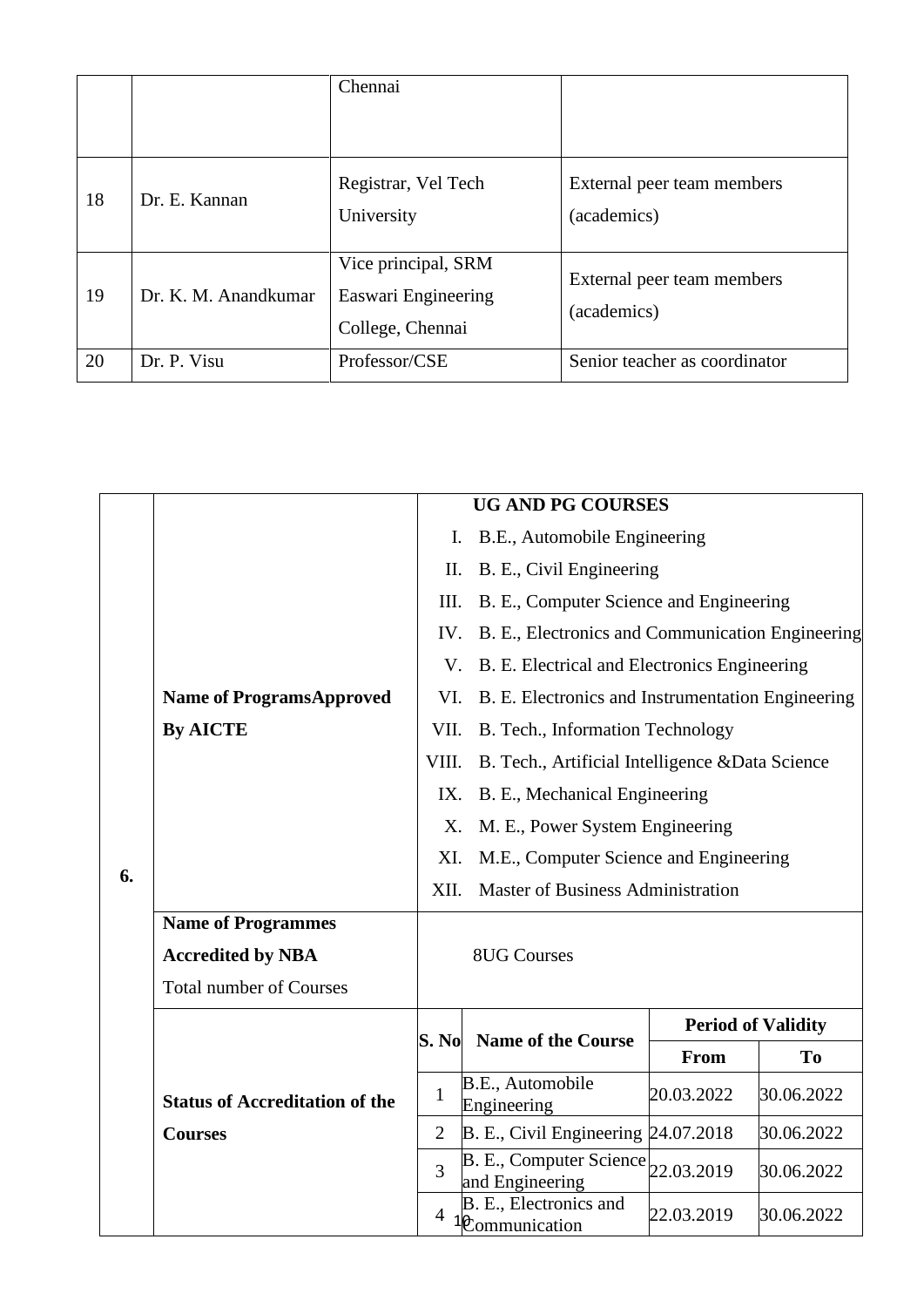|  |                                                                       |                                                       | Engineering                                                    |                                                            |            |
|--|-----------------------------------------------------------------------|-------------------------------------------------------|----------------------------------------------------------------|------------------------------------------------------------|------------|
|  |                                                                       | 5                                                     | B. E. Electrical and<br><b>Electronics Engineering</b>         | 24.07.2018                                                 | 30.06.2022 |
|  |                                                                       | 6                                                     | <b>B.</b> E. Electronics and<br>Instrumentation<br>Engineering | 22.03.2019                                                 | 30.06.2022 |
|  |                                                                       | $\overline{7}$                                        | B. Tech., Information<br>Technology                            | 20.03.2022                                                 | 30.06.2022 |
|  |                                                                       | 8                                                     | B. E., Mechanical<br>Engineering                               | 20.03.2022                                                 | 30.06.2022 |
|  |                                                                       |                                                       | I. B.E., Automobile Engineering                                |                                                            |            |
|  |                                                                       |                                                       | II. B. E., Civil Engineering                                   |                                                            |            |
|  |                                                                       |                                                       | III. B. E., Computer Science and Engineering                   |                                                            |            |
|  | No. of Courses for which                                              |                                                       | IV. B. E., Electronics and Communication Engineering           |                                                            |            |
|  | applied for Accreditation                                             |                                                       | V. B. E. Electrical and Electronics Engineering                |                                                            |            |
|  |                                                                       |                                                       | VI. B. E. Electronics and Instrumentation Engineering          |                                                            |            |
|  |                                                                       |                                                       | VII. B. Tech., Information Technology                          |                                                            |            |
|  |                                                                       |                                                       | VIII. B. E., Mechanical Engineering                            |                                                            |            |
|  |                                                                       |                                                       |                                                                |                                                            |            |
|  |                                                                       | S. No                                                 | <b>Name of the Course</b>                                      | <b>Remarks</b>                                             |            |
|  |                                                                       | $\mathbf{1}$                                          | B.E., Automobile<br>Engineering                                | Applied on 03.02.2022<br>through compliance report         |            |
|  |                                                                       | B. E., Civil Engineering through Self Assessment<br>2 |                                                                | Applied on 02.02.2022                                      |            |
|  |                                                                       |                                                       |                                                                |                                                            |            |
|  | <b>Status of Accreditation -</b><br><b>Preliminary/Applied forSAR</b> | 3                                                     | B. E., Computer Science                                        | Report<br>Applied on 02.02.2022<br>through Self Assessment |            |
|  | and results awaited/Applied                                           |                                                       | and Engineering                                                | Report                                                     |            |
|  | for SAR and visits completed/                                         | $\overline{4}$                                        | B. E., Electronics and<br>Communication                        | Applied on 02.02.2022<br>through Self Assessment           |            |
|  | Results of the visits awaited/                                        |                                                       | Engineering                                                    | Report                                                     |            |
|  | <b>Rejected/Approved for</b>                                          | 5                                                     | B. E. Electrical and<br><b>Electronics Engineering</b>         | Applied on 02.02.2022<br>through Self Assessment<br>Report |            |
|  | courses                                                               |                                                       | <b>B.</b> E. Electronics and                                   | Applied on 02.02.2022                                      |            |
|  |                                                                       | 6                                                     | Instrumentation                                                | through Self Assessment                                    |            |
|  |                                                                       |                                                       | Engineering<br>B. Tech., Information                           | Report<br>Applied on 03.02.2022                            |            |
|  |                                                                       | 7                                                     | Technology                                                     | through compliance report                                  |            |
|  |                                                                       | 8                                                     | B. E., Mechanical                                              | Applied on 03.02.2022                                      |            |
|  |                                                                       |                                                       | Engineering<br><b>NAAC Accreditation Status</b>                | through compliance report                                  |            |
|  |                                                                       |                                                       | Accredited with CGPA 3.07 and grade A                          |                                                            |            |
|  | <b>Accredited</b>                                                     |                                                       |                                                                |                                                            |            |
|  | <b>Applied for accreditation</b><br>1. Applied but visit not          |                                                       |                                                                |                                                            |            |
|  | happened<br>Visit happened but<br>2.                                  |                                                       | <b>NIL</b>                                                     |                                                            |            |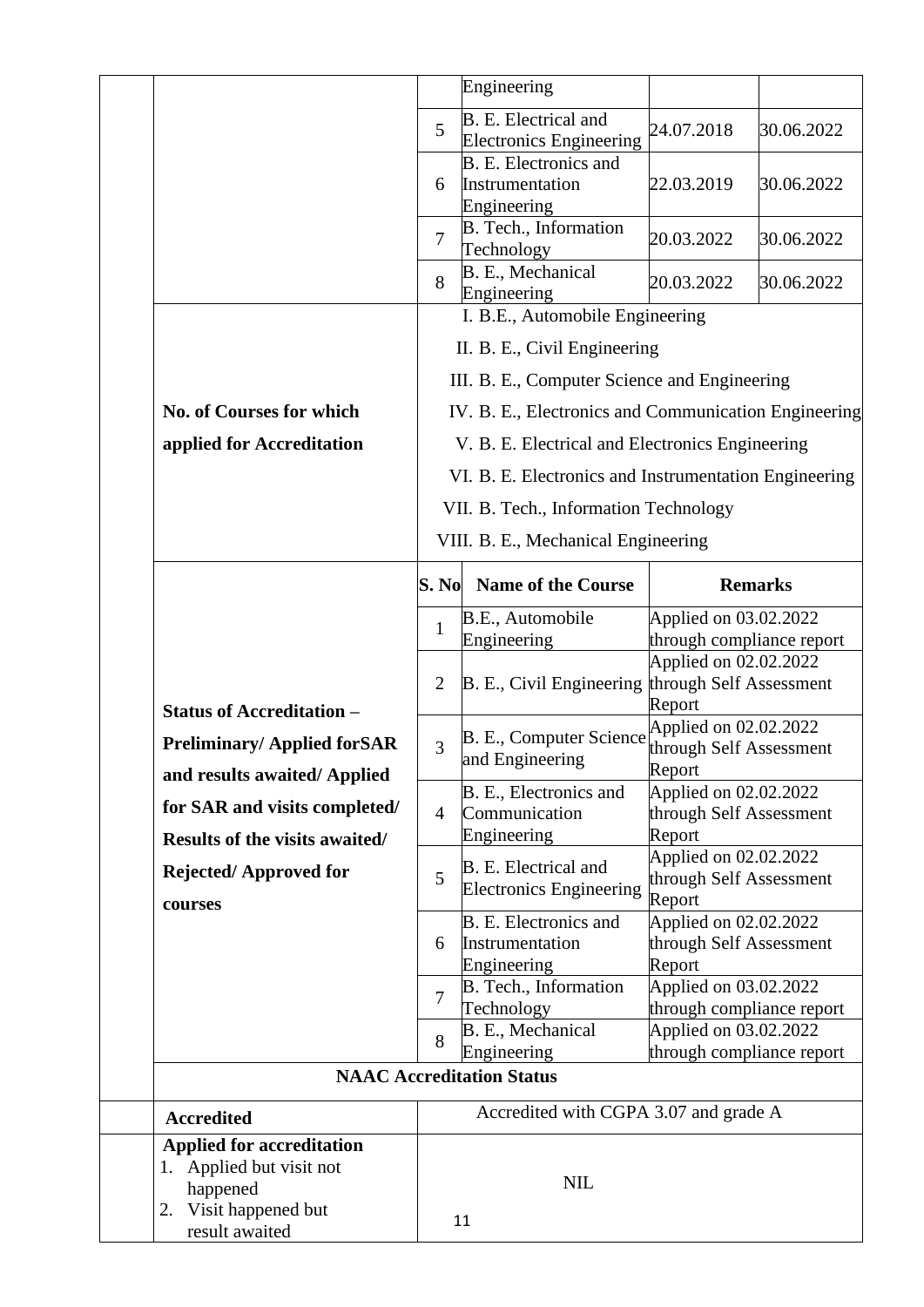| Name of the Department                                                                                 | <b>Information Technology</b>                            |                |            |  |
|--------------------------------------------------------------------------------------------------------|----------------------------------------------------------|----------------|------------|--|
| Course                                                                                                 | <b>B.Tech - Artificial Intelligence and Data Science</b> |                |            |  |
| Level                                                                                                  | <b>UG</b>                                                |                |            |  |
| 1 <sup>st</sup> year of approval by the council                                                        | 2020                                                     |                |            |  |
| Year wise sanctioned intake                                                                            | 2021-22                                                  | $2020 - 21$    | 2019-20    |  |
|                                                                                                        | 60                                                       | 60             | <b>NA</b>  |  |
| Year wise actual admission (All Year)                                                                  | 113                                                      | 53             | <b>NA</b>  |  |
| Cut off marks - General Quota                                                                          | max:186                                                  | max: 187.5     |            |  |
|                                                                                                        | min:146                                                  | min:86         |            |  |
|                                                                                                        | 2021-22                                                  | 2020-2021      | 2019-2020  |  |
| <b>OC</b>                                                                                              | 07                                                       | 0 <sub>5</sub> |            |  |
| <b>BC</b>                                                                                              | 30                                                       | 34             | <b>NA</b>  |  |
| <b>MBC</b>                                                                                             | 17                                                       | 07             |            |  |
| SC/ST                                                                                                  | 06                                                       | 07             |            |  |
| Pass percentage                                                                                        | 2021-22                                                  | 2020-2021      | 2019-2020  |  |
| % students passed with distinction<br>% students passed with first class<br><b>No. of Rank Holders</b> |                                                          |                |            |  |
| Students placed                                                                                        | NA                                                       |                |            |  |
| Average pay package Rs. /year                                                                          |                                                          |                |            |  |
| <b>Students opted for Higher Studies</b>                                                               |                                                          |                |            |  |
| No. of students opted for                                                                              |                                                          |                |            |  |
| Entrepreneurship                                                                                       |                                                          |                |            |  |
| Accreditation Status of the course                                                                     | Provisionally Accredited                                 |                |            |  |
| <b>Doctoral Courses</b>                                                                                | Nil                                                      |                |            |  |
| Foreign Collaborations, if any                                                                         | Nil                                                      |                |            |  |
| Professional Society, Memberships                                                                      | <b>CSI</b>                                               |                |            |  |
| Professional activities                                                                                | Workshop, Seminar, Industrial Visit                      |                |            |  |
| Consultancy activities                                                                                 | 2021-22                                                  | 2020-2021      | 2019-2020  |  |
|                                                                                                        | NIL                                                      | <b>NIL</b>     | <b>NIL</b> |  |
| Grants fetched                                                                                         | NIL                                                      |                |            |  |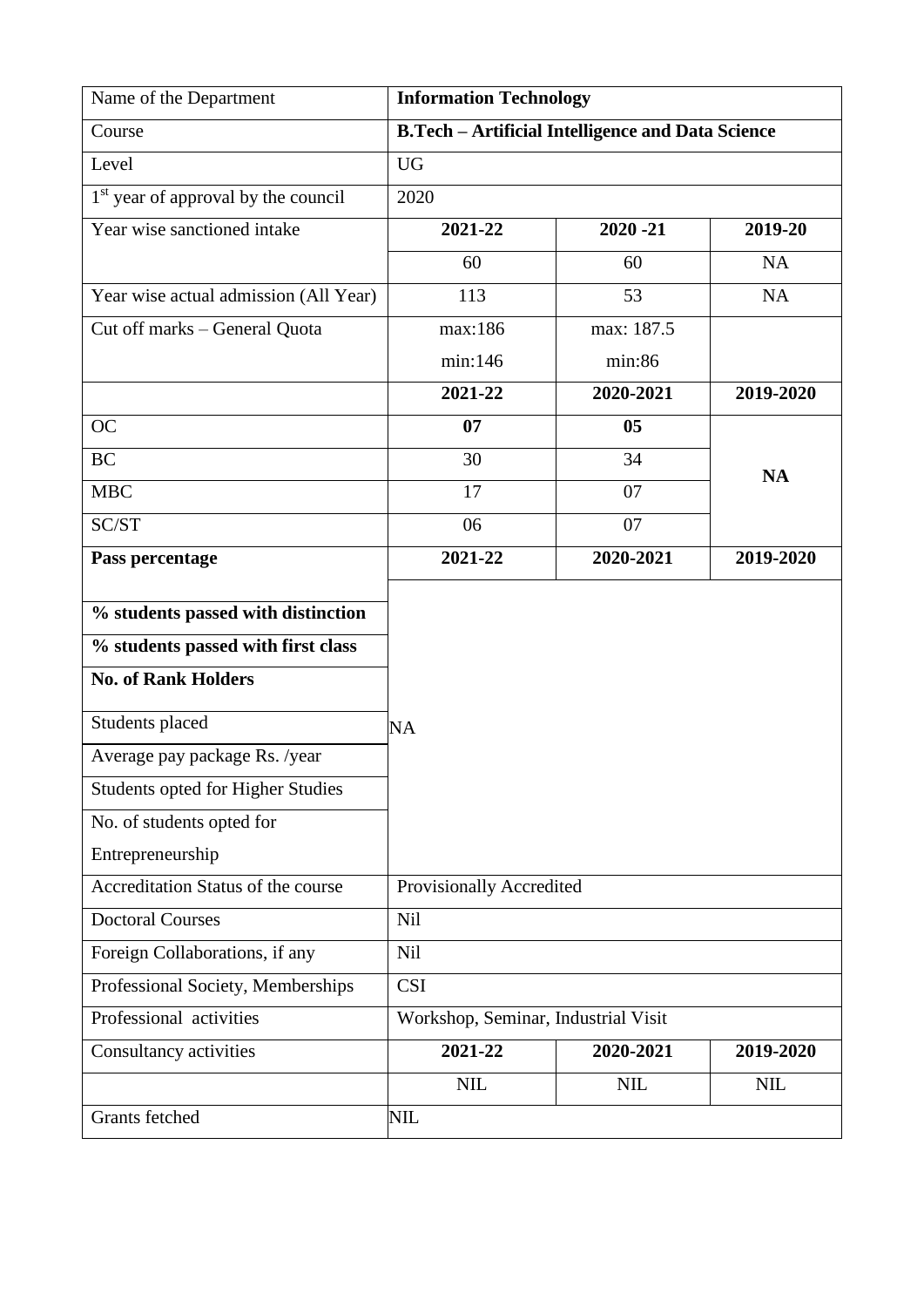| <b>Departmental Achievements</b> |    |
|----------------------------------|----|
| Distinguished Alumni             | NA |
|                                  |    |
|                                  |    |
|                                  |    |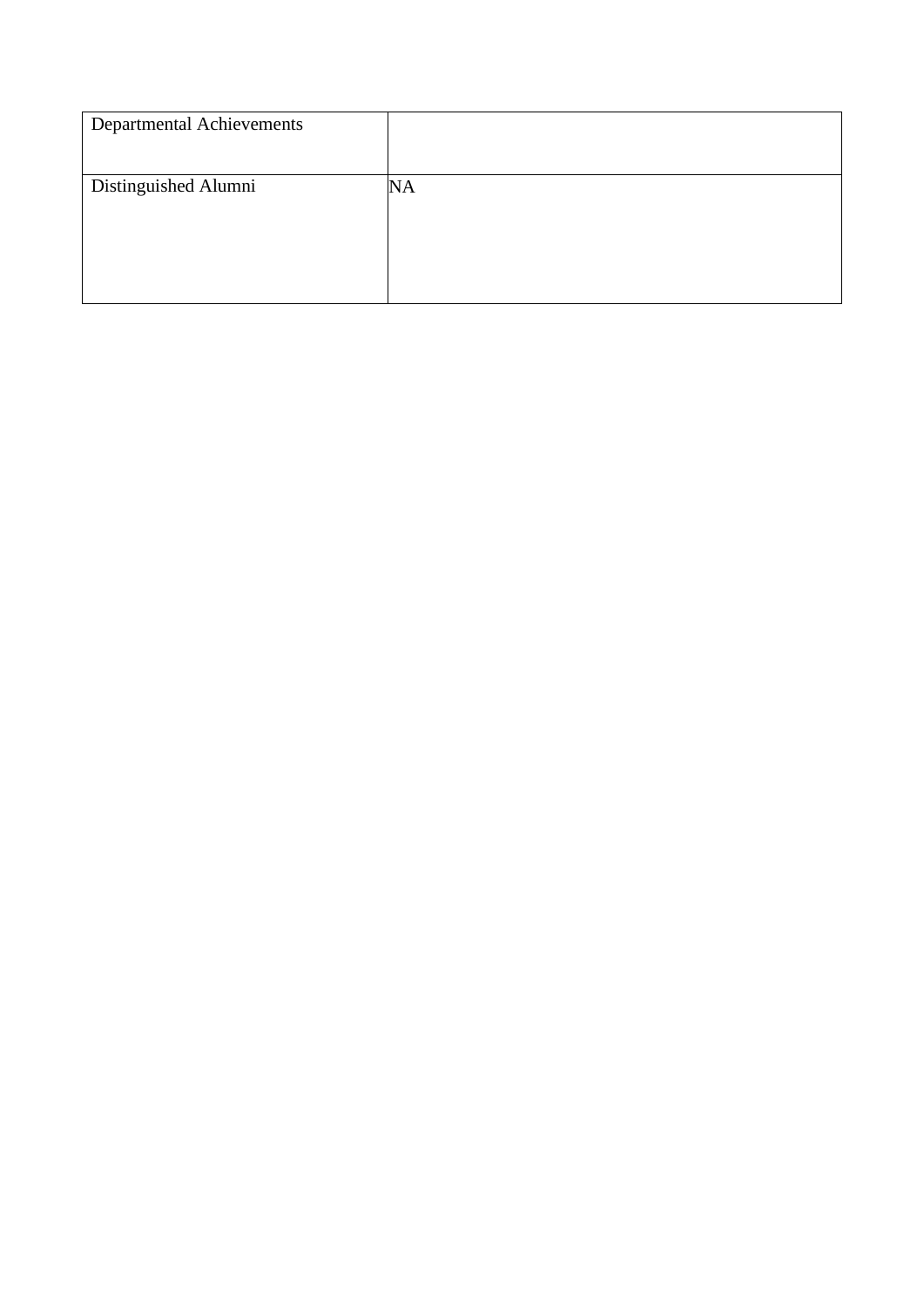#### **12. DEPARTMENT DATA**

| Course                                                                                                            | <b>B.E</b> - Automobile Engineering       |                                                       |                |  |
|-------------------------------------------------------------------------------------------------------------------|-------------------------------------------|-------------------------------------------------------|----------------|--|
| Level                                                                                                             | <b>UG</b>                                 |                                                       |                |  |
| 1 <sup>st</sup> year of approval by the council                                                                   | 2012                                      |                                                       |                |  |
| Year wise sanctioned intake                                                                                       | 2021-22                                   | 2020-21                                               | 2019-20        |  |
|                                                                                                                   | 30                                        | 30                                                    | 60             |  |
| Year wise actual admission                                                                                        | 12                                        | 11                                                    | 16             |  |
|                                                                                                                   | Max. 83.67 %                              | Max. 84.67 %                                          | Max. 80.33 %   |  |
| Cut off marks–General Quota                                                                                       | Min.64.33 %                               | Min.43.67 %                                           | Min.41.00 %    |  |
|                                                                                                                   | 2021-22                                   | 2020-2021                                             | 2019-2020      |  |
| <b>OC</b>                                                                                                         | 1                                         | 1                                                     | $\overline{2}$ |  |
| <b>BC</b>                                                                                                         | 8                                         | 8                                                     | 9              |  |
| <b>MBC</b>                                                                                                        | $\mathbf{1}$                              | $\overline{2}$                                        | $\overline{2}$ |  |
| SC/ST                                                                                                             | $\overline{2}$                            | $\overline{a}$                                        | $\overline{3}$ |  |
| Pass percentage                                                                                                   | 2021-22                                   | 2020-2021                                             | 2019-2020      |  |
|                                                                                                                   | 100%*                                     | 100%                                                  | 100%           |  |
| <b>%students passed with distinction</b>                                                                          | <b>NA</b>                                 | 02                                                    |                |  |
| %students passed with firstclass                                                                                  | <b>NA</b>                                 | 44                                                    | 52             |  |
| <b>No.of Rank Holders</b>                                                                                         | <b>NA</b>                                 | 17                                                    | 01             |  |
| <b>Students Placed</b>                                                                                            | $05*$                                     | 27                                                    | 36             |  |
| Average pay package Rs. / year                                                                                    | 3.0                                       | 3.0                                                   | 3.50           |  |
| Students opted for Higher Studies                                                                                 | <b>NA</b>                                 | $\mathbf{1}$                                          | 1              |  |
| No. of students opted for                                                                                         | NA                                        | $\overline{\mathbf{1}}$                               | $\mathbf{1}$   |  |
| Entrepreneurship                                                                                                  |                                           |                                                       |                |  |
| Accreditation Status of the course                                                                                | <b>Provisionally Accredited</b>           |                                                       |                |  |
| <b>Doctoral Courses</b>                                                                                           |                                           | Nil                                                   |                |  |
| ForeignCollaborations ,if any                                                                                     |                                           | Nil                                                   |                |  |
| Professional Society, Memberships                                                                                 |                                           | Society of Automobile Engineering (SAE)               |                |  |
| Professionalactivities                                                                                            |                                           | Workshop, Seminar, Industrial Visit and Guest Lecture |                |  |
| Consultancyactivities                                                                                             | 2021-22                                   | 2020-2021                                             | 2019-2020      |  |
|                                                                                                                   | 0 <sup>0</sup>                            | 01                                                    | 02             |  |
| Grantsfetched                                                                                                     | <b>Total Project Cost Rs. 22.50 Lakhs</b> |                                                       |                |  |
|                                                                                                                   | <b>Departmental Achievements</b>          |                                                       |                |  |
| Batch 2017-2021: Secured 17 Ranks (53% students) out of 32 Ranks all over Tamil Nadu.                             |                                           |                                                       |                |  |
| Total Number of University Ranks received for last 6 Years: 66 Ranks Including 2 Gold Medal<br>and 1 Silver Medal |                                           |                                                       |                |  |
| 2 <sup>nd</sup> Place - Special Award in Bicycle Design Competition conducted by SAEISS in 2020<br>$\bullet$      |                                           |                                                       |                |  |
|                                                                                                                   |                                           |                                                       |                |  |

• **2 nd Place - Best Design Award** in Electric Two Wheeler Design Competition conducted by **SAEISS in 2019**



- **Won Gold Medal** in **Yoga** Competition conducted by All India Yoga Masters Association and Tamil Nadu Yogasana Association during 2018.
- **3 rd place** in BAJA 2018 held at Pithampur, **Madhyapradesh.**

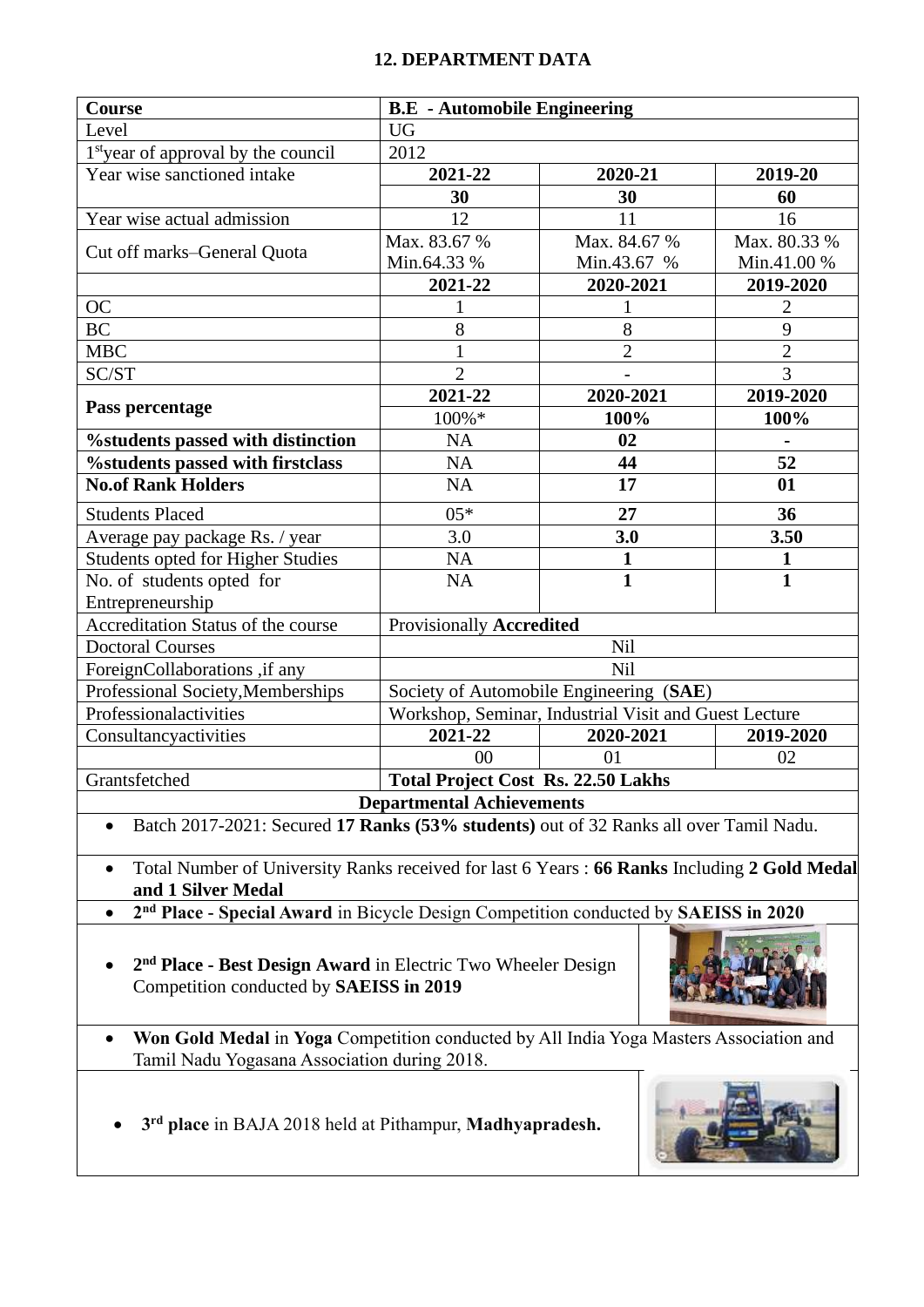|           | 3rd place in ATV Grand Prix-2K17 held at Visakhapatnam                                                                                                                                                                                                                                                                                                                                                    |  |  |  |
|-----------|-----------------------------------------------------------------------------------------------------------------------------------------------------------------------------------------------------------------------------------------------------------------------------------------------------------------------------------------------------------------------------------------------------------|--|--|--|
|           | 13 <sup>th</sup> place in International Go-Kart 2015 held at LPU, Punjab.                                                                                                                                                                                                                                                                                                                                 |  |  |  |
|           | 2 <sup>nd</sup> Prize in Pragyan 2014, NIT Trichy.                                                                                                                                                                                                                                                                                                                                                        |  |  |  |
|           | 1 <sup>st</sup> Prize in Weight Lifting (Sportsfest) at IIT Madras.                                                                                                                                                                                                                                                                                                                                       |  |  |  |
|           | 1 <sup>st</sup> Prize in YOGA Competition held at AVIT, Chennai.                                                                                                                                                                                                                                                                                                                                          |  |  |  |
| $\bullet$ | Alumni have completed/are doing higher studies at Staffordshire University (U.K), Cranfield<br>University (U.K), Coventry University(U.K), Michigan Technological University (U.S.A),<br>University of Windsor (Canada), Carleton university (Canada), Fanshawe College (Canada),<br>RMIT University (Australia), Wroclaw university of science and technology (Poland), VIT<br>(Chennai & Vellore), etc. |  |  |  |
|           | Our Alumni have started own Business like Automobile service centers, Spare parts retailers and<br>Logistic services etc.                                                                                                                                                                                                                                                                                 |  |  |  |
|           | <b>Distinguished Alumni</b>                                                                                                                                                                                                                                                                                                                                                                               |  |  |  |
|           | Manoj M (2016), Volvo, Bangalore                                                                                                                                                                                                                                                                                                                                                                          |  |  |  |
|           | Aswin Kugan (2016), Mercedes Benz Research & Development India                                                                                                                                                                                                                                                                                                                                            |  |  |  |
|           | Jeswin Samuelraj G (2016), Borgwarner                                                                                                                                                                                                                                                                                                                                                                     |  |  |  |
|           | Zeezur Rahman(2017), Chennai Division, Southern Railway                                                                                                                                                                                                                                                                                                                                                   |  |  |  |
|           | Raghul V(2017), Fev India Private Limited                                                                                                                                                                                                                                                                                                                                                                 |  |  |  |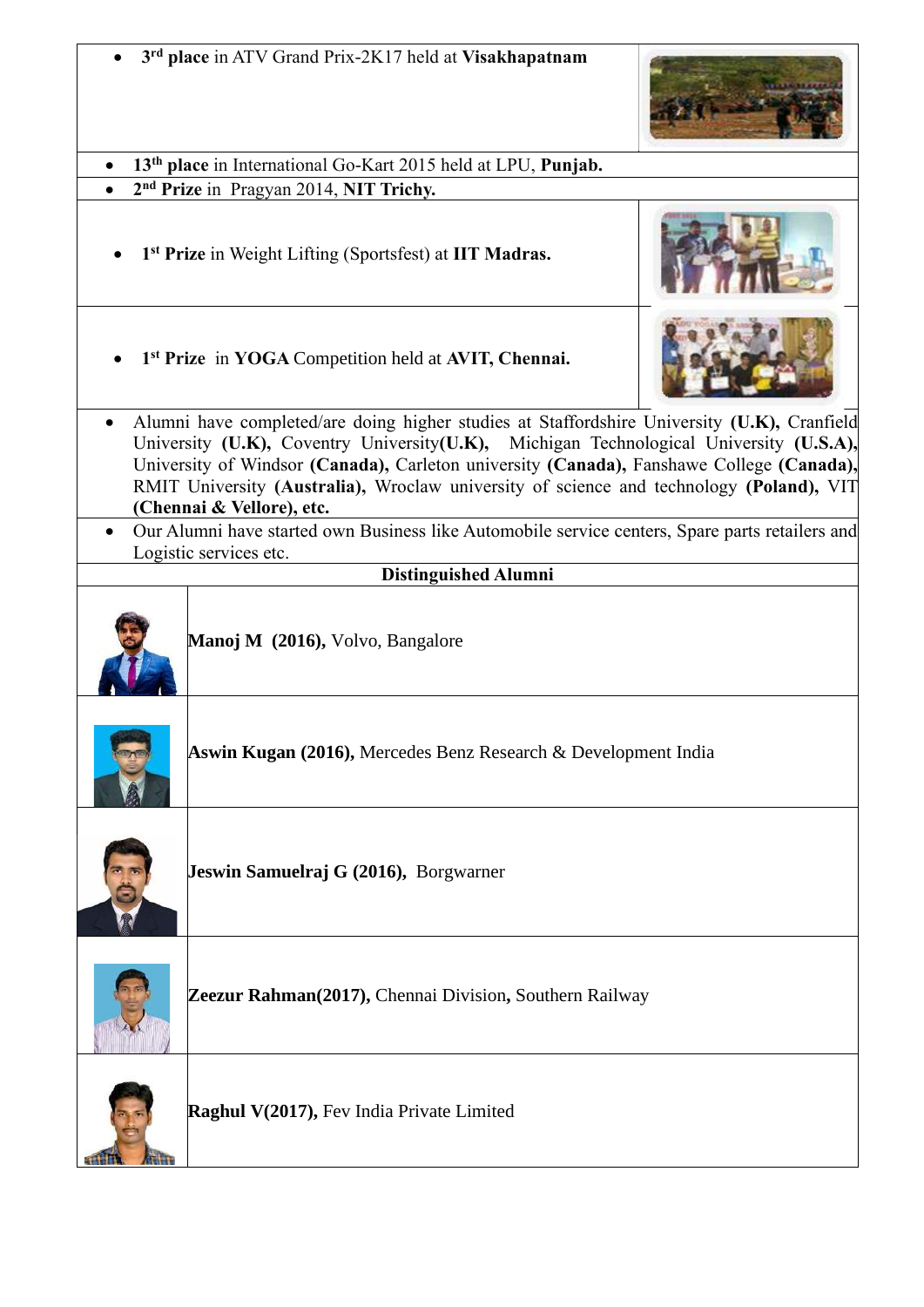| Rakesh K (2017), Royel Enfield                                   |
|------------------------------------------------------------------|
| Bharath L(2018), Caterpillar                                     |
| Ranjithkumar M(2018), Daimler India Commercial Vehicles Pvt. Ltd |
| Puvanendar M (2018), Ashok Leyland                               |
| Sethu Madhavan K S(2018), Tata Motors                            |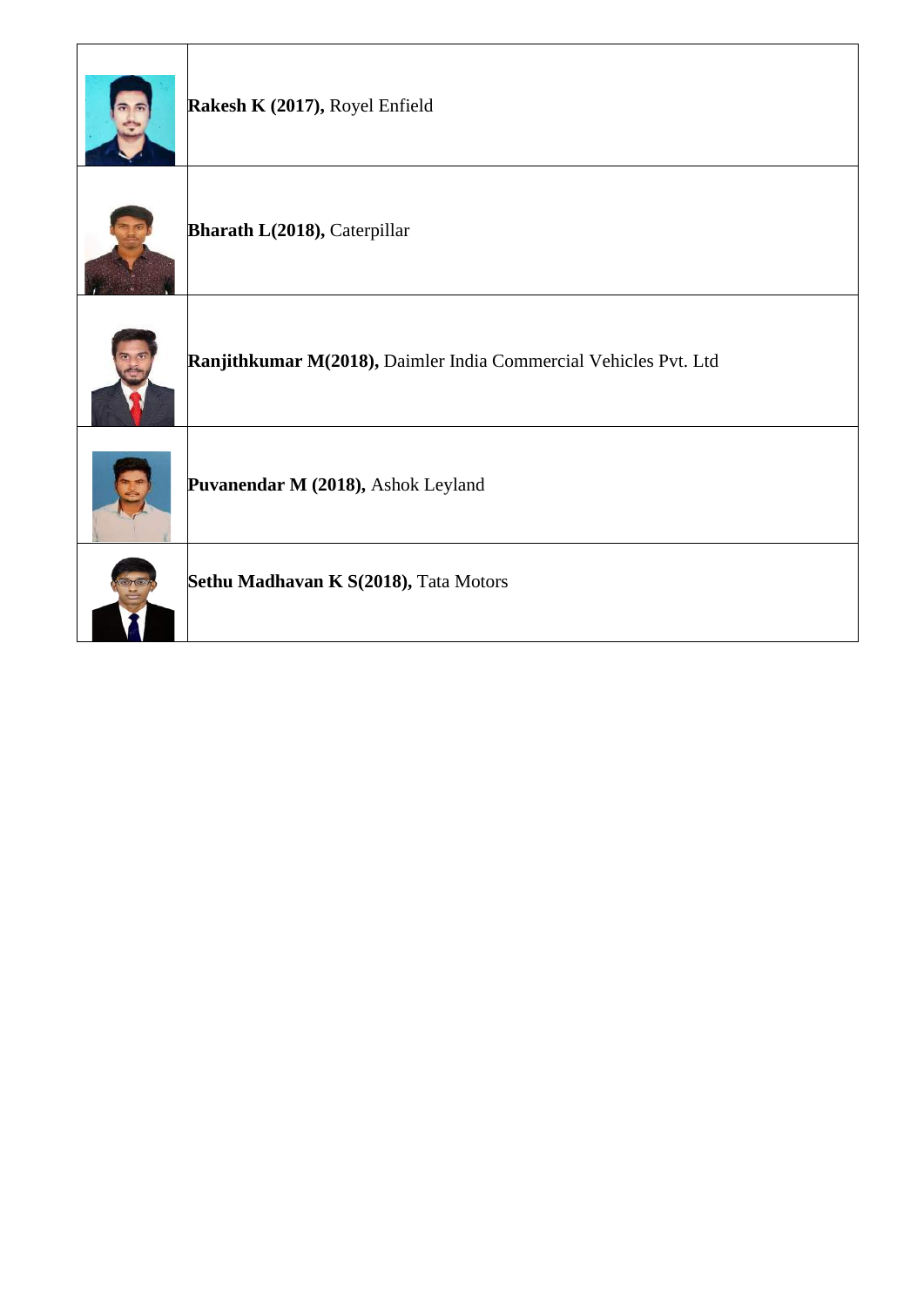| Name of the Department                                                                                    | <b>Civil Engineering</b>                                                                        |                                                           |                                                                 |  |  |
|-----------------------------------------------------------------------------------------------------------|-------------------------------------------------------------------------------------------------|-----------------------------------------------------------|-----------------------------------------------------------------|--|--|
| Course                                                                                                    | <b>B.E-Civil Engineering</b>                                                                    |                                                           |                                                                 |  |  |
| Level                                                                                                     | <b>UG</b>                                                                                       |                                                           |                                                                 |  |  |
| 1 <sup>st</sup> year of approval by the council                                                           | 2007                                                                                            |                                                           |                                                                 |  |  |
| Year wise sanctioned intake                                                                               | 2021-22                                                                                         | 2020-21                                                   | 2019-20                                                         |  |  |
|                                                                                                           | 60                                                                                              | 60                                                        | 60                                                              |  |  |
| Year wise actual admission                                                                                | 32                                                                                              | 17                                                        | 17                                                              |  |  |
|                                                                                                           | <b>Cutoff marks-General Quota</b>                                                               |                                                           |                                                                 |  |  |
|                                                                                                           | 2021-22                                                                                         | 2020-2021                                                 | 2019-2020                                                       |  |  |
| <b>OC</b>                                                                                                 | 80.5                                                                                            | 107.5                                                     | 144.5                                                           |  |  |
| <b>BC</b>                                                                                                 |                                                                                                 |                                                           | 87                                                              |  |  |
| <b>MBC</b>                                                                                                |                                                                                                 |                                                           | 117.75                                                          |  |  |
| SC/ST                                                                                                     |                                                                                                 |                                                           | 102.75                                                          |  |  |
| Pass percentage                                                                                           | 2021-22                                                                                         | 2020-2021                                                 | 2019-2020                                                       |  |  |
|                                                                                                           | 100                                                                                             | 86.27                                                     | 83.19                                                           |  |  |
| % students passed with distinction                                                                        | 2                                                                                               | 4                                                         | 13                                                              |  |  |
| % students passed with First class                                                                        | 48                                                                                              | 80                                                        | 75                                                              |  |  |
| <b>No. of Rank Holders</b>                                                                                |                                                                                                 | $\overline{c}$                                            | $\overline{4}$                                                  |  |  |
| Students placed                                                                                           | 17                                                                                              | 56                                                        | 65                                                              |  |  |
| Average pay package Rs. /year                                                                             | <b>Rs. 3.5 LPA</b>                                                                              | <b>Rs. 3.0 LPA</b>                                        | <b>Rs. 2.5 LPA</b>                                              |  |  |
| Students opted for Higher Studies                                                                         | 04                                                                                              | 13                                                        | 15                                                              |  |  |
| No.of students opted for<br>Entrepreneurship                                                              | 04                                                                                              | 01                                                        | 03                                                              |  |  |
| Accreditation Status of the course                                                                        | Provisionally Accredited                                                                        |                                                           |                                                                 |  |  |
| <b>Doctoral Courses</b>                                                                                   | Nil                                                                                             |                                                           |                                                                 |  |  |
| Foreign Collaborations, if any                                                                            | Nil                                                                                             |                                                           |                                                                 |  |  |
| Professional Society, Memberships                                                                         | <b>STAFF</b><br>IEI, ICI, ISTE, EWB (India), FSI, The<br>Engineer's HUB, IWWA, ACCE(I)          |                                                           | <b>STUDENTS</b><br>ICI, EWB (India), FSI, The<br>Engineer's HUB |  |  |
| Professional activities                                                                                   | Workshop, Seminar, Industrial Visit                                                             |                                                           |                                                                 |  |  |
| Consultancy activities                                                                                    | 2021-22                                                                                         | 2020-2021                                                 | 2019-2020                                                       |  |  |
|                                                                                                           | Nil                                                                                             | Rs.27250                                                  | Rs.10800                                                        |  |  |
| Grants fetched                                                                                            | Rs.2,50,000 - IEDC                                                                              | $Rs.2,39,000 - AICTE$ $Rs.5,07500 - IEDC$ ,<br>& ISTE FDP | <b>TNSCST</b>                                                   |  |  |
|                                                                                                           | <b>Departmental Achievements</b>                                                                |                                                           |                                                                 |  |  |
| Totally 34 Books have been published by our Faculty members.<br>٠                                         |                                                                                                 |                                                           |                                                                 |  |  |
| 24 Lakhs worth funded projects received by our Faculty members.                                           |                                                                                                 |                                                           |                                                                 |  |  |
| Students received Overall championship consecutively 6 years in Anna University civilization<br>$\bullet$ |                                                                                                 |                                                           |                                                                 |  |  |
| symposium.                                                                                                |                                                                                                 |                                                           |                                                                 |  |  |
| $\bullet$                                                                                                 | Students received prizes in BAI Oratory - Inter-Collegiate Competition for 5 consecutive years. |                                                           |                                                                 |  |  |
| Students getting prizes from the then TN Governor Dr Rosaiah, for Inter-collegiate Model construct        |                                                                                                 |                                                           |                                                                 |  |  |
| Competition.                                                                                              |                                                                                                 |                                                           |                                                                 |  |  |
| More than 15 students cleared TNPSC exam and jointed as Assistant Engineers in PWD, Highways, etc.        |                                                                                                 |                                                           |                                                                 |  |  |
| in last 3 years.                                                                                          |                                                                                                 |                                                           |                                                                 |  |  |
| 15 startups by 40 entrepreneurs from last three years.<br>$\bullet$                                       |                                                                                                 |                                                           |                                                                 |  |  |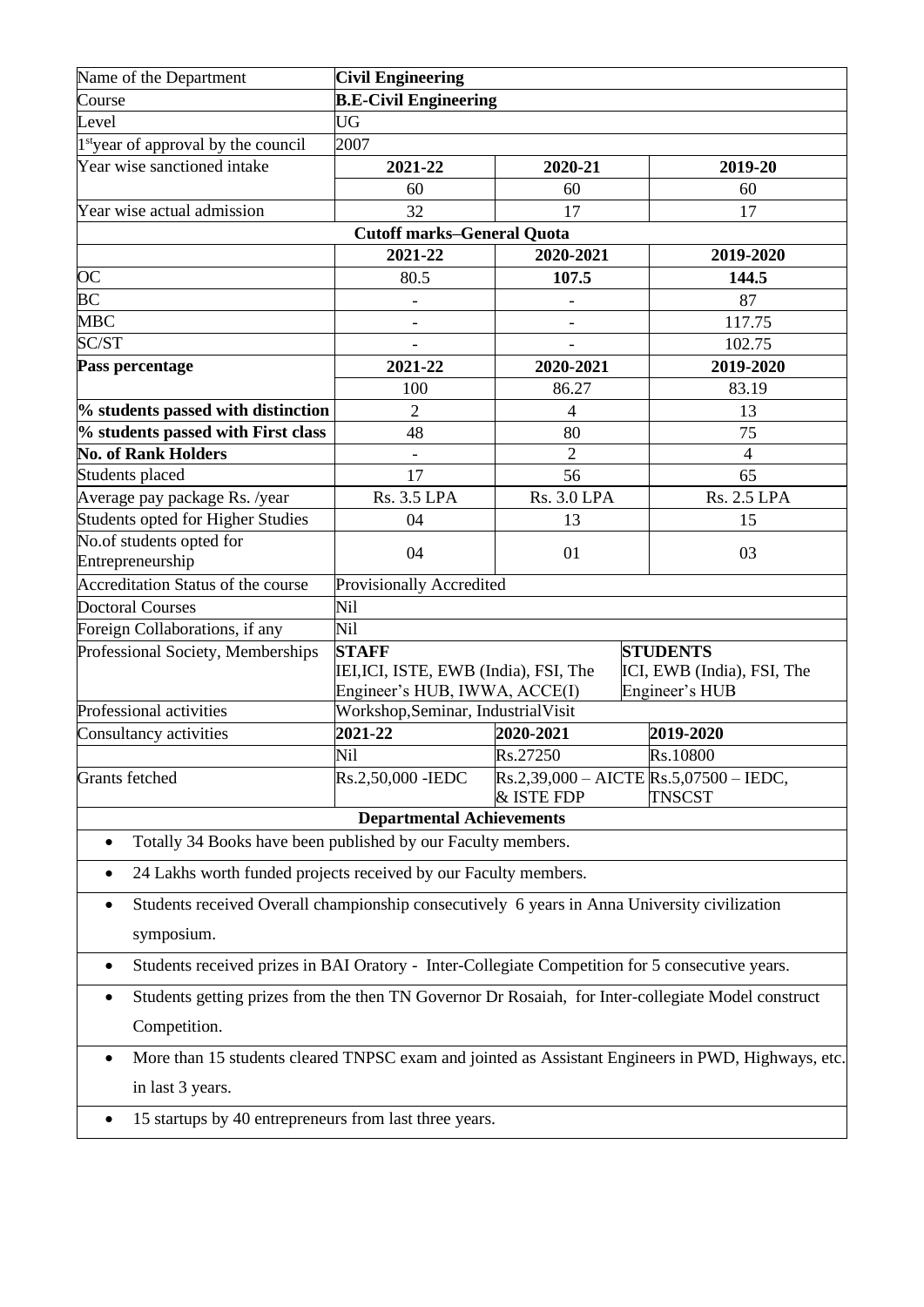- Vibu Krishna A U, IRS (C&CE), Assistant Commissioner (2013-17 Batch)
- Rubina F, Deputy collector (Training), TN (2013-17 Batch)
- Elakkiya, Assistant Engineer, Highways Dept. (2013-17 Batch)
- Abdul Gafoor. A.R, Assistant Manager, IOCL (2009-13 Batch)
- Durga Bagavathi S, Godrej & Boyce Mfg.Co.Ltd., (2014-18 Batch)
- Adithya R, NIT-Tirchy, L&T (BIS) (2014-18 Batch)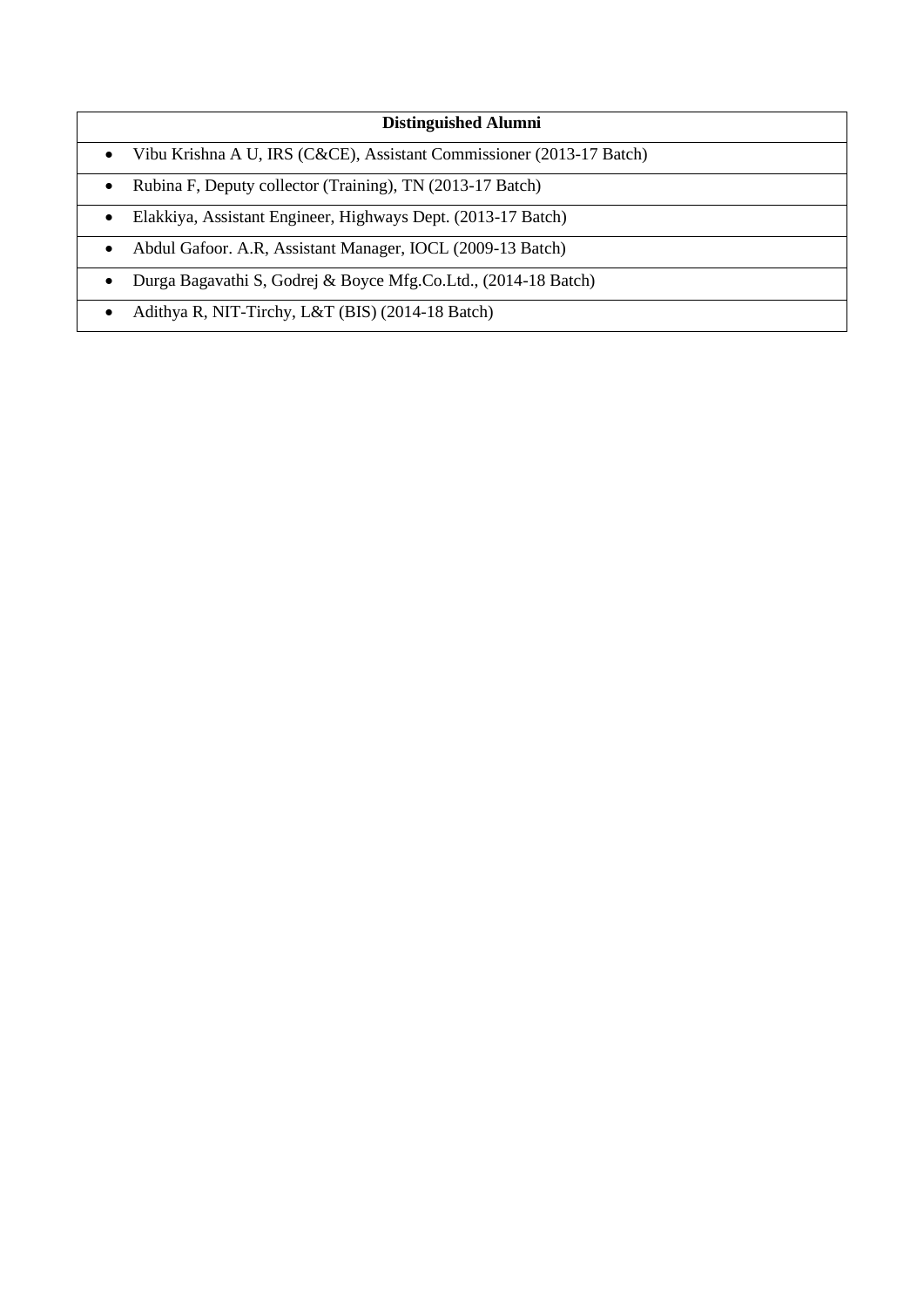| Name of the Department                                       | <b>Computer Science and Engineering</b>       |                                        |                |  |
|--------------------------------------------------------------|-----------------------------------------------|----------------------------------------|----------------|--|
| Course                                                       | <b>B.E</b> – Computer Science and Engineering |                                        |                |  |
| Level                                                        | <b>UG</b>                                     |                                        |                |  |
| 1 <sup>st</sup> year of approval by the council              | 1995                                          |                                        |                |  |
| Year wise sanctioned intake                                  | 2021-22                                       | $2020 - 21$                            | 2019-20        |  |
|                                                              | 180                                           | 180                                    | 180            |  |
| Year wise actual admission                                   | 173                                           | 172                                    | 169            |  |
| Course                                                       |                                               | M.E - Computer Science and Engineering |                |  |
| Level                                                        | PG                                            |                                        |                |  |
| 1 <sup>st</sup> year of approval by the council              | 2005                                          |                                        |                |  |
| Year wise sanctioned intake                                  | 2021-22                                       | $2020 - 21$                            | 2019-20        |  |
|                                                              | 18                                            | 18                                     | 18             |  |
| Year wise actual admission                                   | 6                                             | 8                                      | $\overline{0}$ |  |
|                                                              |                                               |                                        |                |  |
|                                                              | <b>Cut off marks - General Quota</b>          |                                        |                |  |
|                                                              | 2021-22                                       | 2020-2021                              | 2019-2020      |  |
| <b>OC</b>                                                    | 186                                           | 164.5                                  | 166.5          |  |
| <b>BC</b>                                                    | 117.5                                         | 144.5                                  | 137            |  |
| <b>MBC</b>                                                   | 131.5                                         | 132                                    | 144.5          |  |
| SC/ST                                                        | 136.5                                         | 100.5                                  | 100.5          |  |
| Pass percentage                                              | 2021-2022                                     | 2020-2021                              | 2019-2020      |  |
| % students passed with distinction                           | Yet to publish                                | 59                                     | 32             |  |
| % students passed with first class                           | Yet to publish                                | 92                                     | 138            |  |
| <b>No. of Rank Holders</b>                                   | Yet to publish                                | 3                                      | 3              |  |
| Students placed                                              | 144                                           | 120                                    | 126            |  |
| Average pay package Rs. /year                                | $4.68$ L                                      | 4.45 L                                 | 4.24 L         |  |
| <b>Students opted for Higher Studies</b>                     | $\overline{2}$                                | 14                                     | 8              |  |
| No. of students opted for                                    | 5                                             | 3                                      | $\overline{2}$ |  |
| Entrepreneurship                                             |                                               |                                        |                |  |
| Accreditation Status of the course                           | Provisionally Accredited                      |                                        |                |  |
| <b>Doctoral Courses</b>                                      | <b>Nil</b><br>Nil                             |                                        |                |  |
| Foreign Collaborations, if any                               | 131                                           |                                        |                |  |
| Professional Society, Memberships<br>Professional activities | Workshop, Seminar, Industrial Visit           |                                        |                |  |
|                                                              | 2021-22                                       | 2020-2021                              | 2019-2020      |  |
|                                                              | 7                                             | 13                                     | 12             |  |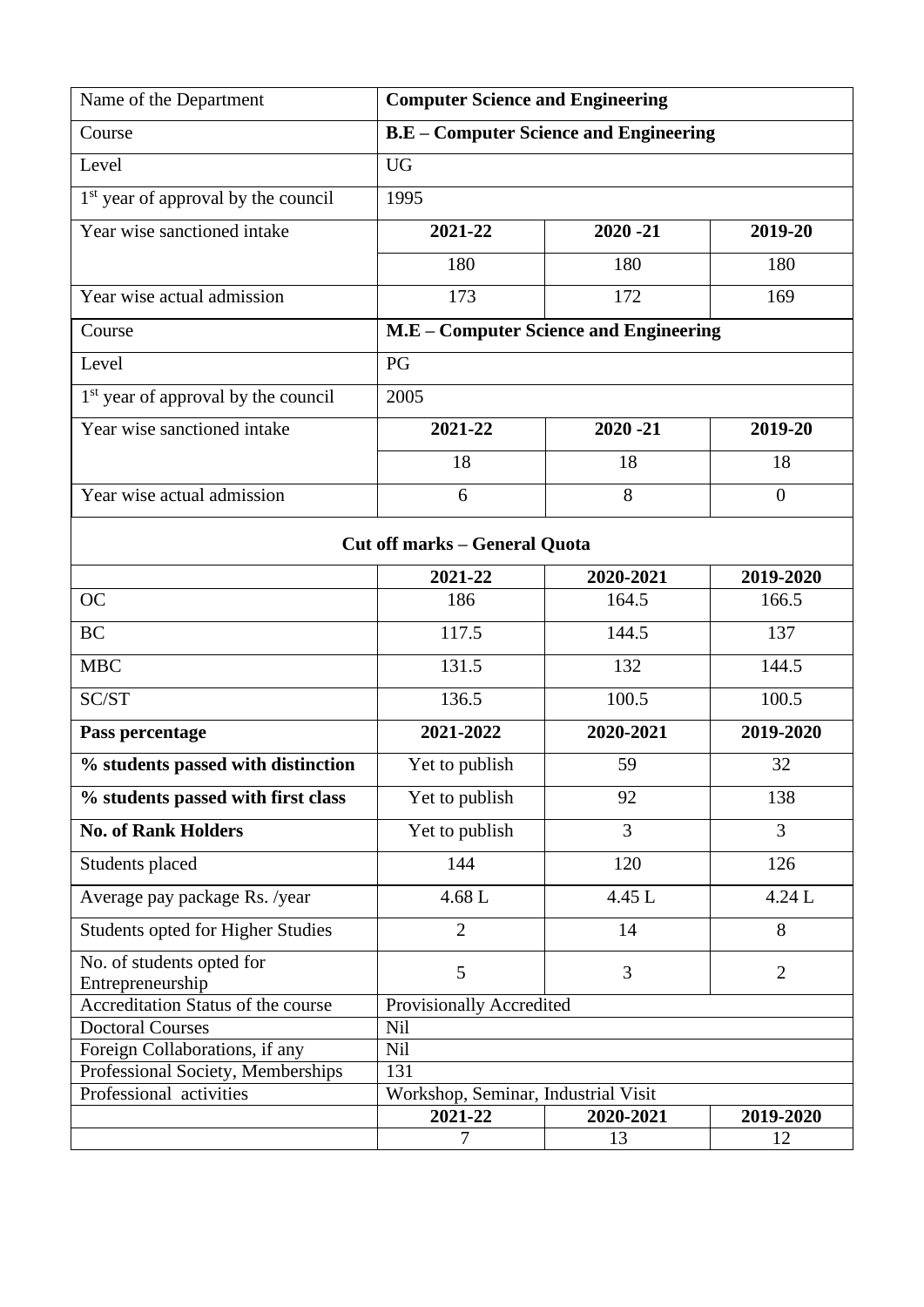|   | Consultancy activities                                                                       | 2021-22                          | 2020-2021 | 2019-2020 |
|---|----------------------------------------------------------------------------------------------|----------------------------------|-----------|-----------|
|   |                                                                                              | 10                               | 3         | 2         |
|   | Grants fetched                                                                               | 0                                | 135000    | 5571694   |
|   | ❖ NAAC, NBA Accredited                                                                       | <b>Departmental Achievements</b> |           |           |
|   |                                                                                              |                                  |           |           |
| ❖ | Recognized as Nodal Centre in 2011, under Anna University, Chennai                           |                                  |           |           |
| ❖ | All Faculty Members are qualified with Doctorate And Post Graduate                           |                                  |           |           |
| ❖ | Research projects worth Rs 35 Lakhs from AICTE, ISRO,                                        |                                  |           |           |
| ❖ | Placement percentage for CSE:                                                                |                                  |           |           |
| ❖ | 2020: 91%: 2019: 92%; 2018: 79.66%; 2017:80.17%;                                             |                                  |           |           |
| ❖ | Highest package: 12L from HSBC (3 years)                                                     |                                  |           |           |
| ❖ | Higher studies in Top universities - 58 students                                             |                                  |           |           |
| ❖ | Research projects worth around Rs 92 Lakhs, funding agencies such as AICTE, ISRO, DST, IEI   |                                  |           |           |
|   | etc.                                                                                         |                                  |           |           |
| ❖ | University Rank 2019:3,2020:3, 2021:3                                                        |                                  |           |           |
| ❖ | CSE department bagged CSI Best Accredited Student Branch Award in the years 2017-19, 2016-   |                                  |           |           |
|   | 17.                                                                                          |                                  |           |           |
| ❖ | Received Best Leader Award, Cognizant Student Club, 2020                                     |                                  |           |           |
| ❖ | Smart India Hackathon 2019 got second place in the Project Demo at IIT.                      |                                  |           |           |
| ❖ | Mohammed Dhurvesh , Received II Prize in International Tamil Elocution Competition at        |                                  |           |           |
|   | Myanmar, received cash award of Rs. 36000                                                    |                                  |           |           |
| ❖ | Sudharsan , Released two apps, Cheesers and Compareinall in Google Play Store.               |                                  |           |           |
| ❖ | Ashwath Nivas, Participated and won the District skill competition 2020 organized by Tamil   |                                  |           |           |
|   | Nadu Skill Development Corporation & District Administration Chennai, at Hindustan Institute |                                  |           |           |
|   | of Engineering and Technology from $23 - 31$ Jan 2020                                        |                                  |           |           |
| ❖ | Dr.A.Balaji Ganesh                                                                           |                                  |           |           |
|   | Development and Deployment/An opto electronic sensing system for the detection of<br>$\circ$ |                                  |           |           |
|   | freshness in meat products, DST, Rs 24L, 2019-2020                                           |                                  |           |           |
|   | Wireless body sensor network supported sleep disorder analysis system, DST, Rs.26.52L<br>O   |                                  |           |           |
|   | , 2019-2020                                                                                  |                                  |           |           |
|   |                                                                                              |                                  |           |           |

- o Science and Technology for yoga and meditation(SATYAM)/Wireless Postural Activity Monitoring System, DST, Rs 31.71L, , 2019-2020
- o A patent filed on "Autonomous and Reconfigurable Therapeutic Aid System- Filed (202041007339 dated February 20, 2020)"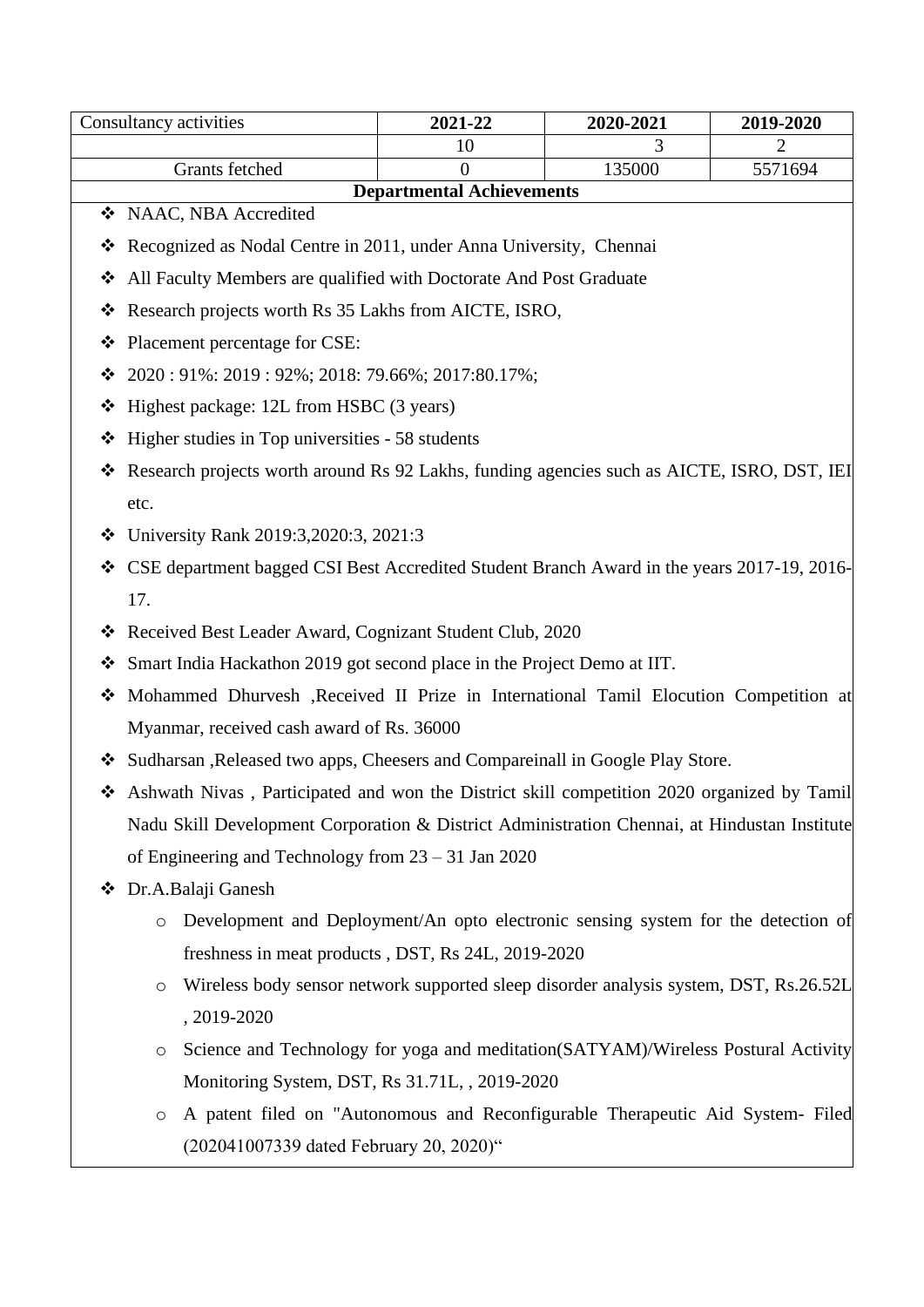- ❖ Dr.P.Visu received the following grant
	- o Conference grant , AICTE, Rs 1.3 Lakhs, 2020-21
	- o PRERANA Promoting SC/ST students for higher education, AICTE, Rs. 8.2 Lakhs, 2019 .
- ❖ Mr.Arockia Abins
	- o Smart Goggle, DST-IEDC, Rs.2.5L,2019-2020.
- ❖ Dr.S.GunaSundari
	- o She Drone , DST-IEDC, Rs.2.5L,2019-2020.
- ❖ Mr.B.Ravikumar
	- o Muscle Strain Activity Alert System Using Body Sensor Network, DST-IEDC, Rs.2.5L, 2018 - 2019

- ❖ Thiru. CHANDRA SEKHAR SAKHAMURI, I.A.S. Collector Cuddalore Batch: 2002
- ❖ Mr.Vinod Senthil, 2006 Batch, CEO infy sec Technologies.
- ❖ Hon'ble CM of TN launched the Trade Investment promotion Bureau Website built by Vertace. Mr. Vasanth rajan, Founder and CEO, Vertace Pvt.Ltd. Batch: 2007
- ❖ Thiru. Ravi Abiraam , I.P.S. ACP TRICHY CITY POLICE Batch: 2011
- ❖ Ms.Swathee, Software Developer, Microsoft 2013 Batch.
- ❖ Mr.Raghul, Software Developer 2017 batch. Placed in Amazon.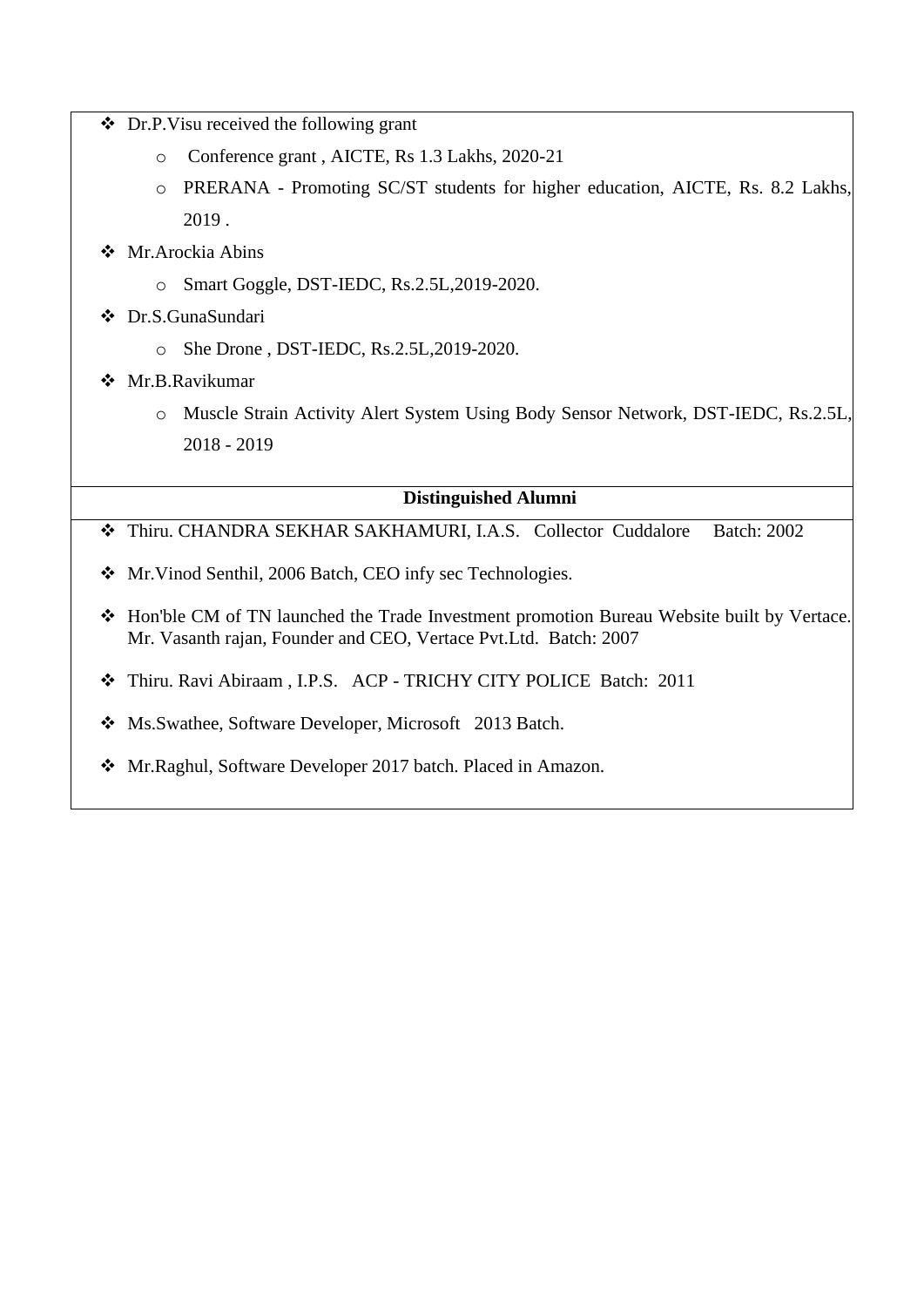| Name of the Department                   | <b>Electronics and Communication Engineering</b>       |                                                                                               |                       |           |
|------------------------------------------|--------------------------------------------------------|-----------------------------------------------------------------------------------------------|-----------------------|-----------|
| Course                                   | <b>B.E</b> - Electronics and Communication Engineering |                                                                                               |                       |           |
| Level                                    | <b>UG</b>                                              |                                                                                               |                       |           |
| $1st$ year of approval by the council    | 1995                                                   |                                                                                               |                       |           |
| Year wise sanctioned intake              | 2021-22                                                |                                                                                               | $2020 - 21$           | 2019-20   |
|                                          | 180                                                    |                                                                                               | 180                   | 180       |
| Year wise actual admission               | 167                                                    |                                                                                               | 169                   | 136       |
|                                          | <b>Cut off marks - General Quota</b>                   |                                                                                               |                       |           |
|                                          | 2021-2022                                              |                                                                                               | 2020-2021             | 2019-2020 |
| <b>OC</b>                                | 184                                                    |                                                                                               | 171.5                 | 176.5     |
| $\overline{BC}$                          | 120.5                                                  |                                                                                               | 154.5                 | 147       |
| <b>MBC</b>                               | 141.5                                                  |                                                                                               | 142                   | 154.5     |
| SC/ST                                    | 146.5                                                  |                                                                                               | 125.5                 | 120.5     |
| Pass percentage                          | 2021-22                                                |                                                                                               | 2020-2021             | 2019-2020 |
|                                          | <b>NA</b>                                              |                                                                                               | 99.98                 | 100       |
| % students passed with                   | <b>NA</b>                                              |                                                                                               | 33.75                 | 20.49     |
| distinction                              |                                                        |                                                                                               |                       |           |
| % students passed with first<br>class    | <b>NA</b>                                              |                                                                                               | 66.25                 | 79.50     |
| <b>No. of Rank Holders</b>               | <b>NA</b>                                              |                                                                                               | 3                     |           |
| Students placed                          | 136                                                    |                                                                                               | 133                   | 132       |
| Average pay package Rs. /year            | <b>4.2 LAKHS</b>                                       |                                                                                               | <b>4.1 LAKHS</b>      | 3.9 LAKHS |
| <b>Students opted for Higher Studies</b> | $\overline{0}$                                         |                                                                                               | $\theta$              | 5         |
| No. of students opted for                | $\overline{0}$                                         |                                                                                               | 1                     | 1         |
| Entrepreneurship                         |                                                        |                                                                                               |                       |           |
| Accreditation Status of the course       | Provisionally Accredited                               |                                                                                               |                       |           |
| <b>Doctoral Courses</b>                  | <b>Nil</b>                                             |                                                                                               |                       |           |
| Foreign Collaborations, if any           | Nil                                                    |                                                                                               |                       |           |
|                                          | 2021-22<br>2020-2021                                   |                                                                                               | 2019-2020             |           |
| Professional Society,                    | 291                                                    |                                                                                               | 311                   | 470       |
| Memberships                              |                                                        |                                                                                               |                       |           |
|                                          | $2021 - 22$                                            |                                                                                               | Workshop<br>2020-2021 | 2019-2020 |
|                                          |                                                        |                                                                                               |                       |           |
| Professional activities                  | 1                                                      |                                                                                               | Seminar               | 1         |
|                                          |                                                        |                                                                                               |                       | 3         |
|                                          | 11                                                     | 6<br><b>Industrial Visit</b>                                                                  |                       |           |
|                                          |                                                        |                                                                                               |                       | 3         |
|                                          | 2021-22                                                |                                                                                               | 2020-2021             | 2019-2020 |
| Consultancy activities                   |                                                        |                                                                                               |                       |           |
|                                          | <b>Nil</b>                                             |                                                                                               | Nil                   | Nil       |
| <b>Grants</b> fetched                    |                                                        |                                                                                               |                       |           |
|                                          | <b>Departmental Achievements</b>                       |                                                                                               |                       |           |
| <b>Achievements</b>                      |                                                        | <b>Details</b>                                                                                |                       |           |
| Anna University Research centre          |                                                        | <b>Permanent Affiliation</b>                                                                  |                       |           |
| Research Facility worth                  |                                                        | Rs. 1.25 crores worth of research facility<br>available to support students on various domain |                       |           |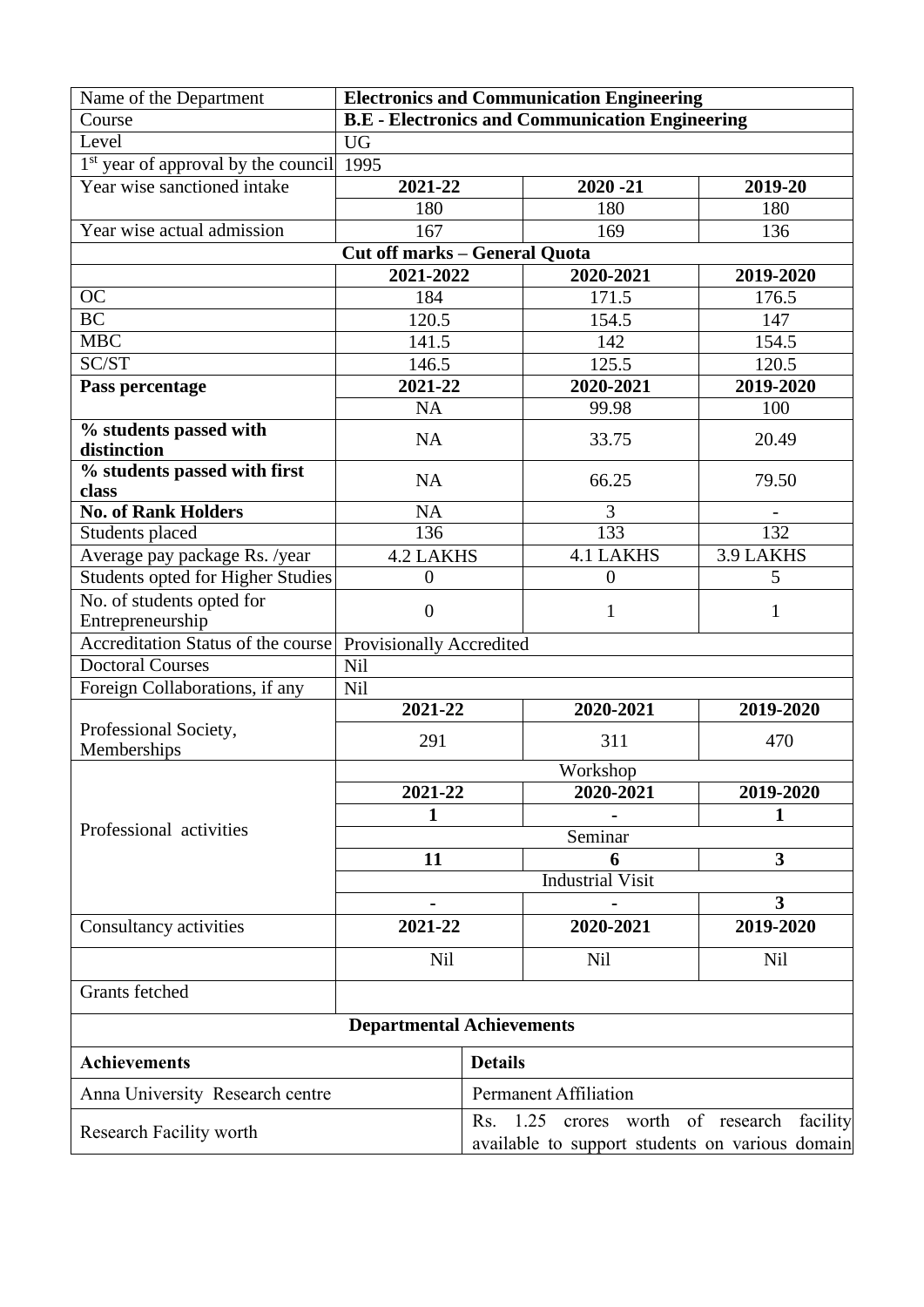|                                              | interest.                                                                                                                                                                                                                                                                     |
|----------------------------------------------|-------------------------------------------------------------------------------------------------------------------------------------------------------------------------------------------------------------------------------------------------------------------------------|
| Funds received till date                     | Rs. 46.35 Lakhs funds received till date.                                                                                                                                                                                                                                     |
| AICTE - FDP - NPTEL                          | 49 faculty are certified on Advanced NPTEL<br>online certification courses approved as FDP by<br>AICTE in the last 2 years.                                                                                                                                                   |
| Papers with High Impact(SCI/Scopus journals) | 151 publications with 35 journals published in<br>SCI /Scopus in last three years.                                                                                                                                                                                            |
| Academic Performance                         | Success rate more then 90% consistently for the<br>last 5 Years.                                                                                                                                                                                                              |
| Placement                                    | 100% placement for all eligible students in core,<br>product, IT service sector and govt organizations<br>for last 3 years.                                                                                                                                                   |
| Research supervisors                         | 3 Recognised supervisors are guiding Ph.D.<br>scholars under Anna University Chennai                                                                                                                                                                                          |
| Paper Publications                           | 151 publications with 35 Journals published in<br>SCI /Scopus in last three years.                                                                                                                                                                                            |
| Books / Books chapter published              | 8 books (last 3 years)                                                                                                                                                                                                                                                        |
| Students Internships and Inplant training    | 103 students have undergone internship and 200<br>students have undergone inplant training in<br>leading companies in the last 3 years                                                                                                                                        |
| <b>IEDC</b> Projects                         | 2 Completed and 3 ongoing worth Rs 12.5 Lakhs                                                                                                                                                                                                                                 |
| NPTEL/Value Added Certified Courses          | 304 students have been certified for various<br>courses through NPTEL /Value Added Certified<br>Courses in the recent thrust areas such as Machine<br>learning, IoT, Artificial Intelligences, Block chain,<br>Data Sciences, Java Programming, etc., in the last<br>3 years. |
| New Startup                                  | Mr. Daniel of 2021 Batch started SWAP Inc Pvt.<br>Ltd, Chennai<br>new startup registered under<br>Ministry of Corporate Affairs, Government of<br>India.                                                                                                                      |
| Entrepreneur in last 3 years                 | 5 Entrepreneurs - SWAP Inc, CROWN U, Matte<br>Box Studios, Kannan Jewellery, M/s Vignesh &<br>Co                                                                                                                                                                              |
|                                              | <b>Distinguished Alumni</b>                                                                                                                                                                                                                                                   |

- Mr. Sarat Tadanki(1999), Director, RIVI Consultancy Services Pvt. Ltd.
- Mr. Harshanand. G.A.(2012), Assistant Commissioner, Department of Revenue, Ministry of Finance
- Mr. Naveen Prakash, (2011), Pro Manager, Apple, Singapore
- Mr. Sarath Gorthi. S (2001), Senior Technical Lead, CISCO, USA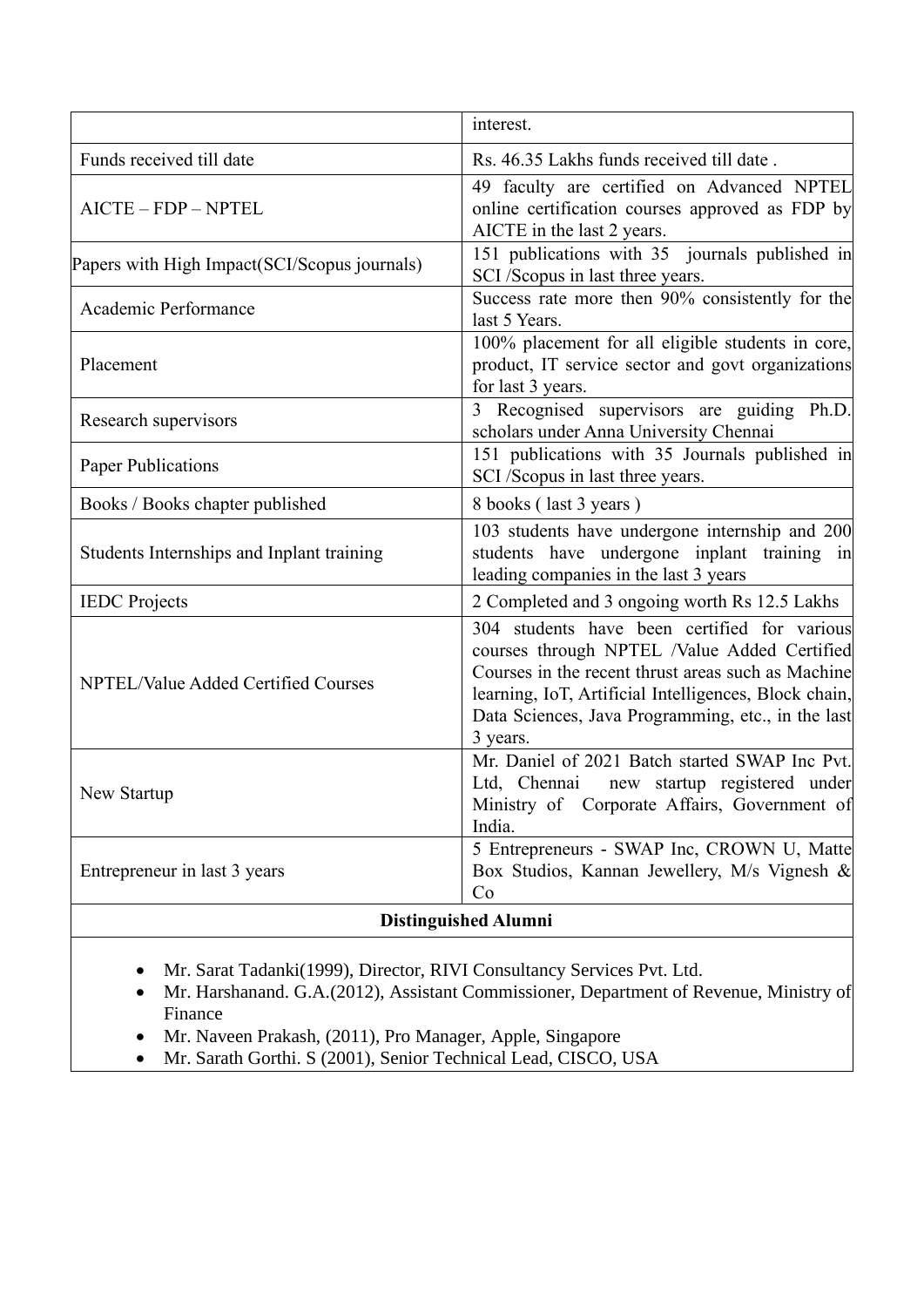| <b>Name of the Department</b>                   | Electrical and Electronics Engineering                                 |                |                |
|-------------------------------------------------|------------------------------------------------------------------------|----------------|----------------|
| Course                                          | <b>B.E-Electrical and Electronics Engineering</b>                      |                |                |
| Level                                           | <b>UG</b>                                                              |                |                |
| 1 <sup>st</sup> year of approval by the council | 1995                                                                   |                |                |
| Year wise sanctioned intake                     | 2021-22                                                                | 2020-21        | 2019-20        |
|                                                 | 60                                                                     | 60             | 60             |
| Year wise actual admission                      | 56                                                                     | 36             | 39             |
| Course                                          | M.E- Power Systems Engineering                                         |                |                |
| Level                                           | PG                                                                     |                |                |
| 1 <sup>st</sup> year of approval by the council | 2004                                                                   |                |                |
| Year wise sanctioned intake                     | 2021-22                                                                | 2020-21        | 2019-20        |
|                                                 | 18                                                                     | 18             | 18             |
| Year wise actual admission                      | $\mathbf{1}$                                                           | $\mathbf{1}$   | $\overline{0}$ |
|                                                 | <b>Cutoff marks-General Quota</b>                                      |                |                |
|                                                 | 2021-22                                                                | 2020-2021      | 2019-2020      |
| <b>OC</b>                                       | 182.5                                                                  | 185            | 185.5          |
| <b>BC</b>                                       | 174.5                                                                  | 187            | 115.5          |
| <b>MBC</b>                                      | 177.5                                                                  | 177.5          | 115.5          |
| SC/ST                                           | 161.5                                                                  | 164            | 104.5          |
| Pass percentage                                 | 2021-22                                                                | 2020-2021      | 2019-2020      |
|                                                 | $\overline{a}$                                                         | 100%           | 100%           |
| % Students passed with distinction              |                                                                        | 13/59=22%      | $8/99=8%$      |
| % Students passed with first class              |                                                                        | 46/59=78%      | 84/99=85%      |
| <b>No. of Rank Holders</b>                      |                                                                        | $\overline{4}$ | $2(UG)+2(PG)$  |
| <b>Students placed</b>                          | $43*$                                                                  | 43             | 58             |
| Average pay package Rs. / Year                  | $4.2*$                                                                 | 4.01           | 3.92           |
| <b>Students opted for Higher Studies</b>        | 6                                                                      | $\overline{4}$ | 8              |
| No. of students opted for                       |                                                                        |                |                |
| Entrepreneurship                                | $\overline{c}$                                                         | $\overline{2}$ | $\overline{4}$ |
| <b>Accreditation Status of the course</b>       | Provisionally Accredited                                               |                |                |
| <b>Doctoral Courses</b>                         | YES (PhD - Electrical and Electronics Engineering)                     |                |                |
|                                                 | Joint students' seminars and projects in the areas of Vehicle to Grid, |                |                |
| <b>Foreign Collaborations, if any</b>           | Environmental and Economic analysis of power plants, Sustainable       |                |                |
|                                                 | water resources management with School of Engineering and              |                |                |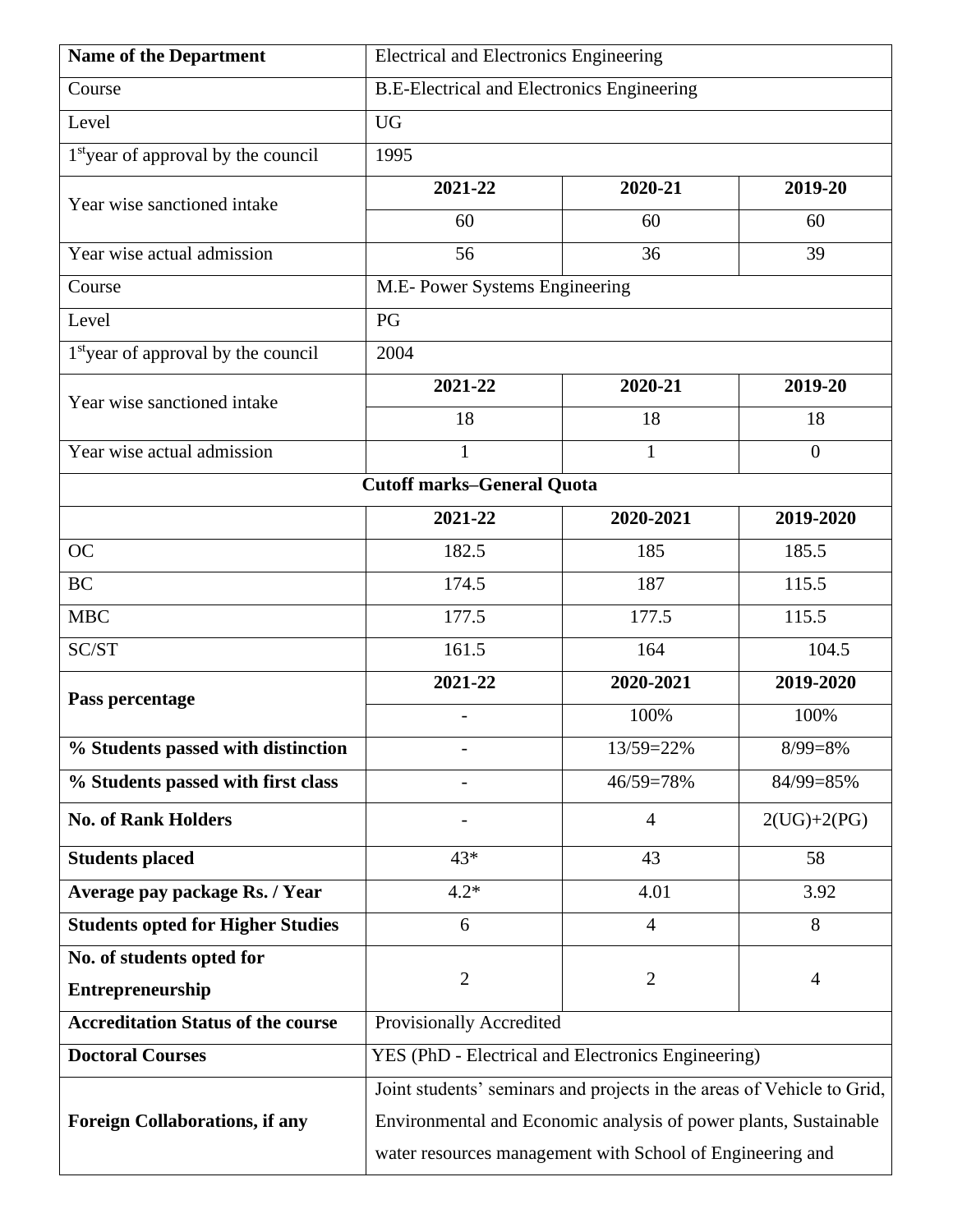|                                          | Architecture, SRH Hochschule Heidelberg, Germany                 |                                                              |                                                           |                |  |
|------------------------------------------|------------------------------------------------------------------|--------------------------------------------------------------|-----------------------------------------------------------|----------------|--|
| <b>Professional Society, Memberships</b> | IEEE, ISTE, IE (I)                                               |                                                              |                                                           |                |  |
|                                          | Programme                                                        | 2019-20                                                      |                                                           | $2021 - 22$ *  |  |
|                                          | FDP/                                                             | $\overline{0}$                                               | $\Omega$                                                  | $\overline{0}$ |  |
| <b>Professional activities</b>           | <b>WORKSHOP</b>                                                  | 5                                                            | $\overline{0}$                                            | 1              |  |
|                                          | <b>SEMINAR/</b>                                                  | 4                                                            | 8                                                         | 8              |  |
|                                          | <b>CONFERENCE</b><br>$\overline{0}$                              |                                                              | $\overline{0}$                                            | $\theta$       |  |
| <b>Consultancy activities</b>            | 2021-22                                                          |                                                              | 2020-2021                                                 | 2019-2020      |  |
|                                          | $\overline{2}$                                                   |                                                              | 1                                                         | $\overline{2}$ |  |
|                                          |                                                                  |                                                              | • AICTE sponsored Skill and Personality Development       |                |  |
|                                          |                                                                  |                                                              | Program Centre for SC/ST students - 11.29L                |                |  |
|                                          | $\bullet$                                                        |                                                              | DST-IEDC sponsored research project on Electronic         |                |  |
| <b>Grants fetched</b>                    |                                                                  |                                                              | Watch Dog Based Home safe system-2.5L                     |                |  |
|                                          | DST-IEDC sponsored research project on 2 in 1 water<br>$\bullet$ |                                                              |                                                           |                |  |
|                                          | filter-2.5L                                                      |                                                              |                                                           |                |  |
|                                          | DST-IEDC sponsored research project on Guardian                  |                                                              |                                                           |                |  |
|                                          | Helmet -2.5L                                                     |                                                              |                                                           |                |  |
|                                          | DST- SEED sponsored Research project on Improved<br>$\bullet$    |                                                              |                                                           |                |  |
|                                          | Grid Interactive Inverter for Harnessing Maximum PV              |                                                              |                                                           |                |  |
|                                          | Power Even Under Deprived Conditions                             |                                                              |                                                           |                |  |
|                                          | $(SP/YO/049/2016) - 20.93L$                                      |                                                              |                                                           |                |  |
|                                          |                                                                  | In last three years 138 UG university ranks including 2 Gold |                                                           |                |  |
|                                          |                                                                  |                                                              | Medals and 20 PG university ranks including 5 Gold Medals |                |  |
|                                          | Consistent academic performance with greater than 86% pass       |                                                              |                                                           |                |  |
|                                          | percentage in Anna university exams.                             |                                                              |                                                           |                |  |
|                                          | Faculty in the department raises 60L worth fund from             |                                                              |                                                           |                |  |
| <b>Departmental Achievements</b>         | various government agencies from research projects in 3          |                                                              |                                                           |                |  |
|                                          | years.                                                           |                                                              |                                                           |                |  |
|                                          | Over 44 international journal papers were published by the       |                                                              |                                                           |                |  |
|                                          | department                                                       |                                                              |                                                           |                |  |
|                                          |                                                                  |                                                              | Acquired accolades in students project competitions.      |                |  |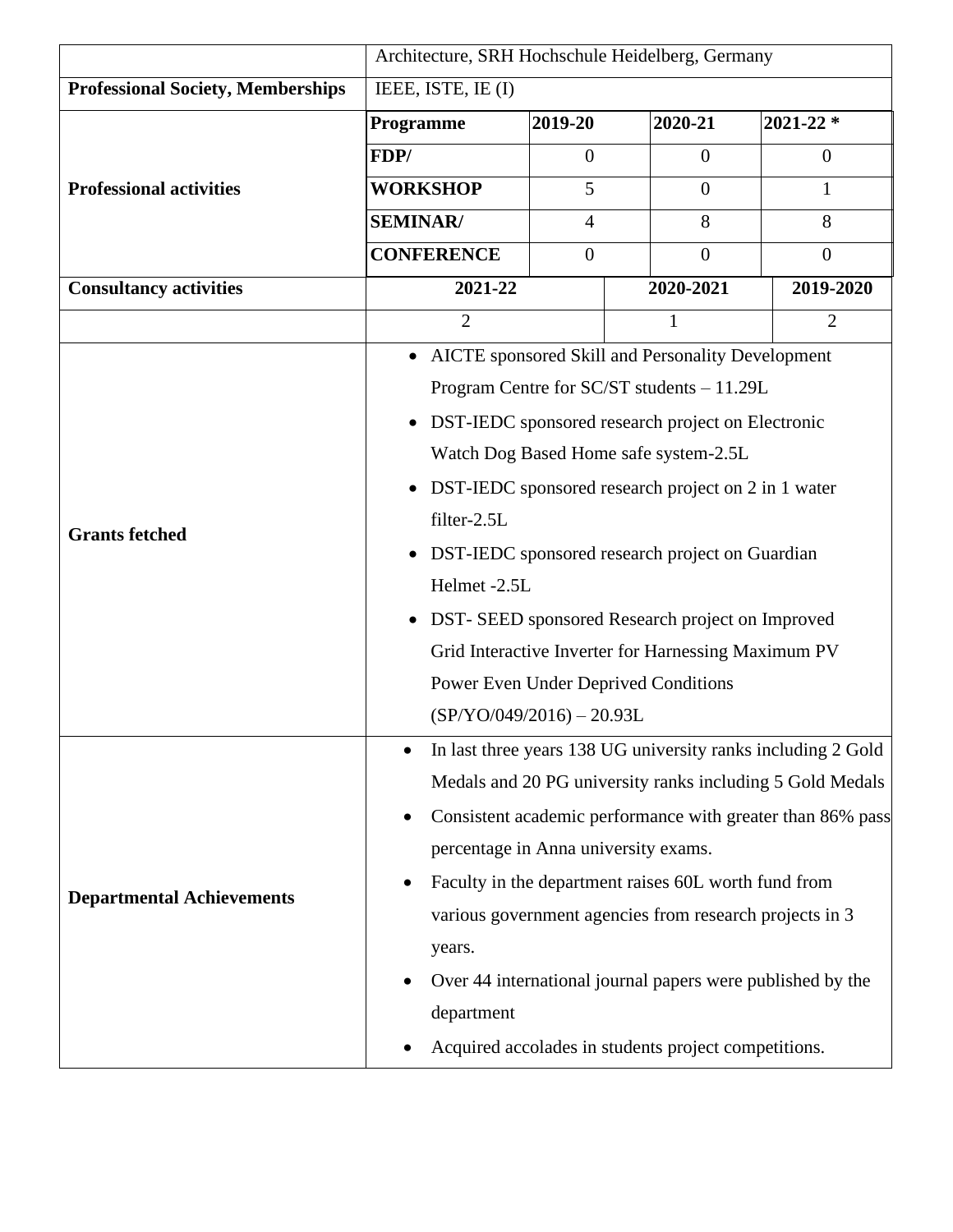|                             | Raj Balasundaram (2002 batch) working as Senior Vice<br>$\bullet$                  |
|-----------------------------|------------------------------------------------------------------------------------|
|                             | President, AI at Emarsys                                                           |
|                             | Subanatarajan Subbiah (2003 Batch) working as Chief                                |
|                             | Product Owner, SAP, Germany                                                        |
|                             | Karthik Easwar E (2016 batch) working as Category Manager                          |
| <b>Distinguished Alumni</b> | at Amazon                                                                          |
|                             | Thangaraman (2013 Batch) working as Deputy                                         |
|                             | Superindendent of Police, Vandhavasi                                               |
|                             | PRADEEP.R (2010 batch) working as Graphics Hardware<br>٠                           |
|                             | Engineer, Intel Corporation, Falsom, California, USA                               |
|                             | S. Bhavya (2010 batch) working as Deputy Manager, Rolling<br>٠<br>Stock-Electrical |
|                             | At Chennai Metro Rail Limited                                                      |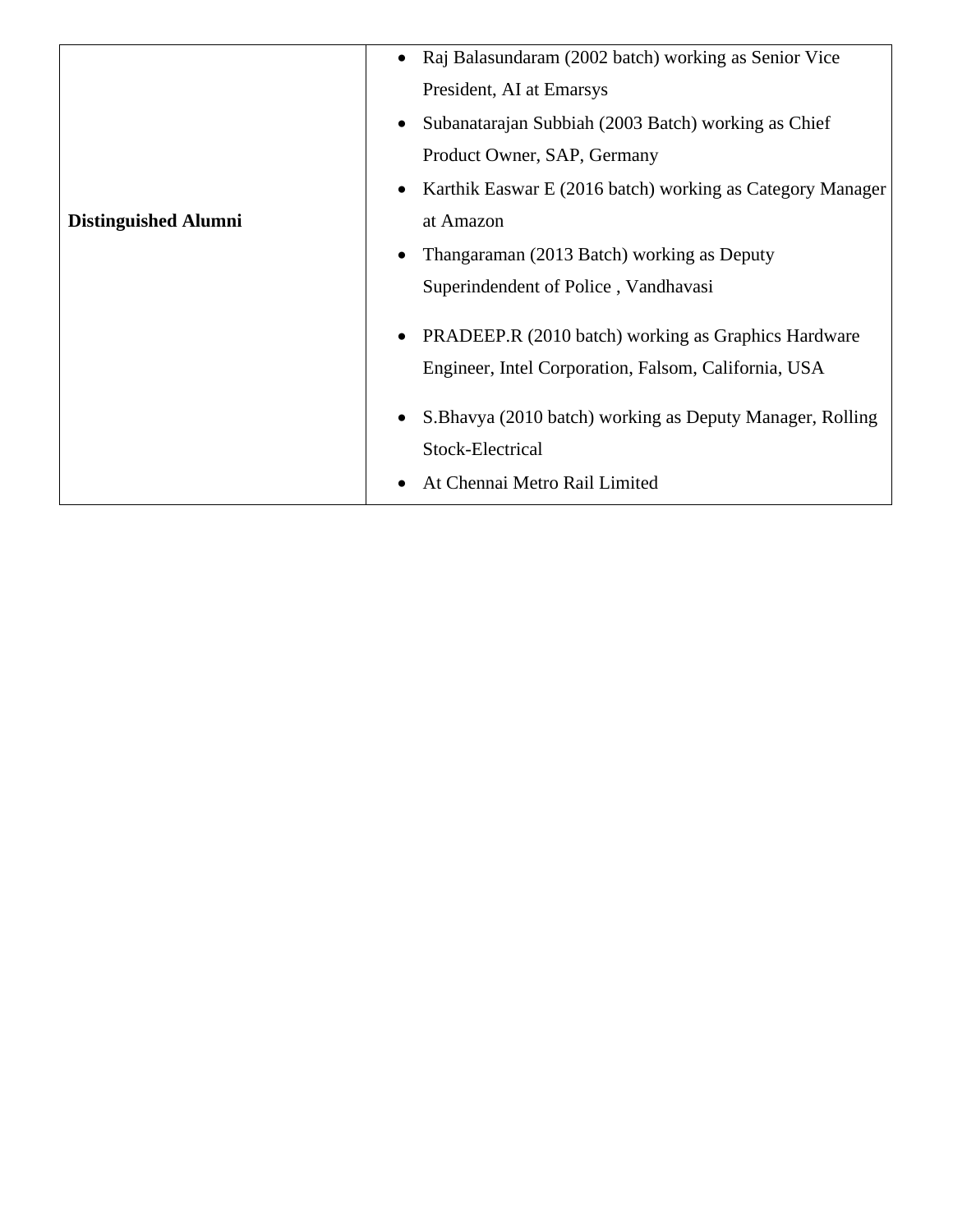| Name of the Department                  | <b>Electronics and Instrumentation Engineering</b>      |                |                         |
|-----------------------------------------|---------------------------------------------------------|----------------|-------------------------|
| Course                                  | <b>B.E- Electronics and Instrumentation Engineering</b> |                |                         |
| Level                                   | <b>UG</b>                                               |                |                         |
| 1 <sup>st</sup> year of approval by the | 2002                                                    |                |                         |
| council                                 |                                                         |                |                         |
| Year wise sanctioned intake             | 2021-22                                                 | 2020-21        | 2019-20                 |
|                                         | 30                                                      | 30             | 60                      |
| Year wise actual admission              | 27                                                      | 16             | 17                      |
| Cut off marks-General Quota             | 147.5                                                   | 104.5          | 82.0                    |
|                                         | 2021-22                                                 | 2020-2021      | 2019-2020               |
| <b>OC</b>                               | $\overline{2}$                                          | 3              | $\overline{\mathbf{4}}$ |
| <b>BC</b>                               | 13                                                      | 10             | 10                      |
| <b>MBC</b>                              | 10                                                      | $\mathbf{1}$   | $\overline{2}$          |
| SC/ST                                   | $\overline{2}$                                          | $\overline{2}$ | $\mathbf{1}$            |
| Pass percentage                         | 2021-22                                                 | 2020-2021      | 2019-2020               |
|                                         | $\overline{a}$                                          | 100 %          | 98.08 %                 |
| %students passed with                   |                                                         | 15             |                         |
| distinction                             |                                                         |                | 4                       |
| %students passed with first             |                                                         | 39             | 46                      |
| class                                   |                                                         |                |                         |
| <b>No.ofRank Holders</b>                |                                                         | 5              | 4                       |
| Students placed                         | 18                                                      | 45             | 37                      |
| Average pay package Rs. /year           | 3.4 LPA                                                 | 3.45 LPA       | 3.55 LPA                |
| Students opted for Higher               |                                                         | $\overline{0}$ | $\mathbf{1}$            |
| <b>Studies</b>                          |                                                         |                |                         |
| No. of students opted for               |                                                         |                |                         |
| Entrepreneurship                        | 1                                                       | $\overline{0}$ | $\overline{0}$          |
| Accreditation Status of the             | Accredited                                              |                |                         |
| course                                  |                                                         |                |                         |
| <b>Doctoral Courses</b>                 | Nil                                                     |                |                         |
| Foreign Collaborations, ifany           | Nil                                                     |                |                         |
| Professional Society,                   | <b>ISTE</b>                                             |                |                         |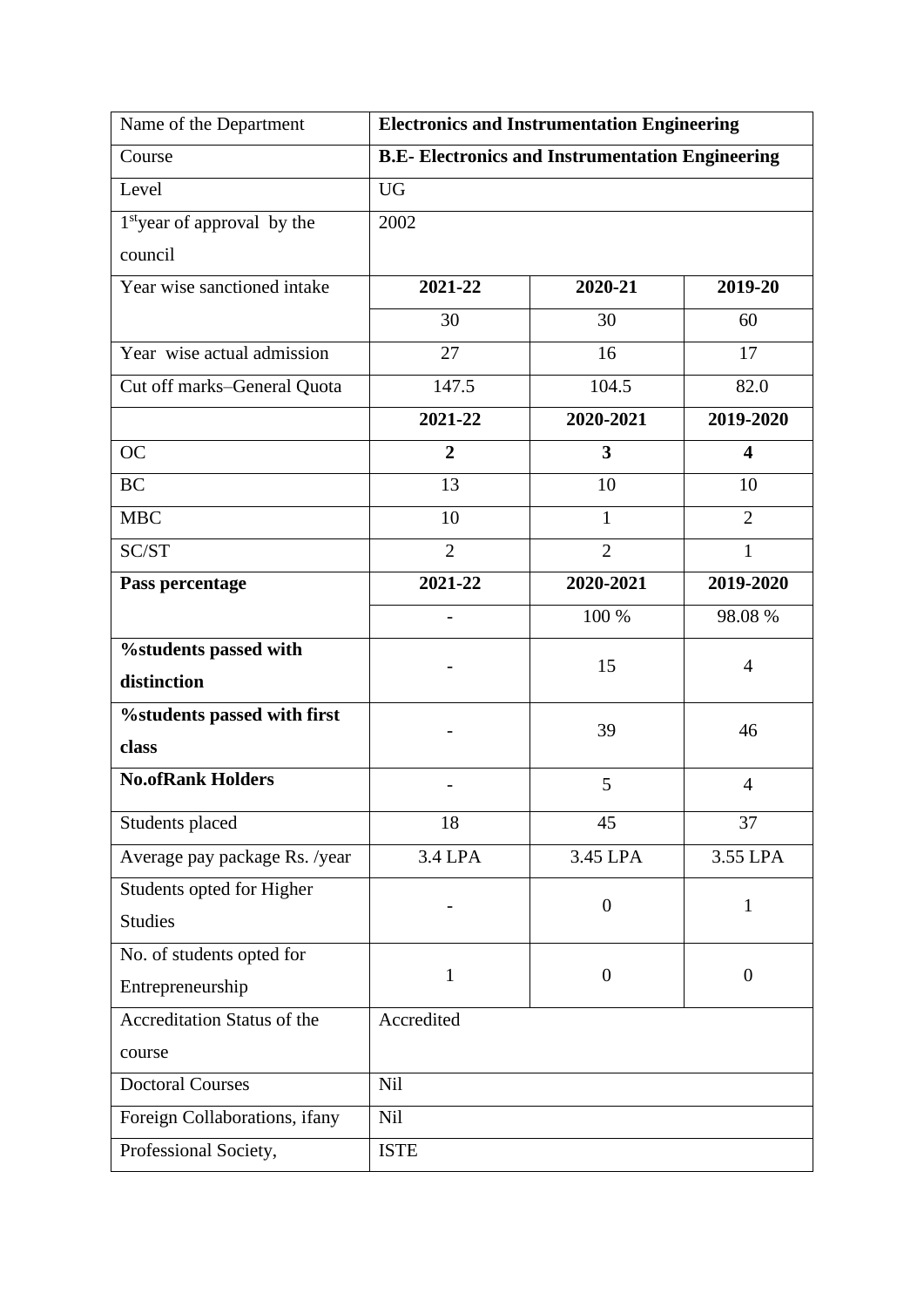| Memberships                      |                                     |           |           |
|----------------------------------|-------------------------------------|-----------|-----------|
| Professional activities          | Workshop, Seminar, Industrial Visit |           |           |
| Consultancy activities           | 2021-22                             | 2020-2021 | 2019-2020 |
|                                  |                                     |           |           |
| Grants fetched                   | 96,79,703 Lakhs                     |           |           |
| <b>Departmental Achievements</b> |                                     |           |           |

- A VEC-NI Center of Excellence is constructed with the worth Rs. 70 Lakhs.
- The Department has produced 170 University Ranks including 4 Gold medals
- The Department has produced several professionals working in prestigious organizations such as Intel (USA), leading core, Public sectors and IT Companies.
- The department has state of the art infrastructural facilities that include laboratory equipment worth Rs.1.91Crores.
- The department has well experienced faculty members, of whom 5 are doctorates in the field of sensor design, process control, network automation and power electronics. 2 faculty are pursuing Ph.D. in the field of machine learning and VLSI design. Remaining 2 faculties are Post Graduates.
- Faculty members of the department have completed DST / AICTE Funded Research Projects worth of Rs.1.74 Crores and Rs.1.04 Crores worth of research projects are in progress.



**2017-21 BATCH CTS/Wipro/Schneider Electric 4.00/3.50/3.75 LPA**



**2017-21 BATCH Wipro/ Infosys/ TCS/ Accenture 3.50 /3.80 /3.90 / 4.50 LPA**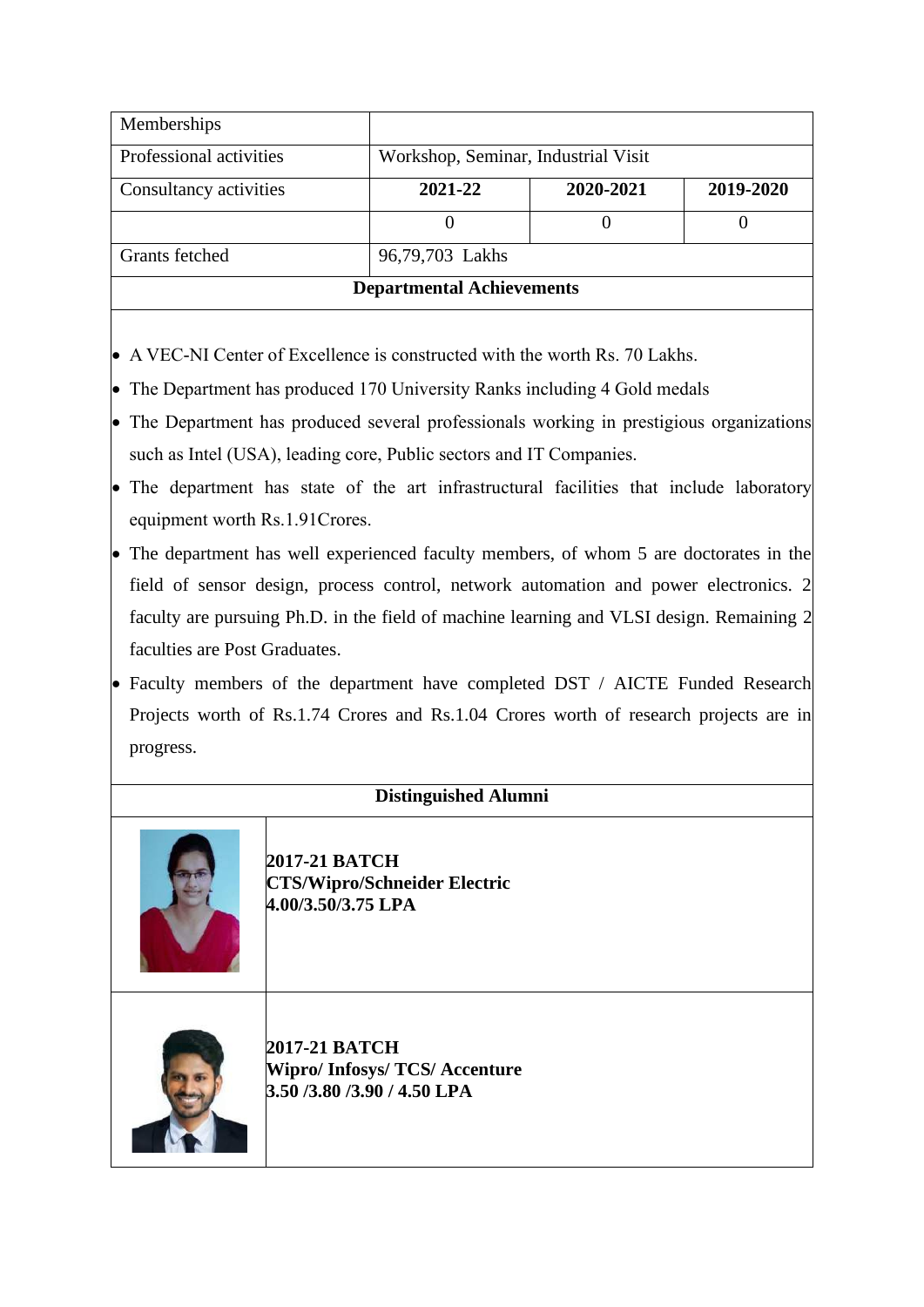

**2016-20 BATCH CTS / Wipro/ Infosys/ HPE 4.00 /3.50 /3.80 /5.00 LPA**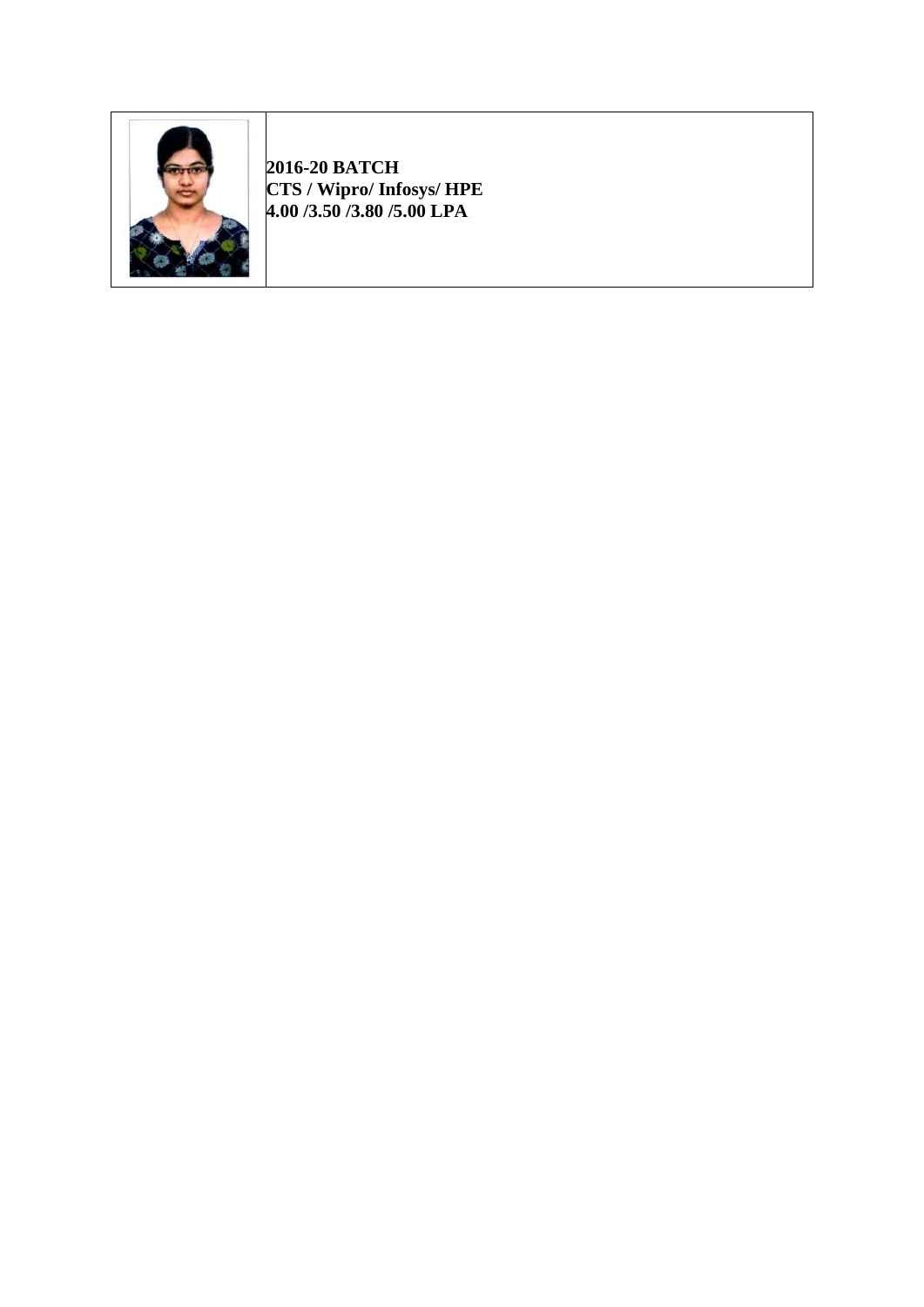| Name of the Department                          | <b>Information Technology</b>          |                |                |
|-------------------------------------------------|----------------------------------------|----------------|----------------|
| Course                                          | <b>B.TECH - Information Technology</b> |                |                |
| Level                                           | <b>UG</b>                              |                |                |
| 1 <sup>st</sup> year of approval by the council | 1999                                   |                |                |
| Year wise sanctioned intake                     | 2021-22                                | $2020 - 21$    | 2019-20        |
|                                                 | 60                                     | 60             | 60             |
| Year wise actual admission (All Year)           | 224                                    | 215            | 171            |
| Cut off marks - General Quota                   | max:186                                | max:170        | max:175.50     |
|                                                 | min: 125                               | min: 99        | min: 93.50     |
|                                                 | 2021-22                                | 2020-2021      | 2019-2020      |
| <b>OC</b>                                       | 06                                     | 29             | 28             |
| <b>BC</b>                                       | 32                                     | 108            | 89             |
| <b>MBC</b>                                      | 14                                     | 45             | 43             |
| SC/ST                                           | 08                                     | 27             | 29             |
| Pass percentage                                 | 2021-22                                | 2020-2021      | 2019-2020      |
|                                                 | Yet To                                 | 100            | 98.33          |
|                                                 | Publish                                |                |                |
| % students passed with distinction              | Yet To                                 | 16             | 9              |
|                                                 | Publish                                |                |                |
| % students passed with first class              | Yet To                                 | 39             | 49             |
|                                                 | Publish                                |                |                |
| <b>No. of Rank Holders</b>                      | Yet To                                 | $6+1(Silver)$  | 3              |
|                                                 | Publish                                |                |                |
| Students placed                                 | 48 (as                                 | 49             | 52             |
|                                                 | on)                                    |                |                |
| Average pay package Rs. /year                   | 4.5L                                   | 4L             | 3.5L           |
| Students opted for Higher Studies               |                                        | $\overline{4}$ | $\overline{2}$ |
| No. of students opted for                       |                                        |                |                |
| Entrepreneurship                                | $\mathbf{1}$                           | Nil            | $\mathbf{1}$   |
| Accreditation Status of the course              | Provisionally Accredited               |                |                |
| <b>Doctoral Courses</b>                         | <b>Nil</b>                             |                |                |
| Foreign Collaborations, if any                  | Nil                                    |                |                |
| Professional Society, Memberships               | CSI, IEEE, ISTE                        |                |                |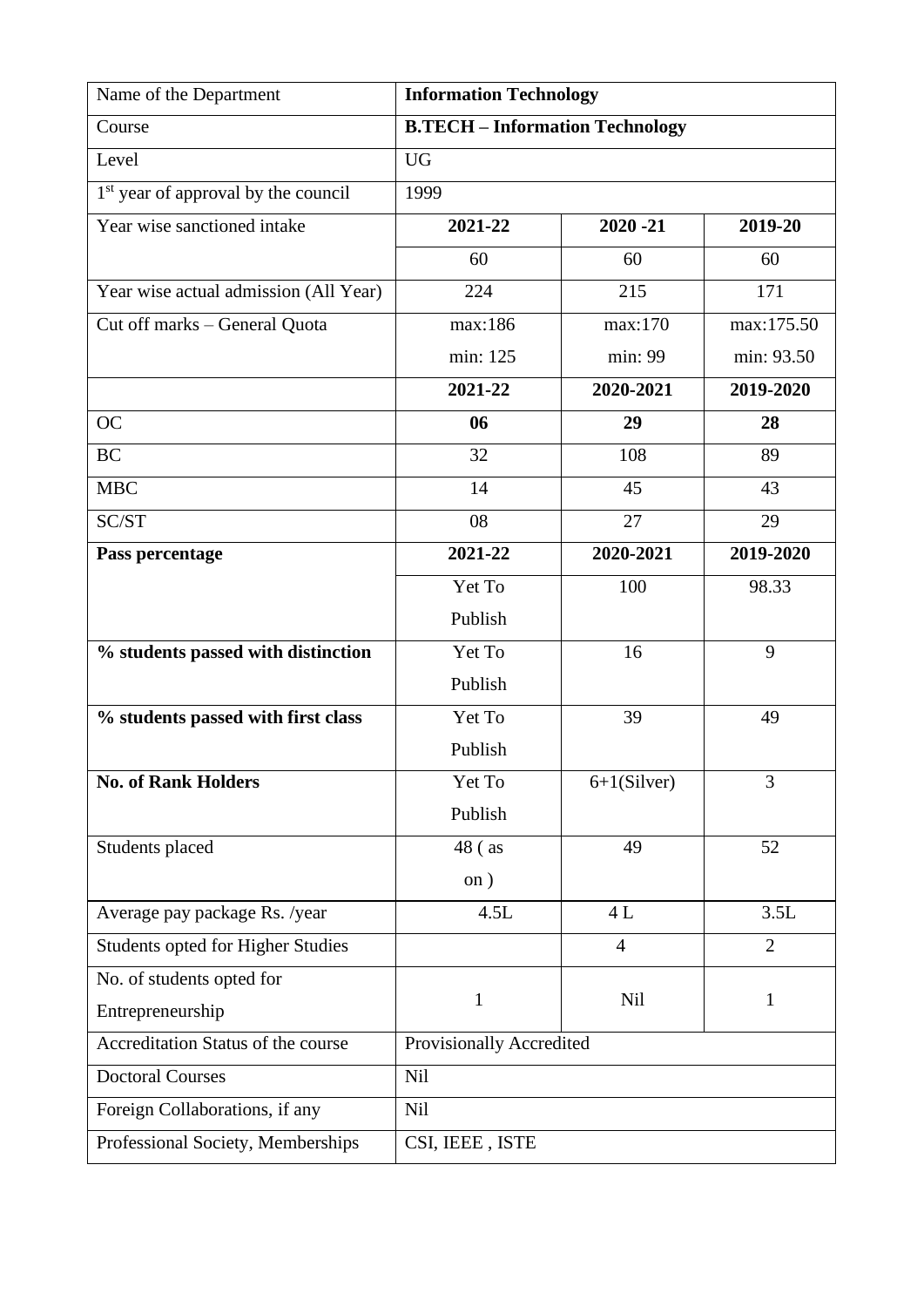| Professional activities                                                                    | Workshop, Seminar, Industrial Visit |            |            |  |
|--------------------------------------------------------------------------------------------|-------------------------------------|------------|------------|--|
| Consultancy activities                                                                     | 2021-22                             | 2020-2021  | 2019-2020  |  |
|                                                                                            | <b>NIL</b>                          | <b>NIL</b> | <b>NIL</b> |  |
| Grants fetched                                                                             | $IEDC - 60L$                        |            |            |  |
| <b>Departmental Achievements</b>                                                           |                                     |            |            |  |
| 1. University Result – 85% consistently maintained.                                        |                                     |            |            |  |
| Successful Graduates - >95% consistently maintained.<br>2.                                 |                                     |            |            |  |
| University Ranks -10% consistently maintained.<br>3.                                       |                                     |            |            |  |
| Placement and Higher studies $-85%$ consistently maintained.<br>4.                         |                                     |            |            |  |
| 2 Ph.d holders and 4 Pursuing Ph.d.<br>5.                                                  |                                     |            |            |  |
| Permanent Affiliation to Anna University.<br>6.                                            |                                     |            |            |  |
| 70 – International Journals and 23 International conference<br>7.                          |                                     |            |            |  |
| 5 Books and 4 Book Chapter Published.<br>8.                                                |                                     |            |            |  |
| Sponsored Project of Rs.2.87 corers to set up NEWGEN Innovation and Entrepreneurship<br>9. |                                     |            |            |  |
| Development center funded by Department of Science and Technology.                         |                                     |            |            |  |
| 10. SC/ST higher education cell worth 10lakhs approved by AICTE.                           |                                     |            |            |  |
|                                                                                            | <b>Distinguished Alumni</b>         |            |            |  |
| Sathish Kumar Pazhani, 2006-2010, Société Générale                                         |                                     |            |            |  |
| Kavin A, 2007-11, Highways Department                                                      |                                     |            |            |  |
| Keerthivasan Arivukkannu , 2008-2012, CTS                                                  |                                     |            |            |  |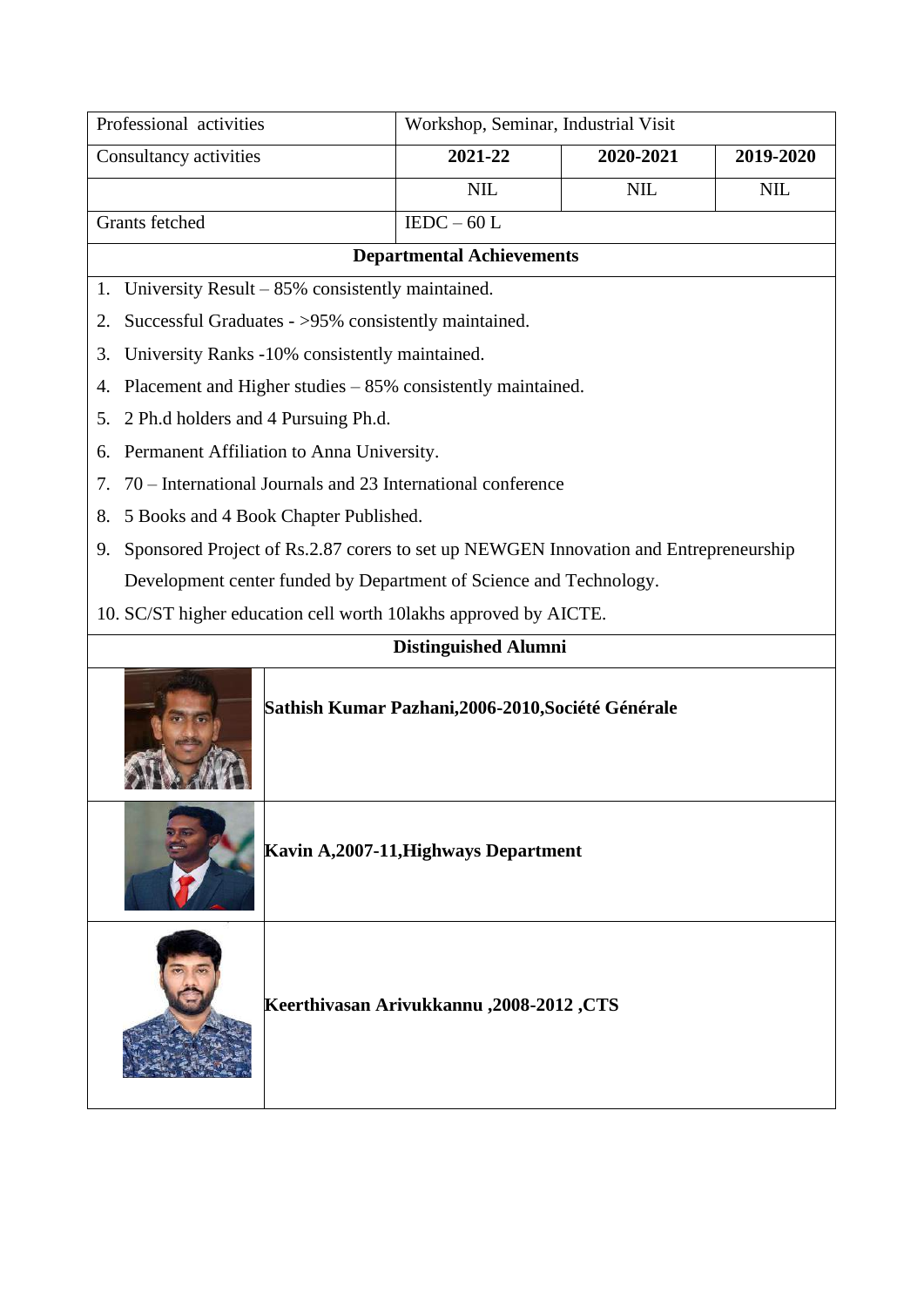| Manikandan , 2013-2017 batch, Accenture Solutions |
|---------------------------------------------------|
| Rajapandi Nagaraj, 2013-2017, Accenture.          |
| Purnima J,2016-2020, Hcl, Ford(present)           |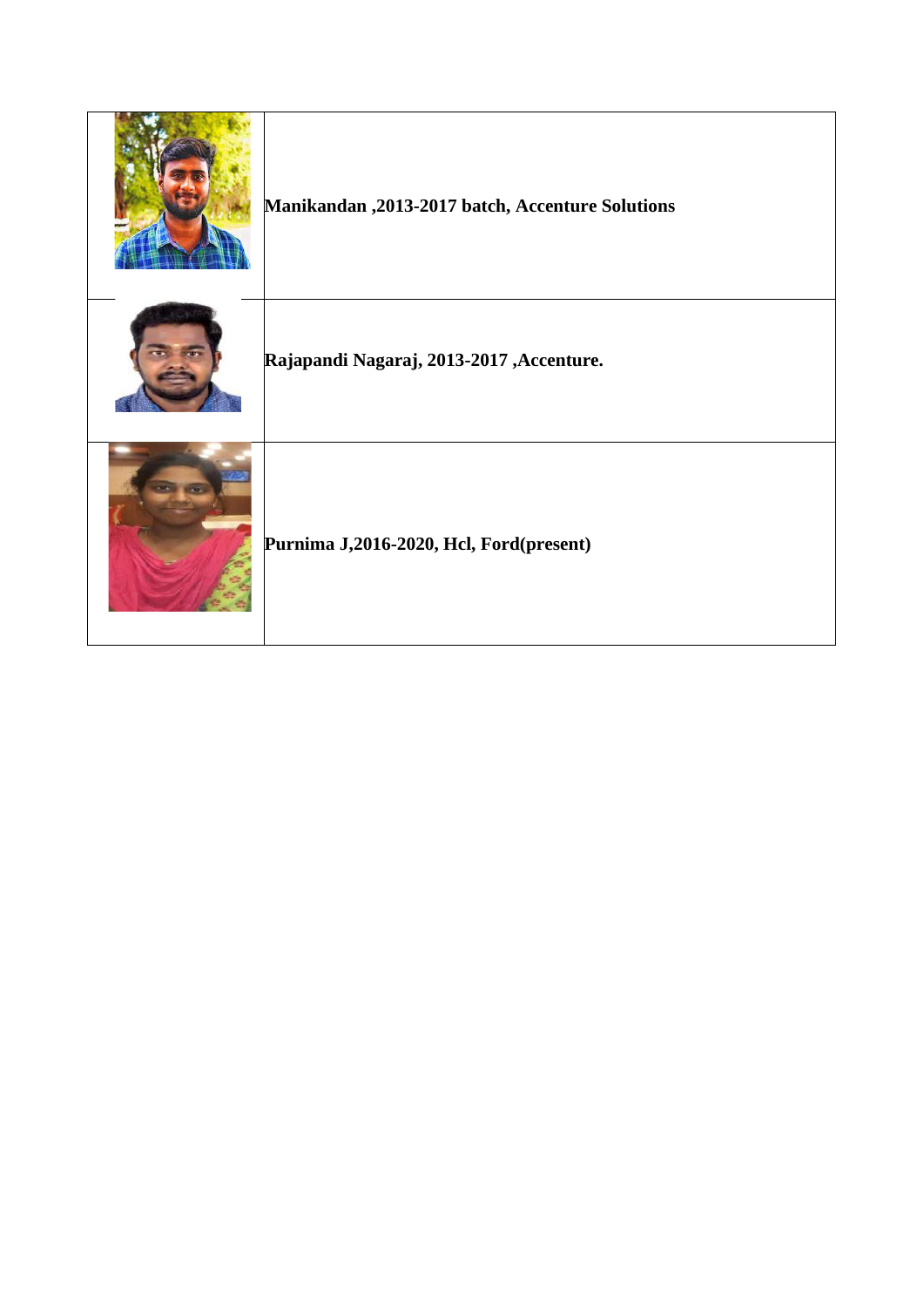| Name of the Department                          | <b>Mechanical Engineering</b>      |                |           |  |
|-------------------------------------------------|------------------------------------|----------------|-----------|--|
| Course                                          | <b>B.E-Mechanical Engineering</b>  |                |           |  |
| Level                                           | <b>UG</b>                          |                |           |  |
| 1 <sup>st</sup> year of approval by the council | 1999                               |                |           |  |
| Year wise sanctioned intake                     | 2021-22                            | 2020-21        | 2019-20   |  |
|                                                 | 120                                | 120            | 180       |  |
| Year wise actual admission                      | 84                                 | 75             | 100       |  |
|                                                 | <b>Cut off marks-General Quota</b> |                |           |  |
|                                                 | 2021-22<br>2020-2021<br>2019-2020  |                |           |  |
| OC                                              | 172                                | 162.5          | 123.5     |  |
| <b>BC</b>                                       | 144.5                              | 83             | 89        |  |
| <b>MBC</b>                                      | 138.5                              | 112            | 93.5      |  |
| SC/ST                                           | 125                                | 98             | 80.5      |  |
| Pass percentage                                 | 2021-22                            | 2020-2021      | 2019-2020 |  |
|                                                 | N.A                                | 97.3 %         | 96.47 %   |  |
| % students passed with<br>distinction           | N.A                                | 31             | 9         |  |
| % students passed with first<br>class           | N.A                                | 149            | 227       |  |
| <b>No. of Rank Holders</b>                      | N.A                                | 05             | 01        |  |
| Students placed                                 | 64                                 | 83             | 92        |  |
| Average pay package Rs. /year                   | 3.93                               | 3.85           | 3.60      |  |
| Students opted for Higher Studies               | 8                                  | 8              | 12        |  |
| No. of students opted for<br>Entrepreneurship   | $\mathbf{1}$                       | $\overline{2}$ | 3         |  |
| Accreditation Status of the course              | Provisionally Accredited           |                |           |  |
| <b>Doctoral Courses</b>                         | Nil                                |                |           |  |
| Foreign Collaborations, if any                  | Nil                                |                |           |  |
| Professional Society,<br>Memberships            | SAE, ISHRAE, ENFUSE                |                |           |  |
| <b>Professional activities</b>                  |                                    |                |           |  |

• Participated Seminar on High performance HVAC design solutions for commercial buildings with case studies

- Organized the Professional society inauguration and selection of student committee members for the academic year 2019-20
- Participated Seminar on Chilled water systems- selection philosophies and unlock the value of IoT data for smart buildings
- Organized a Guest Lecture on Understanding Refrigerants chemical basics, Environment, Health and safety regulations and Guest Speaker: Mr. S.Vijaya Baskaran
- Participated AQUEST quiz programme
- Participated in International conference REFCON2020
- Participated ISHRAE STUDENT PROJECT GRANT Event
- Organized a Guest Lecture on Cold storage Basics by Mr. Guest Speaker: Mr. S.Vijaya Baskaran
- Organized the Webinar on Recent Trends in Refrigeration & Air Conditioning Systems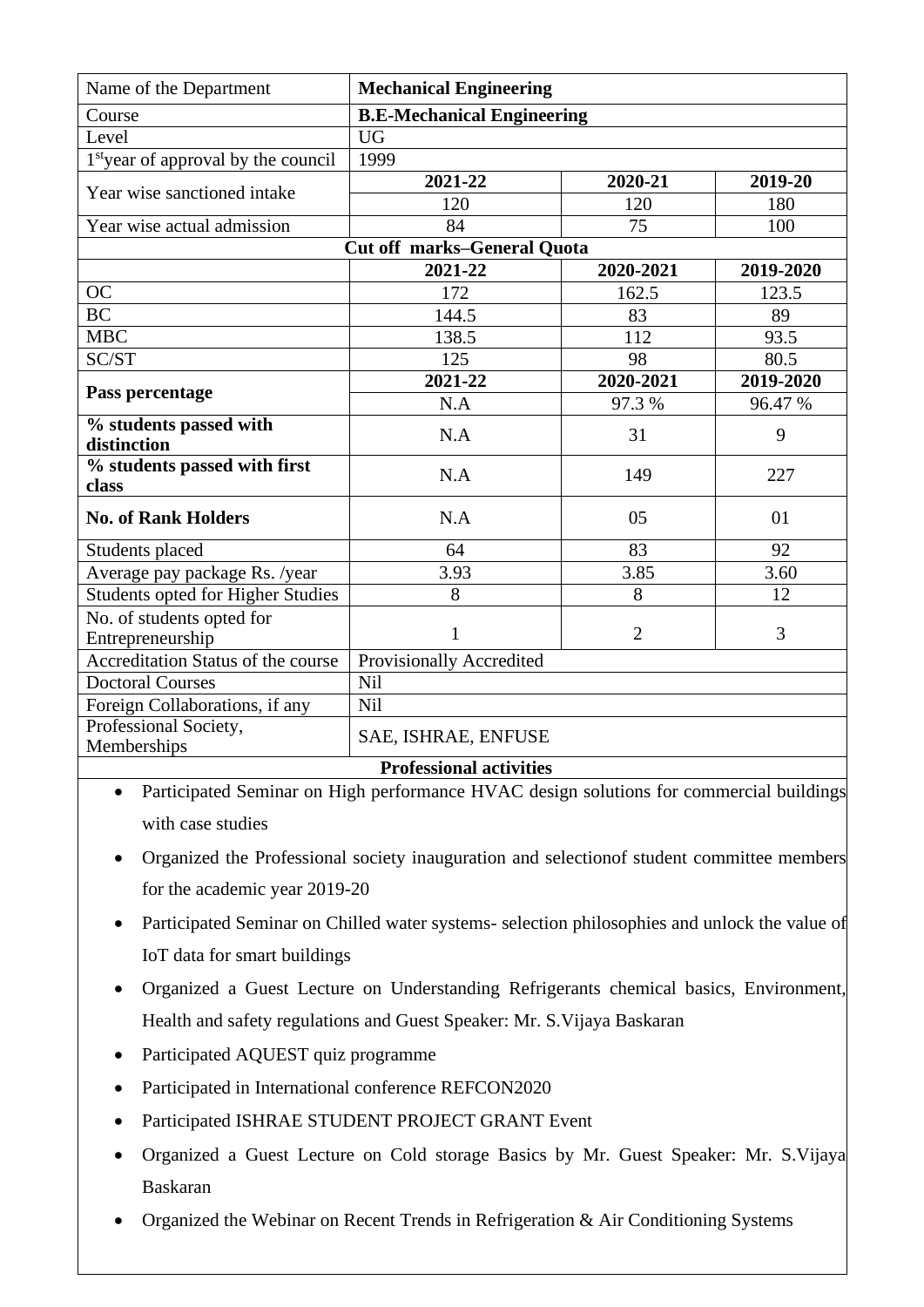- Organized the Professional society inauguration and selection of student committee members-2021-22
- Participated in a Webinar on "Digital Transformation in Aviation Engineering"
- Organized SAE India Tier I Event
- Participated in Online Lecture Meeting on "EV Development Step by Step Approach"
- Participated in Online Lecture Meeting on "Insight on Passenger Vehicle Transmission Trends and Manual Transmission Design Fundamentals"
- Participated in Online Workshop on "Graphical System Design using LabVIEW"
- Participated in Awareness Program on "Electric Vehicle Two-Wheeler Design Competition 2021"
- Participated in Online Lecture Meeting on "Turbochargers, Turbo charging, Selection and Matching
- Participated in with Diesel Engines for Automotive Application"
- Participated in Online Lecture Meeting on "Automotive Brake System"
- Participated in Online Lecture Meeting on "Engine Assessment and Performance"
- Participated in Online Lecture Meeting on "Flex Fuel Technology"
- Participated in Online Lecture Meeting on "Insight into Automotive Market Dynamics and Transmission Control Module (Hw & Sw)"
- Participated in Online Lecture Meeting on "Basics of Piezoelectric Accelerometer Selection"
- Participated in Online Lecture Meeting on "Energy Storage systems for Electric mobility
- Participated in Challenges and Opportunities"
- Participated in Guest Lecture on "Fascinating Facts about Energy"
- Participated in "Quiz Competition"

| <b>Consultancy activities</b>    |             |                                                        |  |
|----------------------------------|-------------|--------------------------------------------------------|--|
| 2021-22                          | 2020-2021   | 2019-2020                                              |  |
| Sai Kayra                        |             | 1. M/S. Preethi Kitchen Appliances Pvt. Ltd $-2$       |  |
| Refrigeration,                   |             | Projects                                               |  |
| $Chennai - 1$                    |             | 2. M/S. Giri Enterprises, Ambattur Industrial Estate – |  |
| Project                          |             | 1 Project                                              |  |
|                                  |             | 3. College of Fish Nutrition and Food Technology,      |  |
|                                  |             | Chennai $-1$ Project                                   |  |
| Grants fetched                   | ₹ 20,27,500 |                                                        |  |
| <b>Departmental Achievements</b> |             |                                                        |  |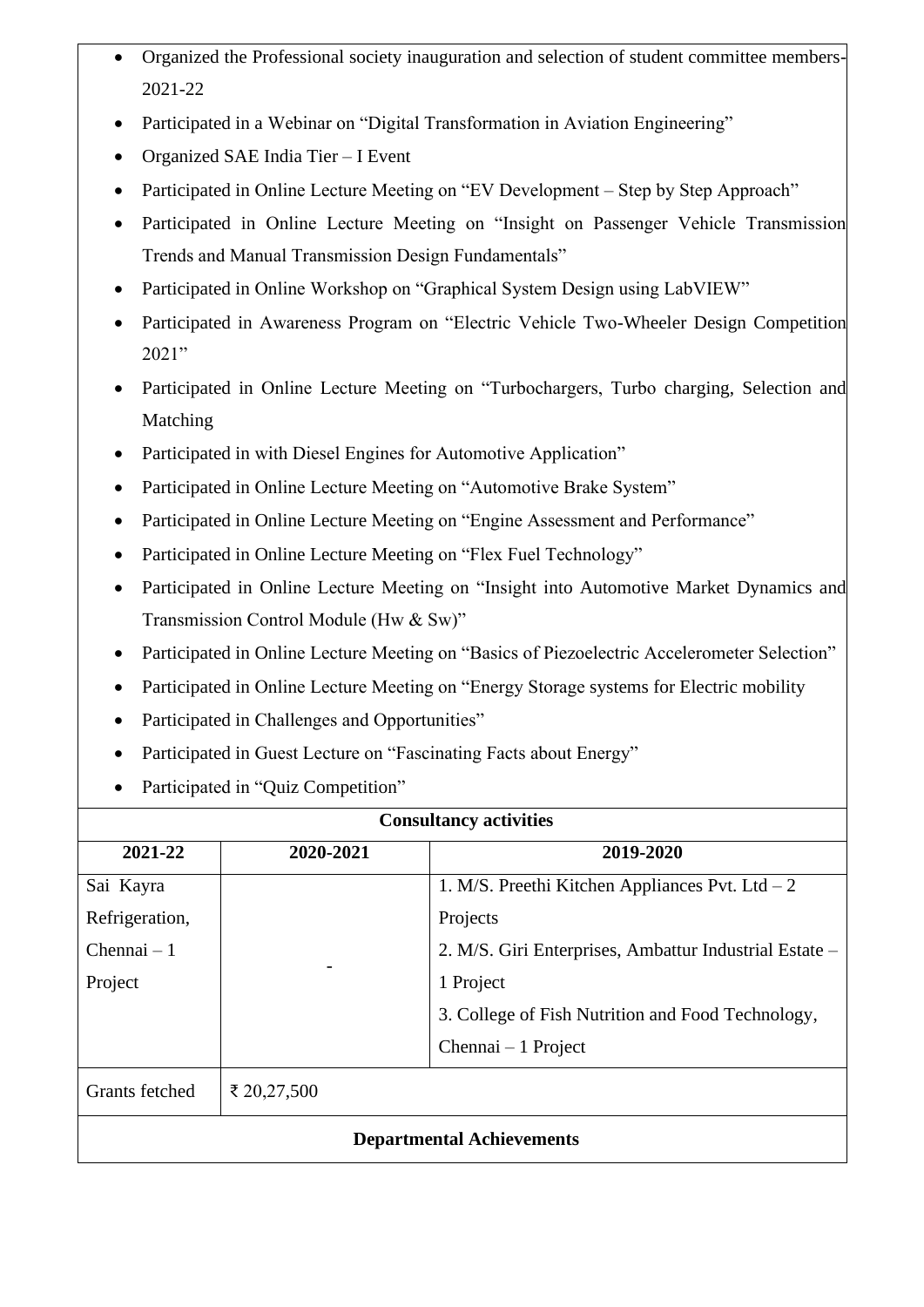

**A Student from Mechanical Engineering along with other department students participated in the Accenture Innovation Challenge 2021, a National level competition in which 2,800 innovative ideas from over 10,000 students were presented and the team secured grand prize winner (Overall first) and received Rs 1 lakh cash prize and Apple IMac.**



**T.V. Karthick Raj, Second year Mechanical Engineering department student has been selected to represent Anna University in the All India- Inter University Boxing championship (M) and participated All India- Inter University Boxing championship held at Lovely Professional University, Punjab between 25.12.2021 to 31.12.2021.**



**Kathiresan of 2019 Batch Mech. participated in All India university Archery Tournament held at KIIT university, odisha and secured form 3 certificate.**



**V. Surendar of 2017 Batch Mech. has secured Bronze Medal in All India University Breast Stroke Swimming**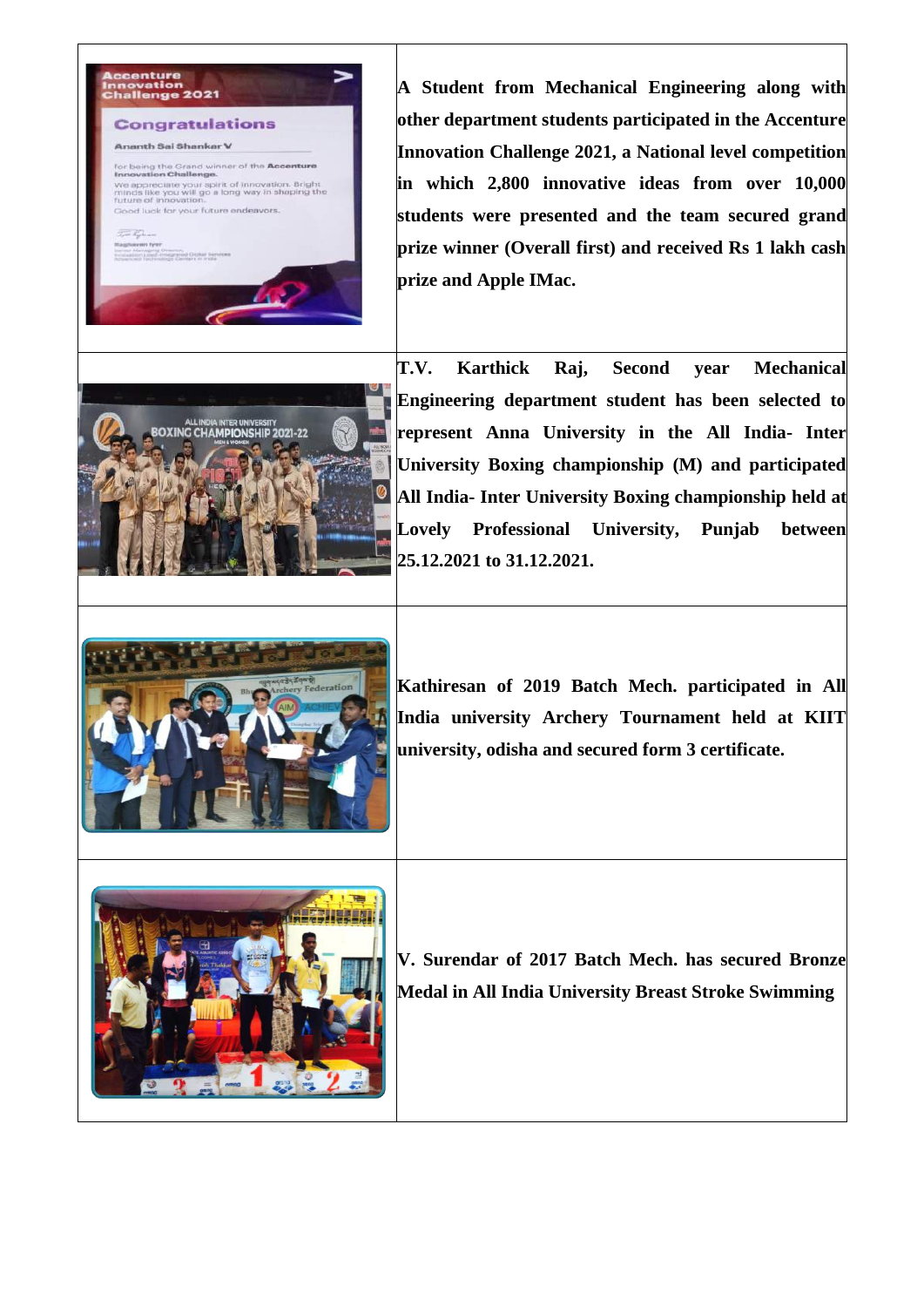

**NC I P. Yasmitha of II Mech participated in PM Rally during 2019 Republic Day Parade honored by the President of INDIA and has won a Gold medal in the Ship Modeling competition at directorate level in the presence of CNS the chief of Indian Navy.**

- 1. Mr. Anuj M (2013) Deputy Commissioner, IRS
- 2. Mr. Ramkrishnan R (2011) Deputy Commissioner, IRS
- 3. Mr. Shine P Mathew (2004) Sr. Manager, HAL
- 4. Mr. Sajanraj B K (2006) Sr. Manager, Mitsubishi Electric India Pvt Ltd
- 5. Mr. Manickam Ramanathan (2007) Vice President, Goldmann Sachs
- 6. Mr. Lakshmi Narasimhan (2013) Manager, BAJAJ Auto India Pvt Ltd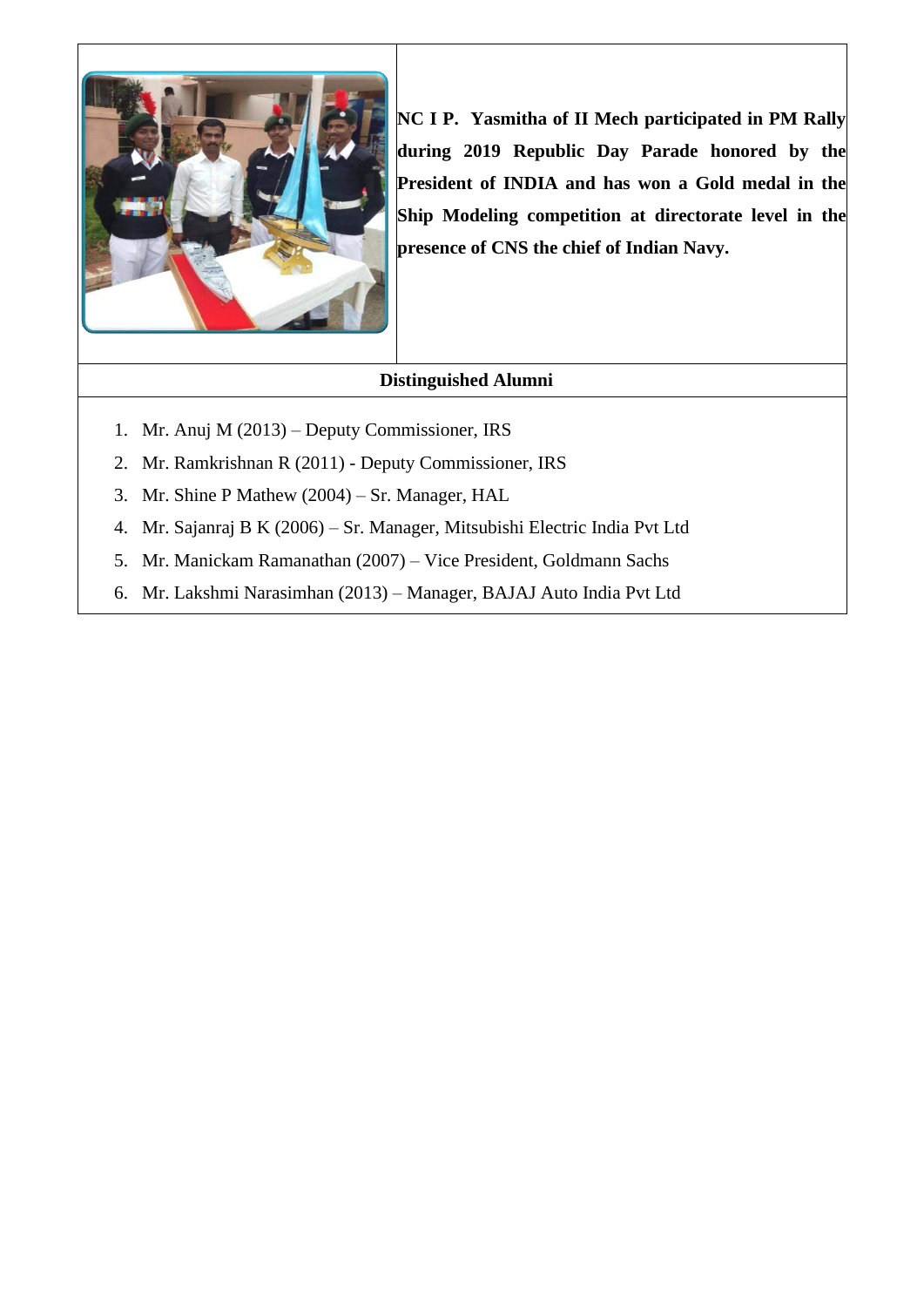| Name of the Department                          | <b>MASTER OF BUSINESS ADMINISTRATION</b> |                        |                |  |  |
|-------------------------------------------------|------------------------------------------|------------------------|----------------|--|--|
| Course                                          | <b>MBA</b>                               |                        |                |  |  |
| Level                                           | Post Graduate                            |                        |                |  |  |
| 1 <sup>st</sup> year of approval by the council | 2007                                     |                        |                |  |  |
| Year wise sanctioned intake                     | 2021-22                                  | $2020 - 21$            | 2019-20        |  |  |
|                                                 | 60                                       | 60                     | 60             |  |  |
| Year wise actual admission                      | 57                                       | 59                     | 60             |  |  |
|                                                 | <b>Cut off marks - General Quota</b>     |                        |                |  |  |
|                                                 | 2021-22                                  | 2020-2021<br>2019-2020 |                |  |  |
| <b>OC</b>                                       | 8                                        | 12                     | 12             |  |  |
| <b>BC</b>                                       | 27                                       | 27                     | 24             |  |  |
| <b>MBC</b>                                      | 16                                       | 11                     | 15             |  |  |
| SC/ST                                           | 6                                        | 9                      | 9              |  |  |
| Pass percentage                                 | 2021-22                                  | 2020-2021              | 2019-2020      |  |  |
|                                                 | 100                                      | 95                     | 100            |  |  |
| % students passed with distinction              | 11                                       | 6                      | 5              |  |  |
| % students passed with first class              | 45                                       | 50                     | 55             |  |  |
| <b>No. of Rank Holders</b>                      | $\overline{a}$                           | $\overline{a}$         | $\overline{2}$ |  |  |
| Students placed                                 | 33                                       | 56                     | 45             |  |  |
| Average pay package Rs. /year                   | 4,50,000                                 | 4,00,000               | 4,00,000       |  |  |
| Students opted for Higher Studies               | $\overline{\phantom{a}}$                 | 1                      |                |  |  |
| No. of students opted for                       |                                          |                        |                |  |  |
| Entrepreneurship                                |                                          |                        |                |  |  |
| Accreditation Status of the course              | Provisionally Accredited                 |                        |                |  |  |
| <b>Doctoral Courses</b>                         | 1                                        |                        |                |  |  |
| Foreign Collaborations, if any                  | Nil                                      |                        |                |  |  |
| Professional Society, Memberships               | $\overline{a}$                           |                        |                |  |  |
| Professional activities                         | Workshop, Seminar, Industrial Visit      |                        |                |  |  |
| Consultancy activities                          | 2021-22                                  | 2020-2021              | 2019-2020      |  |  |
|                                                 | 1                                        | 1                      | 1              |  |  |
| Grants fetched                                  |                                          |                        |                |  |  |
| <b>Departmental Achievements</b>                |                                          |                        |                |  |  |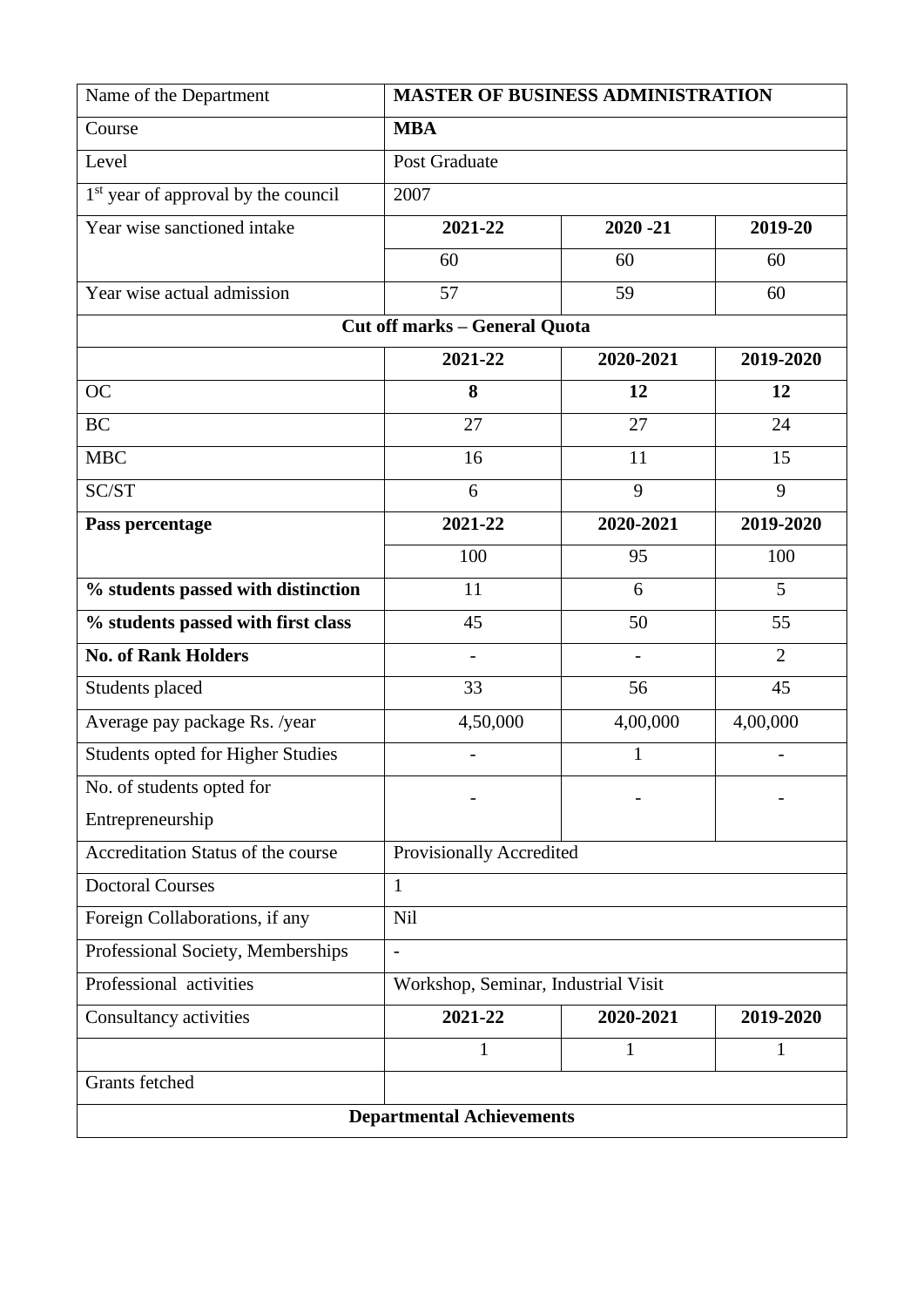- (i) Dr.D. Revathi, Patent Published On 24-01-2020 IP Intellectual Property India Parents/Design/Trademarks Geographical Indications Titled" Programming The Supply Chain Network For Customers With Uncertained Demand" Application Number:202041001195
- (ii) Dr.D. Revathi, Distinguish Women In Management Venus International Foundation
- (iii) Dr.R.S. Lekshmi Employee Satisfaction Survey- Apollo Tyres (Rs. 50000)
- (iv) Dr.R.S. Lekshmi Resource Speaker- Apollo Tyres
- (v) Dr.D. Revathi Resource Speaker- Sri Krishnammal Arts & Science College For Women-Chennai Resource Speaker- Theni Arts & Science College For Women- Theni

- I. Mr. Maran A, 2007-2009 Batch Regional Business Manager- South Jaypee Brothers, Medical Publisher Private
- II. Mr. Gnanapandi Ramaguru, 2008-2010 Batch Manager- Central Warehousing Corporation
- III. Mr. M. Ramaiah, 2007-2009 Batch Deputy Manager Finance- Bella Premier Happy Hygiene Care Pvt.Ltd
- IV. Mr. Praveen Radhakrishnan, 2010-2012 Batch Assistant Vice President- Rbl Bank
- V. Mr. Hariharan, 2015-2017 Batch Granite Business.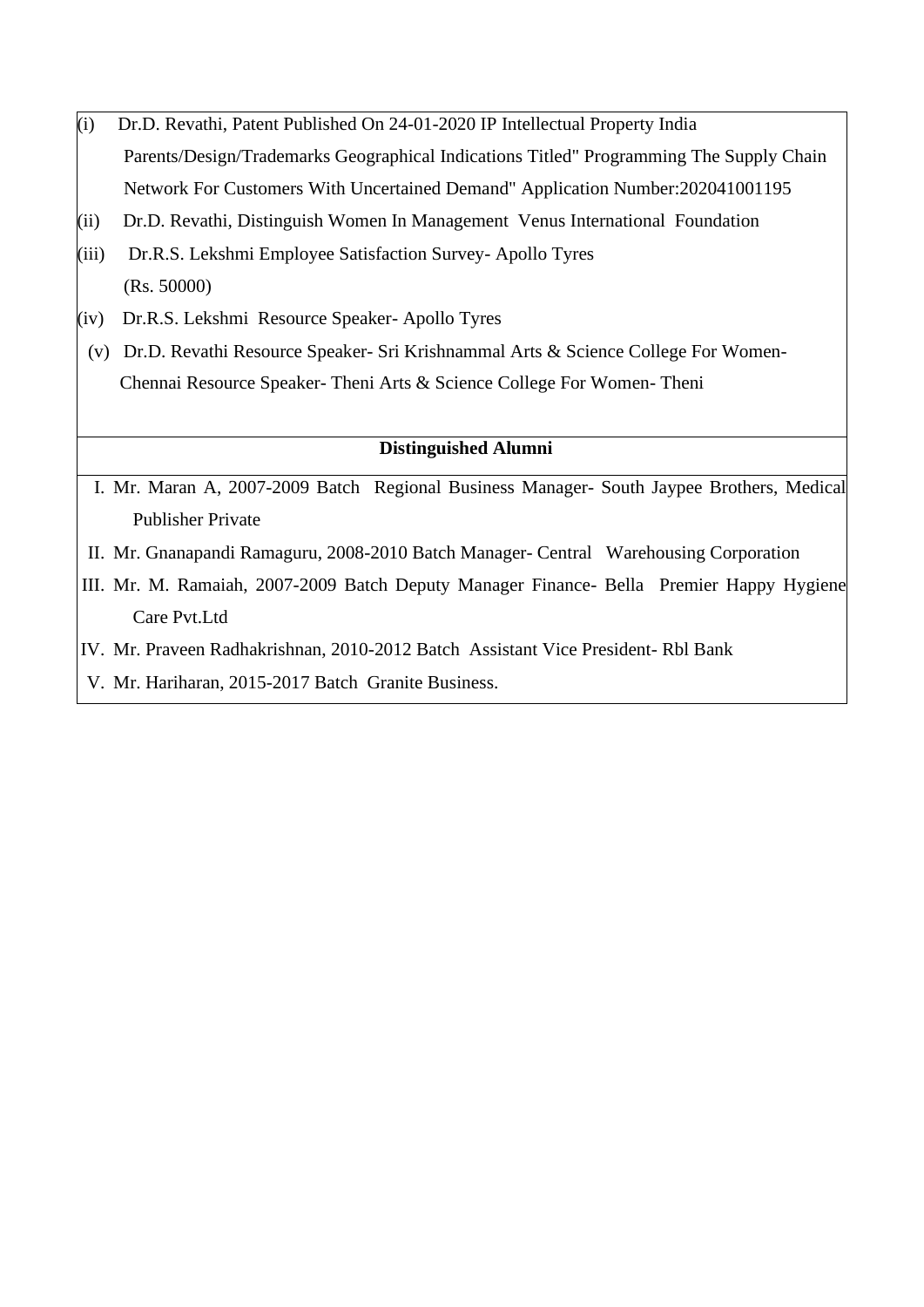# **7. Faculty Details - Under Graduate Programmes**

| S.No | Name of the Faculty | <b>Designation</b>           | <b>Highest</b><br><b>Qualification</b> | <b>Specialization</b>   |
|------|---------------------|------------------------------|----------------------------------------|-------------------------|
|      | Rajkumar.S          | <b>Assistant Professor-I</b> | M.TECH                                 | Cloud Computing         |
| 2    | Raja Sugunya. V     | <b>Assistant Professor-I</b> | M.E                                    | Machine Learning        |
| 3    | Shangavi.K          | <b>Assistant Professor-I</b> | M.TECH                                 | Machine Learning        |
| 4    | Kavitha R           | <b>Assistant Professor-I</b> | M.E                                    | Artificial Intelligence |

## **B. Tech – Artificial Intelligence and Data Science**

**B.E. - Automobile Engineering** 

| S.<br>N <sub>0</sub> | <b>Name of the Faculty</b> | <b>Designation</b>         | <b>Highest</b><br>Qualification | <b>Specialization</b>                        |
|----------------------|----------------------------|----------------------------|---------------------------------|----------------------------------------------|
| 1                    | Dr.Baskara Sethupathy S    | Professor                  | Ph.D                            | Renewable Energy &<br><b>Alternate Fuels</b> |
| $\overline{2}$       | Dr.Chandran V              | Associate Professor        | Ph.D                            | Automobile & Composite<br>Materials          |
| 3                    | Mr.Stanly Wilson Louis     | <b>Assistant Professor</b> | M.E.                            | Automobile                                   |
| $\overline{A}$       | Mr. Thennarasu P           | <b>Assistant Professor</b> | M.E.                            | <b>Internal Combustion Engines</b>           |
| 5                    | Mr.Pathmanaban P           | <b>Assistant Professor</b> | M.E.                            | Automobile & CAD/CAM                         |
| 6                    | Mr. Yuvaraj M              | <b>Assistant Professor</b> | M.E.                            | Thermal Engineering                          |
| 7                    | Mr. Aadil Arshad F         | <b>Assistant Professor</b> | M.E.                            | Automobile & IC Engines                      |
| 8                    | Mr.Senthamil Selvan M      | <b>Assistant Professor</b> | M.E.                            | <b>Internal Combustion Engines</b>           |
| 9                    | Mr.Chermadurai S           | <b>Assistant Professor</b> | M.E.                            | Automobile                                   |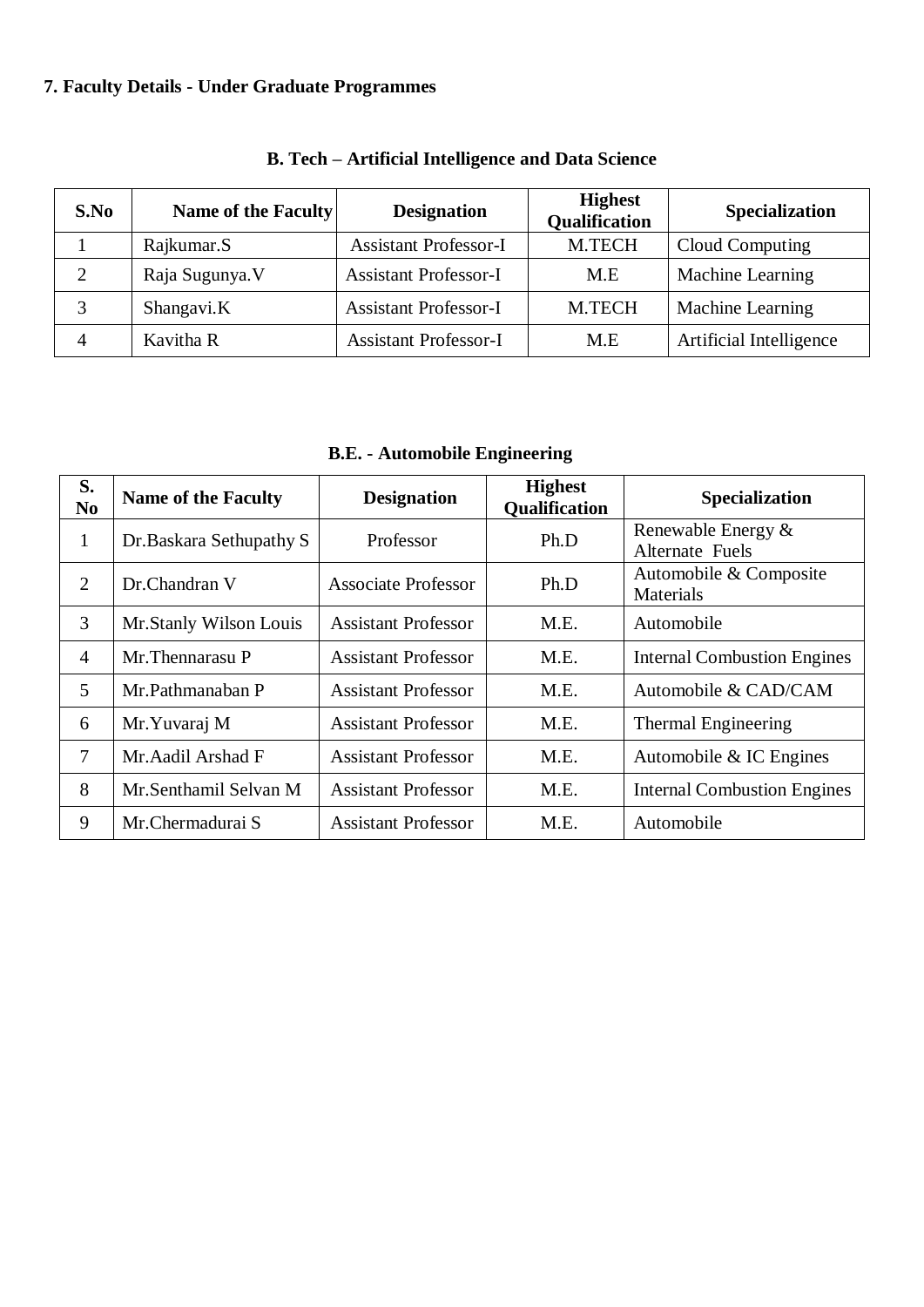| S.No           | <b>Name of the Faculty</b> | <b>Designation</b>               | <b>Highest</b><br>Qualification | Specialization                 |
|----------------|----------------------------|----------------------------------|---------------------------------|--------------------------------|
| $\mathbf{1}$   | Dr.B.Murugeshwari          | Professor & Head                 | Ph.D.,                          | <b>Network Security</b>        |
| $\overline{2}$ | Dr.A.Balaji Ganesh         | Prof & Dean - R&D                | Ph.D.,                          | <b>Optical Sensors</b>         |
| 3              | Dr.P.Visu                  | Professor                        | M.E., Ph.D.,                    | IoT, Machine Learning          |
| $\overline{4}$ | Dr. P. S. Smitha           | <b>Associate Professor</b>       | M.E., Ph.D.,                    | <b>Software Testing</b>        |
| 5              | Dr. S. Gunasundari         | <b>Associate Professor</b>       | M.E., Ph.D.,                    | <b>Image Processing</b>        |
| 6              | Dr. S. Rajalakshmi         | <b>Assistant Professor - III</b> | M.E., Ph.D.,                    | <b>Image Processing</b>        |
| $\overline{7}$ | Dr. P. Pritto Paul         | <b>Assistant Professor - III</b> | M.E., Ph.D.,                    | <b>Sensor Networks</b>         |
| 8              | Dr. M. Usha                | <b>Assistant Professor - III</b> | M.E., Ph.D.,                    | <b>Network Security</b>        |
| 9              | Ms.M. Vijayalakshmi        | <b>Assistant Professor - III</b> | M.Tech                          | <b>Computer Networks</b>       |
| 10             | Mrs. T. Subashini          | <b>Assistant Professor - III</b> | M.E.                            | <b>Computer Networks</b>       |
| 11             | Mrs.B.Hemalatha            | <b>Assistant Professor - III</b> | M.E.                            | Internet of Things             |
| 12             | Mr.K.Sundar                | Assistant Professor - II         | M.E                             | Cloud with Quantum             |
| 13             | Mr. A. Arockia Abins       | <b>Assistant Professor - II</b>  | M.E                             | <b>Wireless Networks</b>       |
| 14             | Mrs.S.Sridevi              | <b>Assistant Professor - II</b>  | M.E., M.B.A                     | <b>Cloud Computing</b>         |
| 15             | Mrs. R.Amirthavalli        | Assistant Professor - II         | M.E                             | <b>Sensor Networks</b>         |
| 16             | Dr.A.Rajeswari             | Assistant Professor - II         | M.Tech., Ph.D.,                 | <b>Sensor Networks</b>         |
| 17             | Mrs.S.Revathi              | <b>Assistant Professor - I</b>   | M.E                             | <b>Network Security</b>        |
| 18             | Mrs. Jena Catherine Bel    | <b>Assistant Professor - I</b>   | M.E.                            | <b>Grammatical Inference</b>   |
| 19             | Mr.B.Ravikumar             | <b>Assistant Professor - I</b>   | M.E                             | <b>Cloud Computing</b>         |
| 20             | Mrs.K.C.Aarthi             | <b>Assistant Professor - I</b>   | M.Tech                          | <b>Network Security</b>        |
| 21             | Mrs.P.Aparna               | <b>Assistant Professor - I</b>   | M.E.                            | <b>Evolutionary Algorithms</b> |
| 22             | Mrs.C.Bharathi Sri         | <b>Assistant Professor - I</b>   | M.E.                            | <b>Evolutionary Algorithms</b> |
| 23             | Mrs.S.Aminta Sabatini      | <b>Assistant Professor - I</b>   | M.E.                            | Big data analytics             |
| 24             | Mrs. G.Deepa               | Assistant Professor - I          | M.Tech.                         | <b>Cloud Computing</b>         |
| 25             | Mrs. Lovelit Jose          | <b>Assistant Professor - I</b>   | M.Tech.                         | Data Mining                    |
| 26             | Ms.P.Saranya               | <b>Assistant Professor - I</b>   | M.E.                            | <b>Network Security</b>        |
| 27             | Mrs. D. Saral Jeeva Jothi  | <b>Assistant Professor - I</b>   | M.E.                            | Big data analytics             |
| 28             | Mrs. Shahanas Imamuddeen   | Assistant Professor - I          | M.E.                            | Text mining                    |
| 29             | Ms. Vaishnavi Pillalamarri | <b>Assistant Professor - I</b>   | M.E.                            | <b>Image Processing</b>        |
| 30             | Mrs. S.Bama                | <b>Assistant Professor - I</b>   | M.E.                            | <b>Computer Architecture</b>   |
| 31             | Ms.S.Maniyarasi            | <b>Assistant Professor - I</b>   | M.E.                            | <b>Cloud Computing</b>         |
| 32             | Mrs.D. Daya Florance       | <b>Assistant Professor - I</b>   | M.E.                            | <b>Computer Networks</b>       |
| 33             | Mrs.S.Babitha Rani         | <b>Assistant Professor - I</b>   | M.E.                            | <b>Cloud Computing</b>         |
| 34             | Mrs. S. Kayalvizhi         | <b>Assistant Professor - I</b>   | M.E.                            | <b>Computer Networks</b>       |
| 35             | Mrs.P.Rajeshwari           | Assistant Professor - I          | M.E.                            | Machine Learning               |
| 36             | Mr.J.Pathmanaban           | Assistant Professor - I          | M.E.                            | Networks & Web Mining          |

## **B.E - Computer Science and Engineering**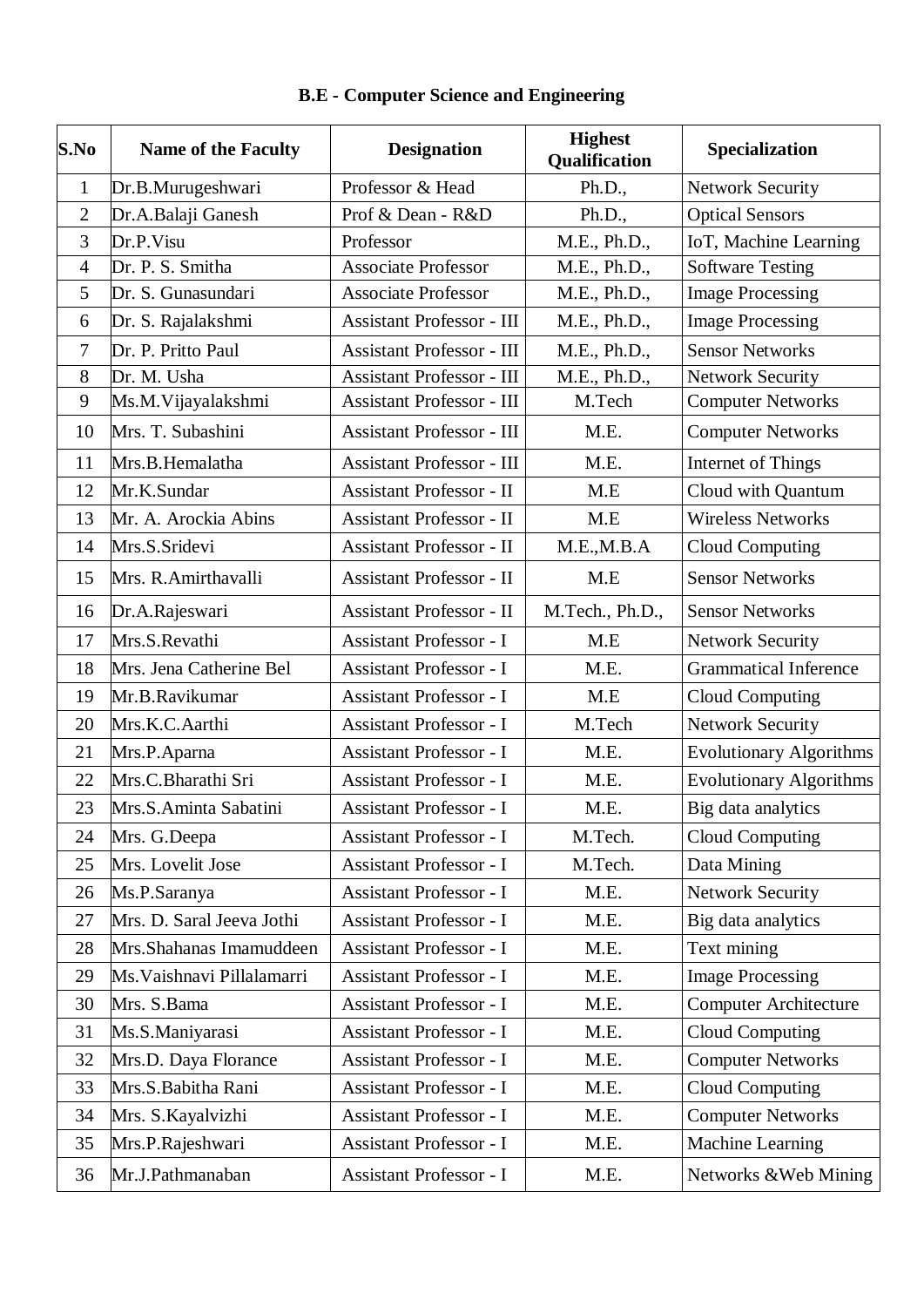| S.No           | <b>Name of the Faculty</b> | <b>Designation</b>             | <b>Highest</b><br>Qualification | Specialization                |
|----------------|----------------------------|--------------------------------|---------------------------------|-------------------------------|
| $\mathbf 1$    | Dr.S.Mary Joans            | Professor & Head               | Ph.D                            | <b>Applied Electronics</b>    |
| $\overline{2}$ | Dr. J.S. Leena Jasmine     | Professor                      | Ph.D                            | <b>Applied Electronics</b>    |
| $\overline{3}$ | Mrs.S.J.Grace Shoba        | <b>Associate Professor</b>     | M.E                             | <b>Applied Electronics</b>    |
| $\overline{4}$ | Dr.K.Thilagam              | <b>Associate Professor</b>     | Ph.D                            | <b>Wireless Communication</b> |
| 5              | Dr. C.Murukesh             | <b>Associate Professor</b>     | Ph.D                            | <b>Applied Electronics</b>    |
| 6              | Mrs.V.Vidya Lakshmi        | <b>Assistant Professor-III</b> | M.E                             | <b>Applied Electronics</b>    |
| $\overline{7}$ | Mrs.G.Jayandhi             | <b>Assistant Professor-III</b> | M.E                             | <b>Medical Electronics</b>    |
| 8              | Dr.N.Hemavathy             | <b>Assistant Professor-III</b> | Ph.D                            | <b>Underwater Wireless</b>    |
| 9              | Ms.M.Ponnrajakumari        | <b>Assistant Professor-III</b> | M.E                             | <b>Digital Communication</b>  |
| 10             | Mrs.V.P.Kavitha            | <b>Assistant Professor-III</b> | M.E                             | <b>Embedded System</b>        |
| 11             | Mrs.K.Lavanya              | <b>Assistant Professor-III</b> | M.E                             | <b>Applied Electronics</b>    |
| 12             | Mr.V.Saravanan             | <b>Assistant Professor-II</b>  | M.E                             | <b>Applied Electronics</b>    |
| 13             | Dr.P.Ponsudha              | <b>Assistant Professor-II</b>  | M.E., Ph.D                      | VLSI-Design                   |
| 14             | Mrs.S.Sumathi              | <b>Assistant Professor-II</b>  | M.E                             | <b>Communication System</b>   |
| 15             | Mr.V.Magesh                | <b>Assistant Professor-II</b>  | M.Tech                          | VLSI-Design                   |
| 16             | Mr.E.Gangadurai            | <b>Assistant Professor-I</b>   | M.E                             | <b>Applied Electronics</b>    |
| 17             | Mr.G.Subramanian           | <b>Assistant Professor-I</b>   | M.E                             | <b>ECE</b>                    |
| 18             | Mr.E.Theivanathan          | <b>Assistant Professor-I</b>   | M.E                             | <b>VLSI-Design</b>            |
| 19             | Ms.R.Shankari              | <b>Assistant Professor-I</b>   | M.E                             | <b>Applied Electronics</b>    |
| 20             | Ms.S.Sandhya               | <b>Assistant Professor-I</b>   | M.E                             | <b>DSP</b>                    |
| 21             | Mr.P.Vinayagam             | <b>Assistant Professor-I</b>   | M.E                             | <b>VLSI-Design</b>            |
| 22             | Mr.K.Radhakrishnan         | <b>Assistant Professor-I</b>   | M.E                             | <b>Applied Electronics</b>    |
| 23             | Mr.J.Gnana arun Johnson    | <b>Assistant Professor-I</b>   | M.E                             | <b>Applied Electronics</b>    |
| 24             | Ms. Angelina Royappa       | <b>Assistant Professor-I</b>   | M.E                             | <b>VLSI-Design</b>            |
| 25             | Ms.R.Lois Priscilla        | <b>Assistant Professor-I</b>   | M.Tech                          | <b>VLSI-Design</b>            |

## **B.E - Electronics and Communication Engineering**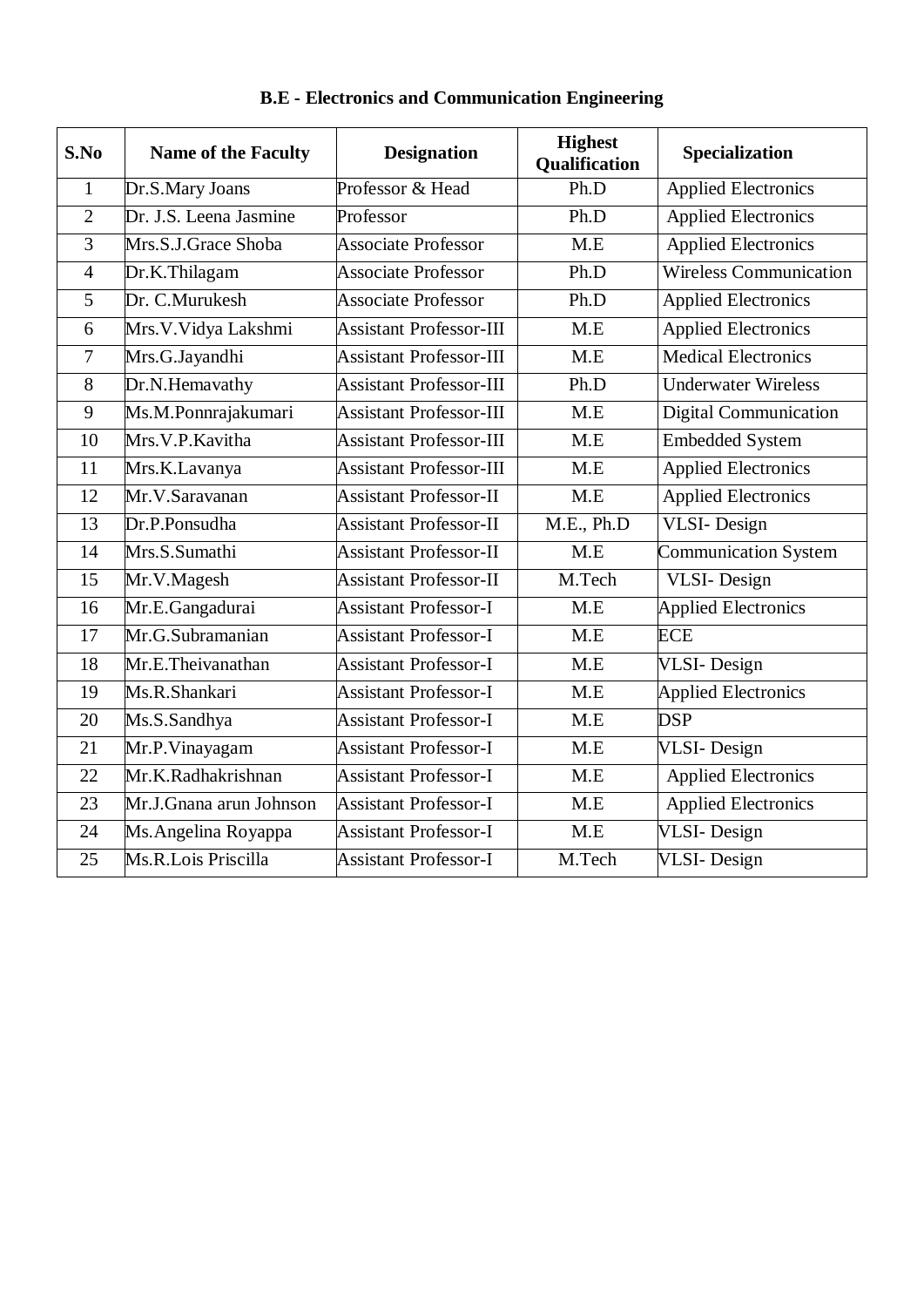| S.No | <b>Name of the Faculty</b> | <b>Designation</b>               | <b>Highest</b><br>Qualification | Specialization                  |
|------|----------------------------|----------------------------------|---------------------------------|---------------------------------|
| 1    | Dr. R.Uma Maheswari        | <b>HOD</b>                       | Ph.D.                           | <b>High Voltage Engineering</b> |
| 2    | Dr.K.Suresh Kumar          | <b>Associate Professor</b>       | Ph.D                            | Power System Engineering        |
| 3    | Dr. M. Arun Bhaskar        | <b>Associate Professor</b>       | <b>PDF</b>                      | Power System Engineering        |
| 4    | Dr.R.Geetha                | <b>Assistant Professor - III</b> | Ph.D                            | Power Electronics & Drives      |
| 5    | Dr.S.Raghuraman            | <b>Assistant Professor - III</b> | Ph.D                            | Power System Engineering        |
| 6    | Mrs.V.Selve                | <b>Assistant Professor - III</b> | M.E.                            | Power System Engineering        |
| 7    | Dr.S.Premalatha            | <b>Assistant Professor - III</b> | Ph.D.                           | Power Electronics & Drives      |
| 8    | Dr.D.Sunitha               | <b>Assistant Professor - III</b> | Ph.D.                           | Power System Engineering        |
| 9    | Mrs.K.Vidhya               | <b>Assistant Professor - III</b> | M.Tech                          | Power Electronics & Drives      |
| 10   | Dr.M.Karthikeyan           | <b>Assistant Professor - III</b> | Ph.D.                           | Power System Engineering        |
| 11   | Mrs.N.Kasirathi            | <b>Assistant Professor - II</b>  | M.E.                            | <b>Industrial Engineering</b>   |
| 12   | Mr.V.Jagadeesh Babu        | <b>Assistant Professor - II</b>  | M.E.                            | Power Electronics & Drives      |
| 13   | Mr.V.Rengarajan            | <b>Assistant Professor - I</b>   | M.E.                            | Power Electronics & Drives      |
| 14   | Ms. Akshaya                | <b>Assistant Professor - I</b>   | M.E.                            | Power Electronics & Drives      |

**B.E - Electrical and Electronics Engineering**

**B.E - Electronics and Instrumentation Engineering**

| S.No           | <b>Name of the Faculty</b> | <b>Designation</b>  | <b>Highest</b><br><b>Qualification</b> | <b>Specialization</b>                |
|----------------|----------------------------|---------------------|----------------------------------------|--------------------------------------|
| 1              | Dr. Z. Brijet              | Professor & Head    | Ph.D.                                  | <b>Process Control</b>               |
| 2              | Dr. K. V. Kandasamy        | Asst. Professor-III | Ph.D.                                  | <b>Power Electronics and Drives</b>  |
| 3              | Mr. C. V. Dayakar          | Asst. Professor-III | M.Tech.                                | <b>Instrumentation &amp; Control</b> |
| $\overline{4}$ | Dr. A. Lakshmi Sangeetha   | Asst. Professor-III | Ph.D.                                  | <b>Embedded Network Automation</b>   |
| 5              | Mr. B. Rajnarain           | Asst. Professor-III | M.E.,                                  | <b>Applied Electronics</b>           |
| 6              | Dr. S. N. Sivaraj          | Asst. Professor-III | Ph.D.                                  | <b>Process Control</b>               |
| $\tau$         | Dr. S. Anusankari          | Asst. Professor-III | Ph.D.                                  | <b>Opto Chemical Sensor</b>          |
| 8              | Mrs. S. Padma              | Asst. Professor-II  | M.E.                                   | Power Electronics & Drives           |
| 9              | Ms. E. Prithisha           | Asst. Professor-I   | M.E.                                   | Instrumentation                      |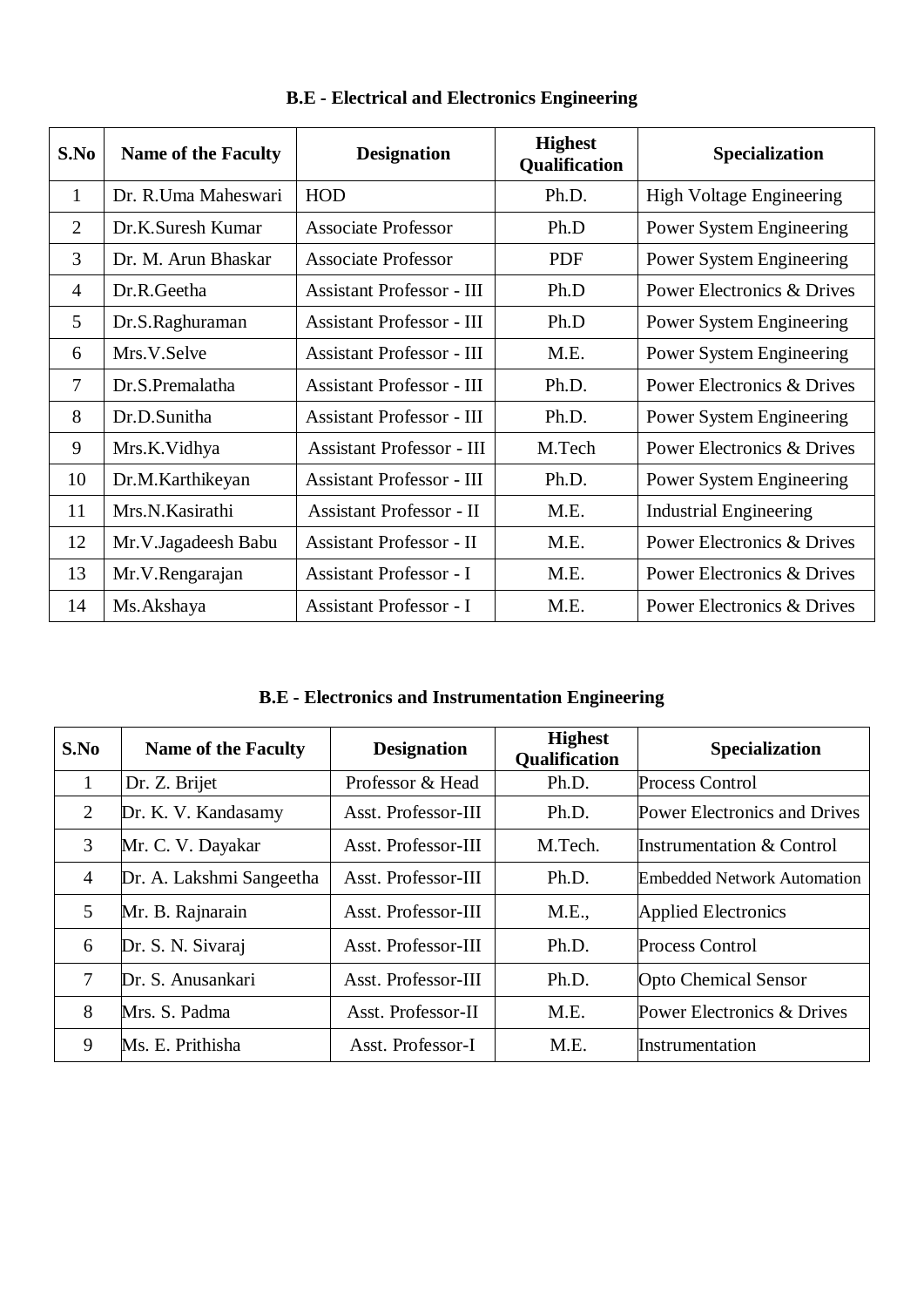| S.No           | <b>Name of the Faculty</b> | <b>Designation</b>      | <b>Highest</b><br>Qualification | <b>Specialization</b>   |
|----------------|----------------------------|-------------------------|---------------------------------|-------------------------|
| 1              | Dr.Jeevaa katiravan        | Professor & Head        | Ph.D                            | <b>Network Security</b> |
| 2              | Dr.Sathya priya.J          | Associate Professor     | Ph.D                            | <b>Wireless Network</b> |
| 3              | Mrs.C.M.Nalayini           | Assistant Professor-III | <b>M.TECH</b>                   | <b>Network Security</b> |
| $\overline{4}$ | Mrs.Prethija.G             | Assistant Professor-III | M.E                             | <b>Network Security</b> |
| 5              | Mr.K.R.MohanRaj            | Assistant Professor-II  | <b>M.TECH</b>                   | Network Security, IOT   |
| 6              | Mrs.A.Prema                | Assistant Professor-II  | M.E                             | <b>IOT</b>              |
| $\overline{7}$ | Mrs.V.Subbulakshmi         | Assistant Professor-II  | M.E                             | Machine Learning        |
| 8              | Mrs.SatyaBama.A.R          | Assistant Professor-I   | <b>M.TECH</b>                   | Machine Learning        |
| 9              | Mrs.Abirami                | Assistant Professor-I   | M.E                             | <b>IOT</b>              |
| 10             | Mrs.B.Anitha               | Assistant Professor-I   | M.E                             | Cloud Computing         |
| 11             | Mrs.P. Vimala Imogen       | Assistant Professor-I   | M.E                             | <b>IOT</b>              |

## **B.Tech - Information Technology**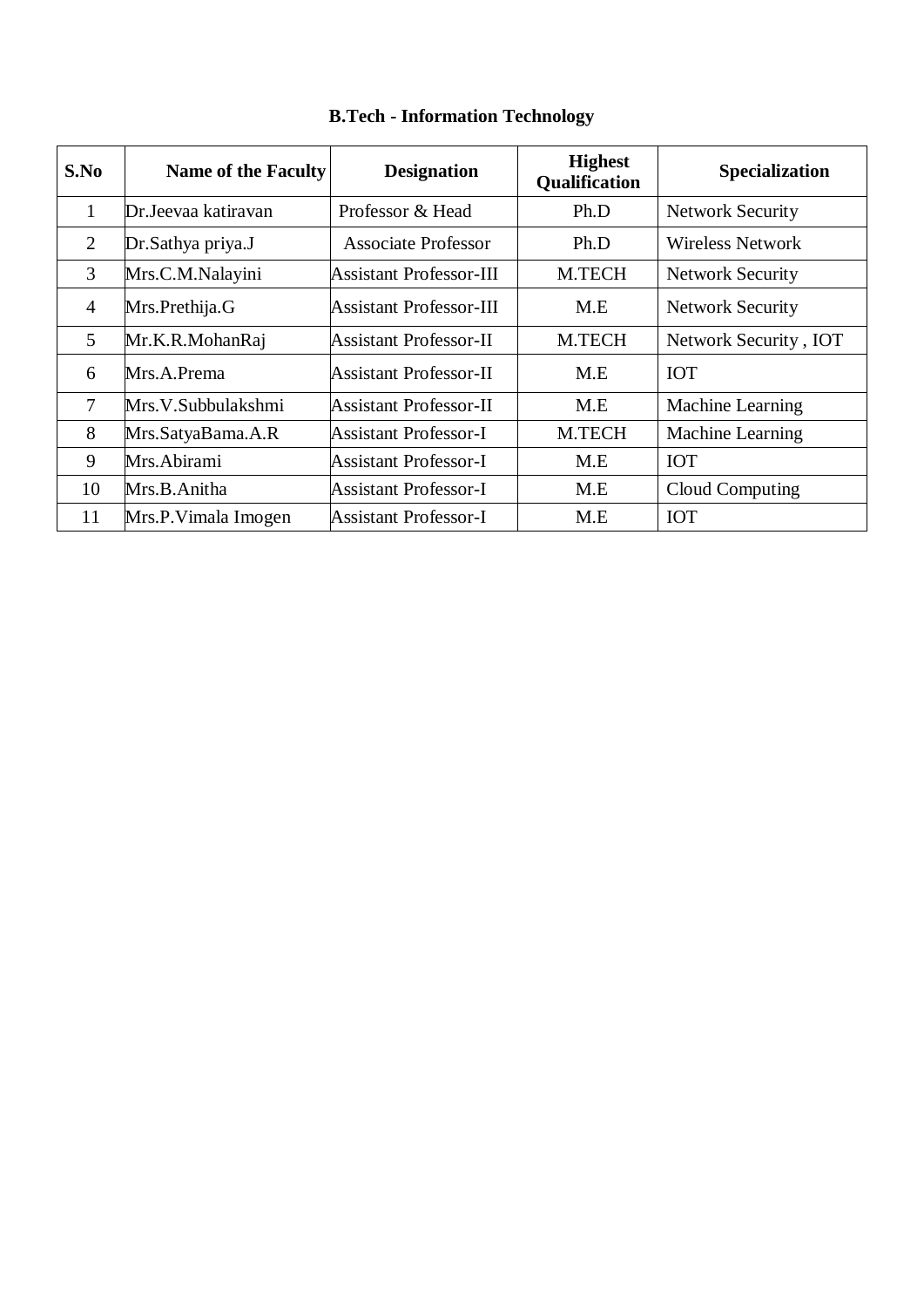| S.No           | <b>Name of the Faculty</b> | <b>Designation</b>             | <b>Highest</b><br>Qualification | Specialization                   |
|----------------|----------------------------|--------------------------------|---------------------------------|----------------------------------|
| $\mathbf{1}$   | Dr. Ganapathy Sundaram E   | Professor and Head             | Ph.D.                           | Energy                           |
| $\overline{2}$ | Dr. S. Satish Kumar        | Professor                      | Ph.D.                           | <b>Manufacturing Engineering</b> |
| 3              | Dr. M. Arockia Jaswin      | Professor                      | Ph.D.                           | <b>Machining Process</b>         |
| 4              | Dr. K. Varatharajan        | Professor                      | Ph.D.                           | <b>I</b> C Engines               |
| 5              | Dr. S. Suresh              | <b>Associate Professor</b>     | Ph.D.                           | Composite materials              |
| 6              | Dr. M. Karthick            | <b>Assistant Professor III</b> | Ph.D.                           | R & AC                           |
| 7              | Mr. G. Gunasekaran         | <b>Assistant Professor III</b> | M.E.                            | Production Engineering           |
| 8              | Mr. P. Senthilkumar        | <b>Assistant Professor III</b> | M.E.                            | <b>CAD</b>                       |
| 9              | Mr.S.Chinnasamy            | <b>Assistant Professor III</b> | M.E.                            | <b>IC ENGINES</b>                |
| 10             | Mr. T. S. Frank Gladson    | <b>Assistant Professor III</b> | M.E.                            | <b>CAD</b>                       |
| 11             | Mr. R. Chezhian            | <b>Assistant Professor III</b> | M.E.                            | <b>CIM</b>                       |
| 12             | Dr. R. Geetha              | <b>Assistant Professor II</b>  | Ph. D                           | Nano polymer composites          |
| 13             | Mrs. B. Sharmila           | <b>Assistant Professor II</b>  | M.E.                            | <b>CAD</b>                       |
| 14             | Dr. M. Deepak Kumar        | <b>Assistant Professor II</b>  | Ph.D.                           | <b>Thermal Sciences</b>          |
| 15             | Mr. M. Karthikeyan         | <b>Assistant Professor II</b>  | M.E.,                           | <b>CAD</b>                       |
| 16             | Mr. S. Rajkamal            | <b>Assistant Professor II</b>  | M.E.                            | <b>Engineering Design</b>        |
| 17             | Mr. P. Srikanth            | <b>Assistant Professor II</b>  | M.E.                            | Printing & Packaging Tech        |
| 18             | Mr. S. Pradeep Kumar       | <b>Assistant Professor II</b>  | M.E.                            | Printing & Packaging Tech        |
| 19             | Dr. D. Gopinath            | <b>Assistant Professor II</b>  | Ph.D.,                          | <b>Thermal Sciences</b>          |
| 20             | Mr. D. Loganathan          | <b>Assistant Professor II</b>  | M.Tech.                         | Production Engg                  |
| 21             | Mr. S. Silambarasan        | <b>Assistant Professor II</b>  | M.E.                            | <b>Production Engineering</b>    |
| 22             | Mr. R. P. Elvin            | <b>Assistant Professor II</b>  | M.E.                            | CAD / CAM                        |
| 23             | Mr. D. Prem Kumar          | <b>Assistant Professor II</b>  | M.E.,                           | <b>Thermal Engineering</b>       |
| 24             | Mr. D. DineshBabu          | <b>Assistant Professor II</b>  | M.E.                            | Thermal sciences                 |
| 25             | Mr. A. John Leonard        | <b>Assistant Professor II</b>  | M.E.                            | CAD / CAM                        |
| 26             | Ms. Jemima Chandra .D .S   | <b>Assistant Professor I</b>   | M.E.,                           | <b>Engineering Design</b>        |
| 27             | Mr. D. Sivasankar          | <b>Assistant Professor I</b>   | M.E.,                           | Manufacturing Engineering        |
| 28             | Mr. S. Shankaranarayanan   | <b>Assistant Professor I</b>   | M.E.,                           | Manufacturing Engineering        |
| 29             | Mr. M. Saravanan           | <b>Assistant Professor I</b>   | M.E.,                           | <b>CIM</b>                       |
| 30             | Mr. Gopi .V                | <b>Assistant Professor I</b>   | M.Tech                          | Thermal Engineering              |
| 31             | Dr. S. Ilangovan           | <b>Assistant Professor I</b>   | Ph.D.                           | Manufacturing systems            |

## **B.E - Mechanical Engineering**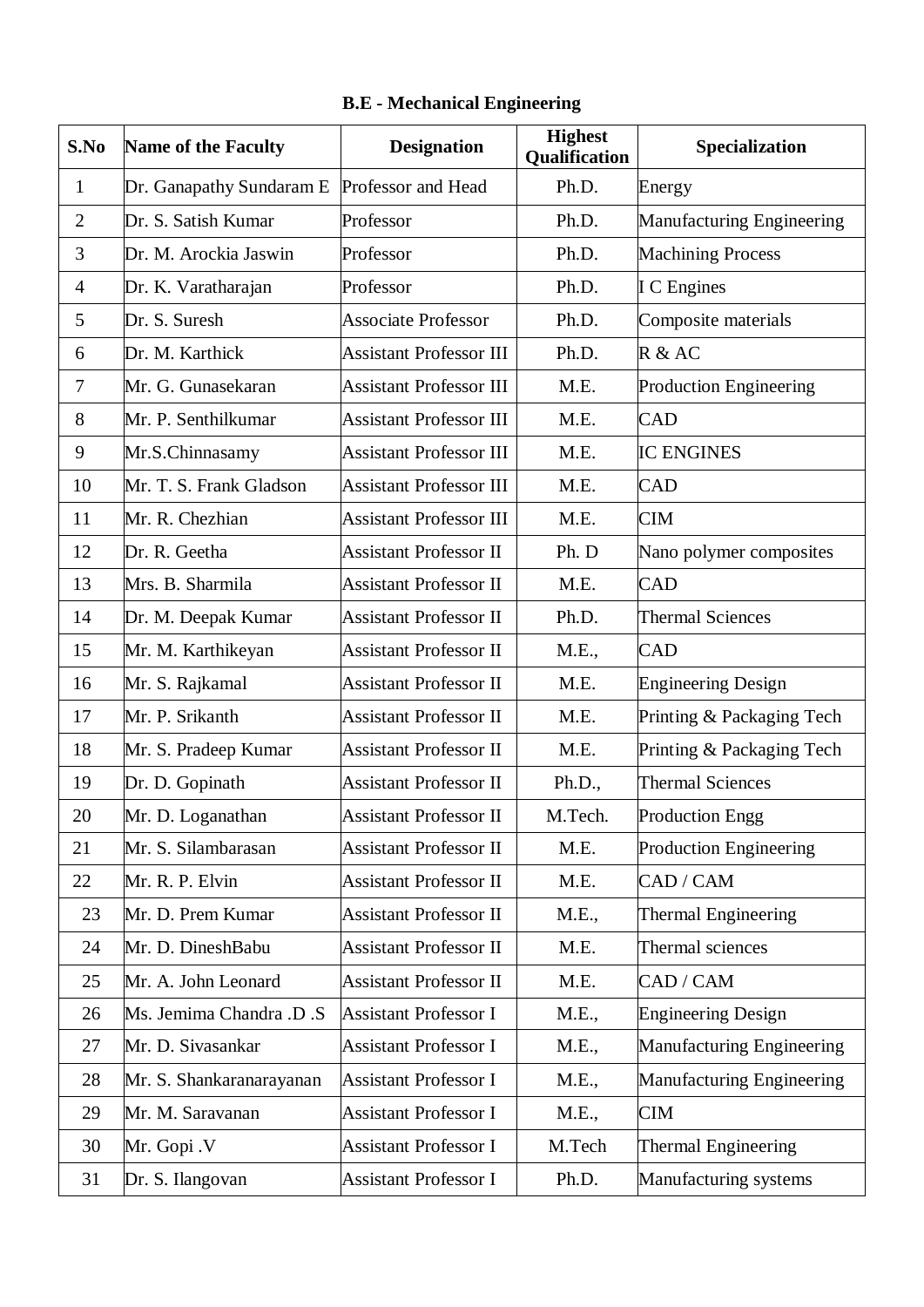## **Post Graduate Programmes**

| S.No | <b>Name of the Faculty</b> | <b>Designation</b>      | <b>Highest</b><br>Qualificati | <b>Specialization</b>         |
|------|----------------------------|-------------------------|-------------------------------|-------------------------------|
|      | Dr.V.Jeyabalaraja          | Professor               |                               | M.E., Ph.D., Software Metrics |
|      | Mr.A.V.B.Dakchinamoorthy   | Assistant Professor - I | M.E.                          | Data stream mining in IoT     |

#### **M.E - Computer Science and Engineering**

## **M.E - Power System Engineering**

| S.No | <b>Name of the Faculty</b>                        | <b>Designation</b> | <b>Highest</b><br><b>Qualification</b> | <b>Specialization</b>           |
|------|---------------------------------------------------|--------------------|----------------------------------------|---------------------------------|
|      | Dr. S. Srinath                                    | Professor & COE    | M.E., Ph.D.,                           | Power System Engineering        |
|      | Mrs.G.AngalaParameswari Assistant Professor – III |                    | M.E.                                   | <b>Power System Engineering</b> |

#### **M.B.A - Management Sciences**

| S.No | <b>Name of the Faculty</b> | <b>Designation</b>             | <b>Highest</b><br><b>Qualification</b> | Specialization |
|------|----------------------------|--------------------------------|----------------------------------------|----------------|
|      | Dr. D. Revathi             | Professor                      | Ph.D                                   | Finanace & Hr  |
|      | Dr. R. S. Lekshmi          | <b>Assistant Professor III</b> | Ph.D                                   | Marketing      |
| 3    | Ms. Bhanu priya .S         | <b>Assistant Professor I</b>   | <b>MBA</b>                             | Hr & Marketing |
| 4    | Ms. Charupreethy           | <b>Assistant Professor I</b>   | <b>MBA</b>                             | Operation & Hr |
|      | Ms. Priyanka k             | <b>Assistant Professor I</b>   | <b>MBA</b>                             | Hr & Marketing |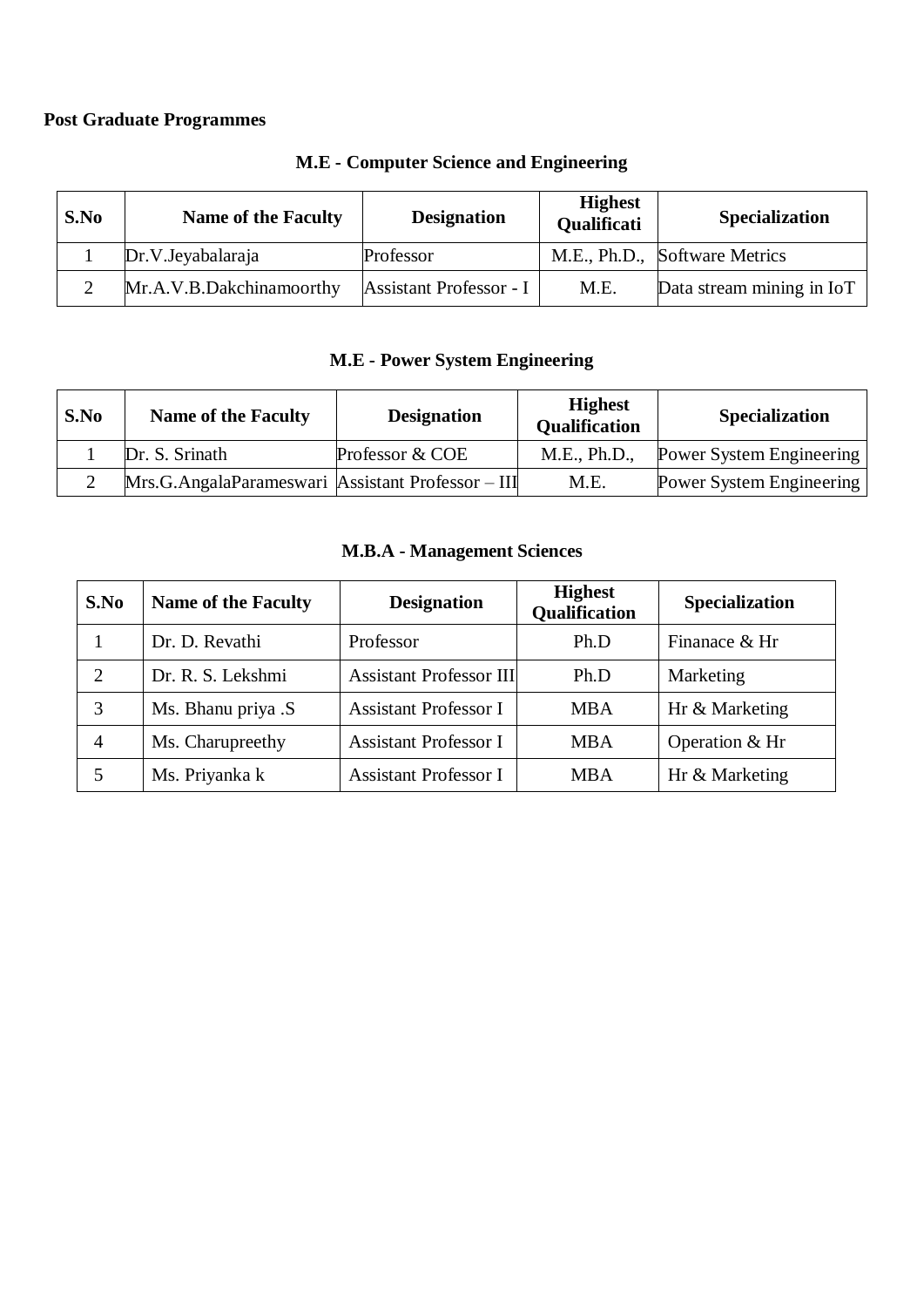### **Science and Humanities**

| S.<br>N <sub>0</sub> | <b>Name of the Faculty</b> | <b>Designation</b>            | <b>Highest</b><br>Qualification | Specialization               |
|----------------------|----------------------------|-------------------------------|---------------------------------|------------------------------|
|                      | Dr. A. Mohamed Sikkander   | Associate<br>Professor&Head   | Ph.D                            | Electro Organic<br>Chemistry |
| 2                    | Dr.K.Kavitha               | <b>Assistant Professor-II</b> | Ph.D                            | <b>Analytical Chemistry</b>  |
| 3                    | Ms.R.Ramanachiar           | <b>Assistant Professor-II</b> | M.Sc., M.Phil.,                 | Chemistry                    |
| 4                    | Ms.V.Anitha                | <b>Assistant Professor-II</b> | M.Sc., M.Phil,                  | Chemistry                    |
| 5                    | Ms.S.Sasikala              | <b>Assistant Professor-I</b>  | M.Sc., M.Phil.,                 | Chemistry                    |
| 6                    | Mr.C.Sivaraj               | <b>Assistant Professor-I</b>  | M.Sc., M.Phil.,                 | Chemistry                    |
|                      | Mr.T.Niruban Balu          | <b>Assistant Professor-I</b>  | M.Sc., M.Phil.,                 | Chemistry                    |

## **Department of Chemistry**

## **Department of ENGLISH**

| S.No           | <b>Name of the Faculty</b> | <b>Designation</b>             | <b>Highest</b><br>Qualification | <b>Specialization</b> |
|----------------|----------------------------|--------------------------------|---------------------------------|-----------------------|
|                | Mr. V. Baskaran            | Assistant Professor-III & Head | MA.,M.Phil                      | English literature    |
|                | Ms. S. Sugapriya           | <b>Assistant Professor-II</b>  | MA.,M.Phil                      | English literature    |
|                | Mr. A. Balaji              | <b>Assistant Professor-II</b>  | MA., M.Phil                     | English literature    |
| $\overline{4}$ | Ms. J. Latha               | <b>Assistant Professor-II</b>  | MA.,M.Phil                      | English literature    |
|                | Ms. Sowmiya                | <b>Assistant Professor-I</b>   | MA.,M.Phil                      | English literature    |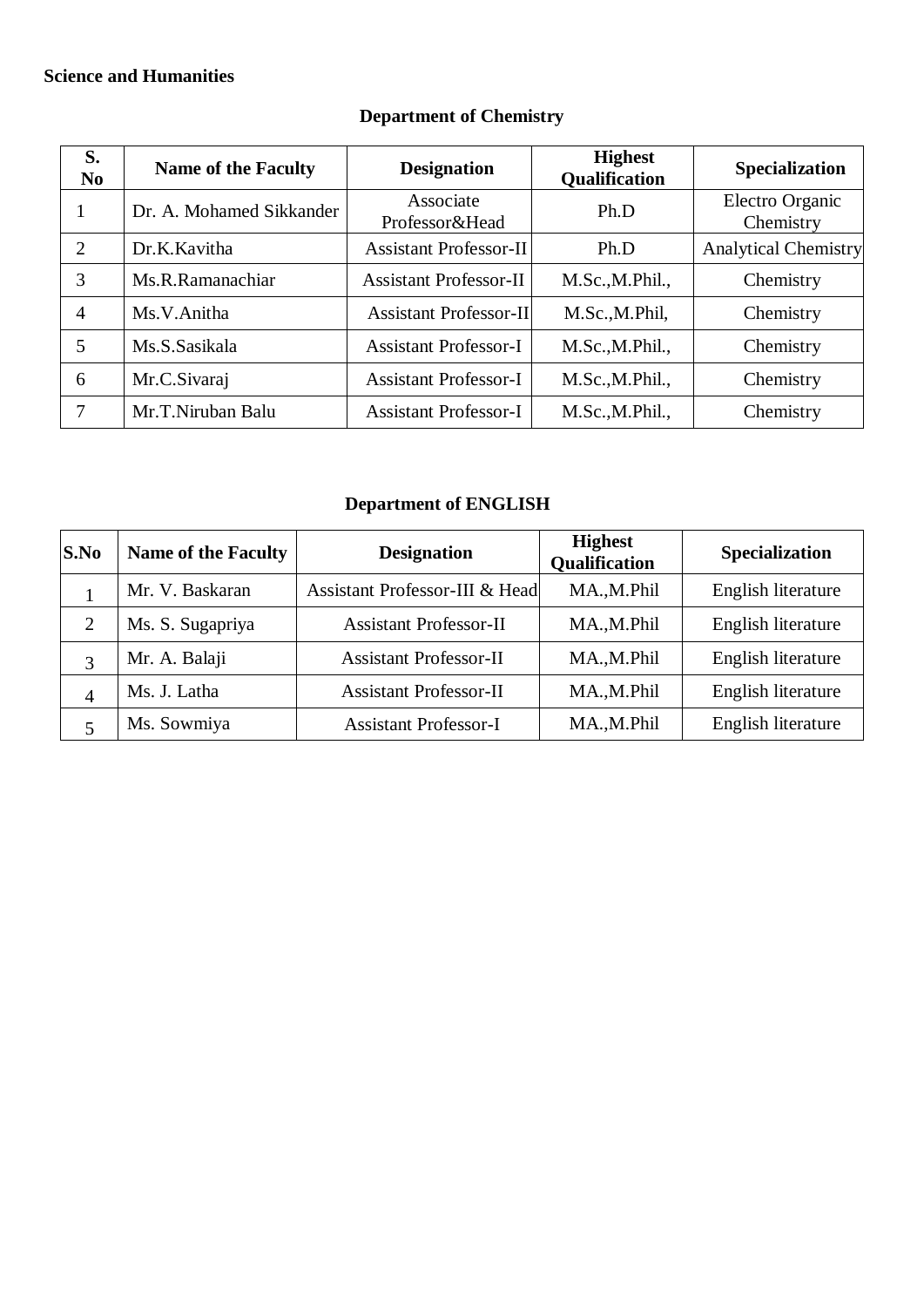## **Department of Mathematics**

| S.No           | <b>Name of the Faculty</b> | <b>Designation</b>             | <b>Highest</b><br>Qualification | <b>Specialization</b>            |
|----------------|----------------------------|--------------------------------|---------------------------------|----------------------------------|
| 1              | Dr. S. Rajeswaran          | Professor & Head               | Ph. D                           | Automata Theory                  |
| $\overline{2}$ | Mrs. B. Deepa              | <b>Assistant Professor-III</b> | M. Phil                         | <b>Functional Analysis</b>       |
| 3              | Dr. P. Gurusamy            | <b>Assistant Professor-III</b> | Ph. D                           | <b>Complex Analysis</b>          |
| $\overline{4}$ | Dr. S. Shanmugapriyan      | <b>Assistant Professor-III</b> | Ph. D                           | <b>Fuzzy Matrices</b>            |
| 5              | Mrs. D. Kavitha            | <b>Assistant Professor-III</b> | M. Phil                         | <b>Complex Analysis</b>          |
| 6              | Mrs. S. Bakialakshmi       | <b>Assistant Professor-III</b> | M. Phil                         | <b>Graph Theory</b>              |
| 7              | Mr. M.S. Balu              | <b>Assistant Professor-III</b> | M. Phil                         | <b>Operations Research</b>       |
| 8              | Mr.P. Manokaran            | <b>Assistant Professor-III</b> | M. Phil                         | <b>Graph Theory</b>              |
| 9              | Dr. R. Karthik             | <b>Assistant Professor-III</b> | Ph. D                           | Queueing Theory                  |
| 10             | Mr.S. Sivaraja             | <b>Assistant Professor-II</b>  | M. Phil                         | <b>Fuzzy Topology</b>            |
| 11             | Mr. S. Gopikrishnan        | <b>Assistant Professor-II</b>  | M. Phil                         | <b>Differential Equations</b>    |
| 12             | Mr. K. Janardhanan         | <b>Assistant Professor-II</b>  | M. Phil                         | <b>Graph Theory</b>              |
| 13             | Mr. J. Venkatesan          | <b>Assistant Professor-II</b>  | M. Phil                         | <b>Distributional Derivative</b> |
| 14             | Mr. A. Ramamoorthy         | <b>Assistant Professor-I</b>   | M. Phil                         | Cryptography                     |
| 15             | Ms. C. Hema                | <b>Assistant Professor-I</b>   | M. Phil                         | <b>Graph Theory</b>              |

## **Department of Physics**

| S.No           | <b>Name of the Faculty</b> | <b>Designation</b>              | <b>Highest</b><br>Qualification | <b>Specialization</b>     |
|----------------|----------------------------|---------------------------------|---------------------------------|---------------------------|
|                | Dr. S. Shahilkirupavathy   | Professor. & Head               | Ph.D                            | <b>Materials Science</b>  |
| 2              | Dr. V. Ramesh Kumar        | <b>Assistant Professor -III</b> | Ph.D                            | <b>Nonlinear Dynamics</b> |
| 3              | Mrs. G. Hamsavalli         | <b>Assistant Professor -II</b>  | M. Phil.,                       | <b>Material Science</b>   |
| $\overline{4}$ | Mr. Moses V.G.Isaiah       | <b>Assistant Professor -I</b>   | M. Phil.,                       | <b>Material Science</b>   |
| 5              | Dr. T. A. Revathy          | <b>Assistant Professor-I</b>    | Ph. D                           | <b>Material Science</b>   |
| 6              | Dr. J. Arumugam            | <b>Assistant Professor-I</b>    | Ph. D                           | <b>Material Science</b>   |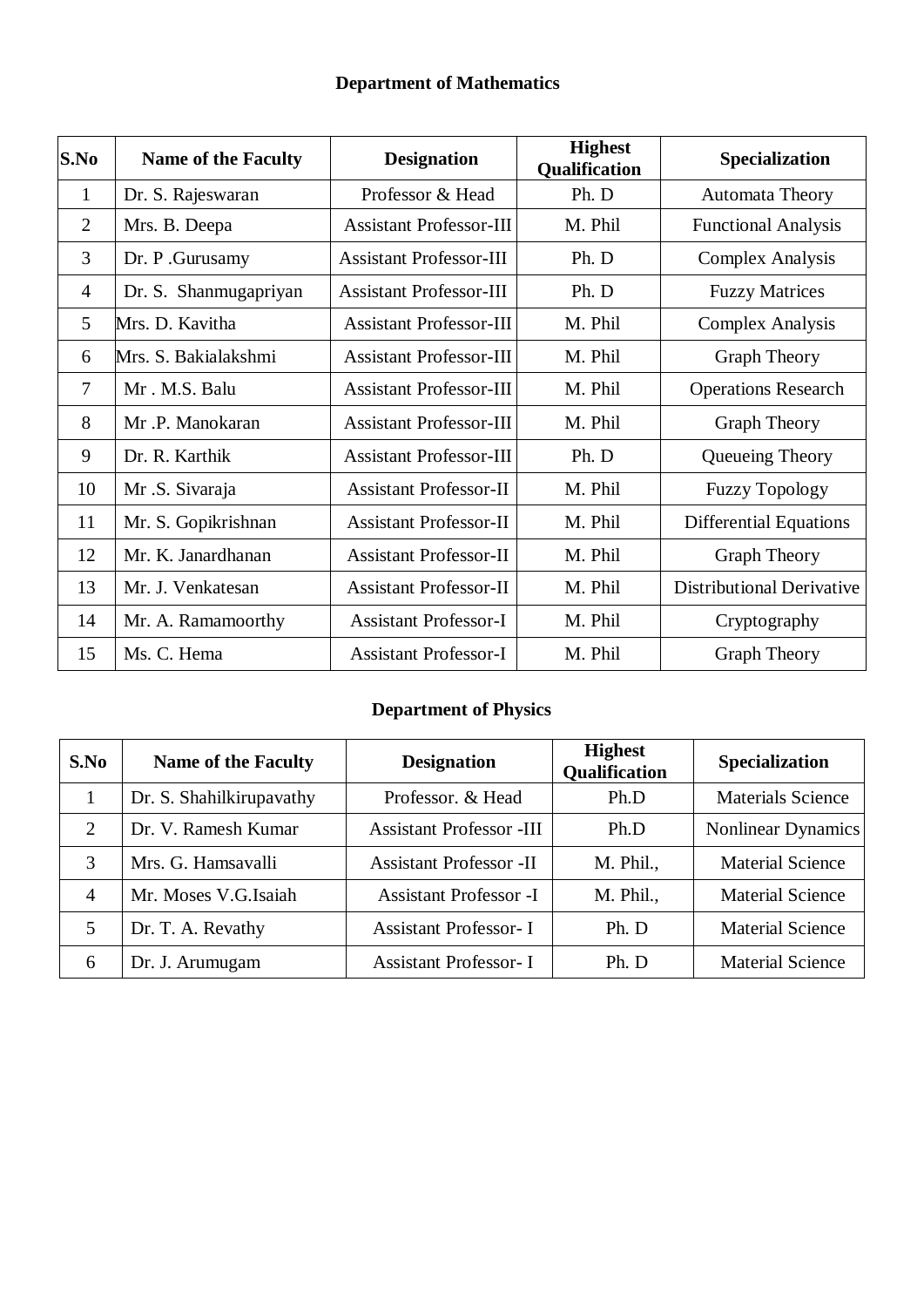### **Placement Cell**

| S.No           | <b>Name</b>          | <b>Designation</b>            | <b>Qualifications</b> | <b>Specialization</b>       |
|----------------|----------------------|-------------------------------|-----------------------|-----------------------------|
|                | Mr.A.Arun Ramaswami  | <b>Sr.Placement Officer</b>   | BCA., MBA             | Placement                   |
| 2              | Mr.S.James Watt      | <b>Lead Placement Officer</b> | MA, PGDCS, B.Phd      | Placement                   |
| 3              | Mr.N.Jeyaprakash     | <b>Technical Trainer</b>      | M.Sc., MBA            | <b>Technical Training</b>   |
| $\overline{4}$ | Ms.K. Vaishnavi      | Soft Skills Trainer           | M.Sc., MBA            | Soft Skills Training        |
|                | Mr.K.Parthibhan      | <b>Technical Trainer</b>      | MCA., M.Phil., ME     | <b>Technical Training</b>   |
| 6              | Ms.Stella Sivanathan | <b>Soft Skills Trainer</b>    | B.Sc                  | <b>Soft Skills Training</b> |

# **Library**

| S.No | Name of The Staff                  | <b>Designation</b> | <b>Qualification</b>                      | Specialization              |
|------|------------------------------------|--------------------|-------------------------------------------|-----------------------------|
|      | Dr.S.Rajendraprasath Librarian/HOD |                    | M.L.I.Sc., M.Phil; Ph.D   Digital Library |                             |
| ∍    | Mr.T.Senthivel                     | Lib.Asst           | $M.A$ ; $M.L.I.Sc$                        | Book Issue, Return, Renewal |
|      | Mr.P.Kumaravel                     | Lib.Asst           | B.A                                       | Book Issue, Return, Renewal |
| 4    | Mr.M.Panchavarnam                  | Lib.Asst           | B.com                                     | Book Issue, Return, Renewal |
|      | Mr.P.Udayakkal                     | Lib.Asst           | B.A; B.L.I.Sc                             | Book Issue, Return, Renewal |

# **Physical Education**

| S.No   Name of The Staff             | <b>Designation</b>         | Qualification        | <b>Specialization</b>                                    |
|--------------------------------------|----------------------------|----------------------|----------------------------------------------------------|
| Dr.P.Ramesh kannan Physical Director |                            | M.P.Ed, M.Phil, Ph.D | Basket Ball, Badminton,<br><b>Volley Ball, Athletics</b> |
| Ms.K.Jayanthi                        | Asst. Physical<br>Director | M.P.Ed, M.Phil       | Football, Kho-Kho,<br>Volley Ball, Athletics             |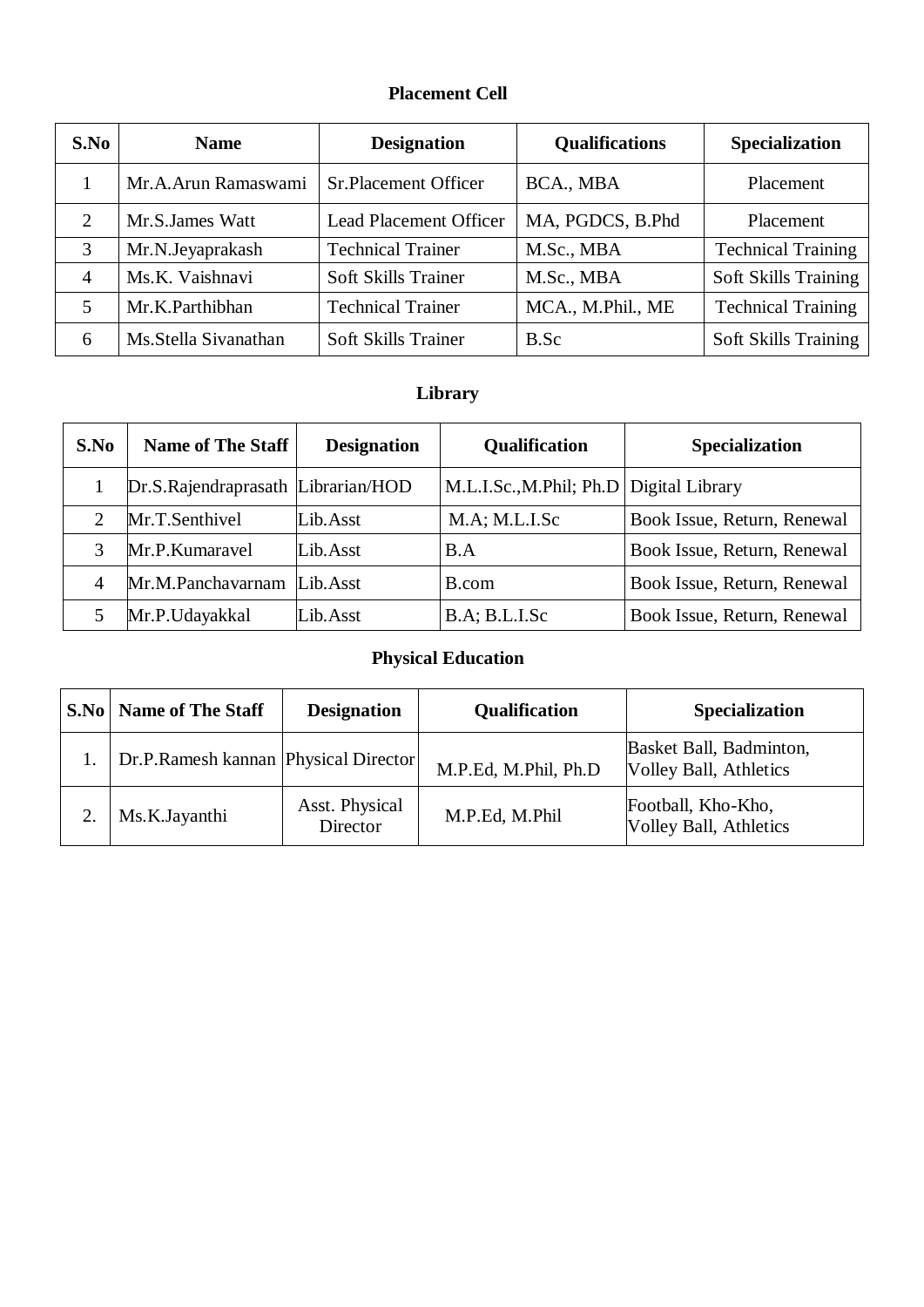|           | <b>Fee in Rupees</b>                                   | $\ddot{\cdot}$ | 2021-2022                                                                                                                                        | 2020-<br>2021   | 2019-2020             |  |  |  |
|-----------|--------------------------------------------------------|----------------|--------------------------------------------------------------------------------------------------------------------------------------------------|-----------------|-----------------------|--|--|--|
|           | For accredited courses                                 |                | 55,000/-                                                                                                                                         | $55,000/-$      | 55,000/-              |  |  |  |
|           | For non-accredited courses                             |                | $50,000/$ -                                                                                                                                      | $50,000/-$      | $50,000/-$            |  |  |  |
|           | <b>Admission quota (Under Management Quota):</b>       |                |                                                                                                                                                  |                 |                       |  |  |  |
|           |                                                        |                | For B. E., /B. Tech, CET(Consortium of                                                                                                           |                 |                       |  |  |  |
|           |                                                        |                | Self-Financing Professional, Arts and                                                                                                            |                 |                       |  |  |  |
|           | <b>Entrance test/admission criteria</b>                |                | Science                                                                                                                                          | Colleges in     | Tamil Nadu,           |  |  |  |
|           |                                                        |                | Chennai - 14                                                                                                                                     |                 |                       |  |  |  |
|           |                                                        |                | Web: www.tnsfconsortium.org                                                                                                                      |                 |                       |  |  |  |
|           | <b>Fee in Rupees</b>                                   | $\ddot{\cdot}$ | 2021-2022                                                                                                                                        | 2020-           | 2019-2020             |  |  |  |
|           |                                                        |                |                                                                                                                                                  | 2021            |                       |  |  |  |
|           | <b>For accredited courses</b>                          |                | $1,07,000/-$                                                                                                                                     | $1,07,000/-$    | 87,000/-              |  |  |  |
|           | For non-accredited courses                             | $\ddot{\cdot}$ | $1,07,000/-$                                                                                                                                     | $1,07,000/-$    | $85,000/-$            |  |  |  |
|           | <b>Admission Calendar</b>                              |                |                                                                                                                                                  |                 |                       |  |  |  |
| 8         | Last date for request for applications                 | $\ddot{\cdot}$ |                                                                                                                                                  |                 |                       |  |  |  |
|           | Last date for submission of application                |                |                                                                                                                                                  |                 |                       |  |  |  |
|           | Dates for announcing final results                     | $\ddot{\cdot}$ |                                                                                                                                                  |                 |                       |  |  |  |
|           | Release of admission list (main list and               |                | As fixed by the CET (Consortium of<br>Self-Financing Professional, Arts and<br><b>Colleges</b><br>Tamil Nadu,<br><b>Science</b><br>$\mathbf{in}$ |                 |                       |  |  |  |
|           | waiting list should be announced on                    | :              |                                                                                                                                                  |                 |                       |  |  |  |
|           | the same day)                                          |                | <b>Chennai-600014.)</b>                                                                                                                          |                 |                       |  |  |  |
|           | Date for acceptance by the candidate                   |                |                                                                                                                                                  |                 |                       |  |  |  |
|           | (time given should in<br>no case be less than 15 days) | :              |                                                                                                                                                  |                 |                       |  |  |  |
|           | Last date for closing of admission                     | $\ddot{\cdot}$ | As announced by the Anna University,                                                                                                             |                 |                       |  |  |  |
|           |                                                        |                | <b>Chennai and Directorate of</b>                                                                                                                |                 |                       |  |  |  |
|           |                                                        |                | <b>Technical Education.</b>                                                                                                                      |                 |                       |  |  |  |
|           | <b>Starting of the Academic session</b>                | $\ddot{\cdot}$ | As announced by the Anna University.                                                                                                             |                 |                       |  |  |  |
|           | The waiting list should be activated                   | $\ddot{\cdot}$ | Yes.                                                                                                                                             |                 |                       |  |  |  |
|           | only on the expiry of date of main list.               |                |                                                                                                                                                  |                 |                       |  |  |  |
|           | PIO quota                                              | $\ddot{\cdot}$ | N <sub>0</sub>                                                                                                                                   |                 |                       |  |  |  |
|           | <b>Number of Fee Waivers offered</b>                   | $\ddot{\cdot}$ | 2021-2022                                                                                                                                        | 2020-2021       | 2019-2020             |  |  |  |
|           |                                                        |                | 2021-22                                                                                                                                          |                 |                       |  |  |  |
|           |                                                        |                | Sanctioned Intake = $780$                                                                                                                        |                 |                       |  |  |  |
|           |                                                        |                | Admitted Students = $673$                                                                                                                        |                 |                       |  |  |  |
|           |                                                        |                | 2020-21                                                                                                                                          |                 |                       |  |  |  |
| 9         | <b>Admission</b>                                       | $\ddot{\cdot}$ | Sanctioned Intake $= 780$                                                                                                                        |                 |                       |  |  |  |
|           |                                                        |                | Admitted Students = $563$                                                                                                                        |                 |                       |  |  |  |
|           |                                                        |                | 2019-20                                                                                                                                          |                 |                       |  |  |  |
|           |                                                        |                | Sanctioned Intake = $840$                                                                                                                        |                 |                       |  |  |  |
|           |                                                        |                | Admitted Students $= 523$                                                                                                                        |                 |                       |  |  |  |
|           | <b>Admission Procedure</b>                             |                |                                                                                                                                                  |                 |                       |  |  |  |
|           |                                                        |                | For B.E/B. Tech, TNEA (Tamil Nadu                                                                                                                |                 |                       |  |  |  |
|           |                                                        |                | <b>Engineering</b>                                                                                                                               | Admissions,     | Anna                  |  |  |  |
| <b>10</b> | Mention the admission test being                       |                | University, Chennai - 600 025).<br>Web: www.annauniv.edu                                                                                         |                 |                       |  |  |  |
|           | followed, name and address of the                      |                | M.E,<br>For                                                                                                                                      | <b>TANCET</b>   | (Tamil<br><b>Nadu</b> |  |  |  |
|           | Test Agency and its URL (website)                      |                | <b>Common</b>                                                                                                                                    | <b>Entrance</b> | Test,<br>Anna         |  |  |  |
|           |                                                        |                | University, Chennai – 600 025)                                                                                                                   |                 |                       |  |  |  |
|           |                                                        |                | Web: www. annauniv.edu                                                                                                                           |                 |                       |  |  |  |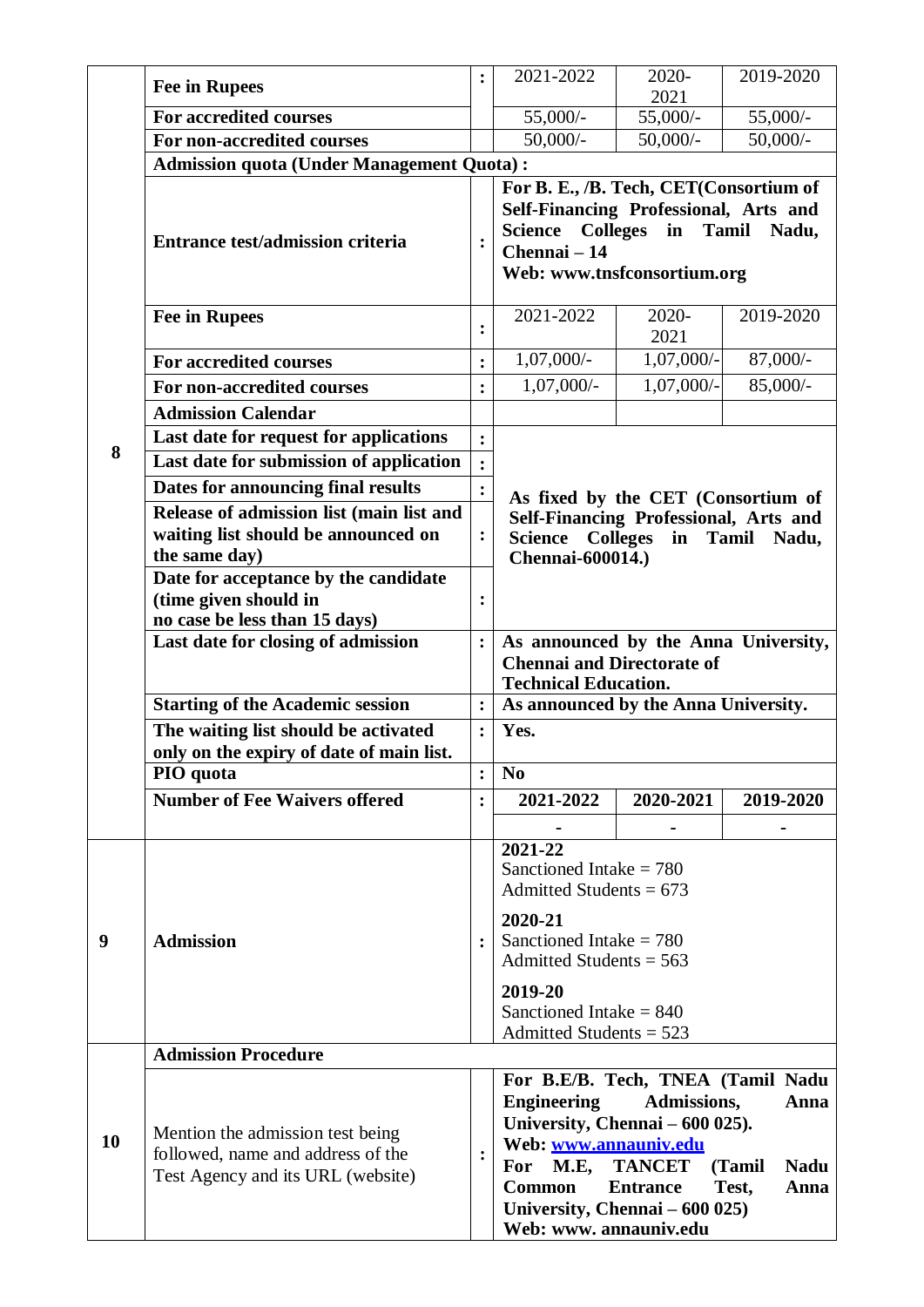|    |                                                  | <b>Admission Committee</b>                                           |      |                                             |                   |                                                                                                                                                                                                             |                                      |   |                                  |                              |
|----|--------------------------------------------------|----------------------------------------------------------------------|------|---------------------------------------------|-------------------|-------------------------------------------------------------------------------------------------------------------------------------------------------------------------------------------------------------|--------------------------------------|---|----------------------------------|------------------------------|
|    | S.No                                             |                                                                      |      | Name                                        |                   | Category                                                                                                                                                                                                    |                                      |   | Occupation                       | <b>Present Designation /</b> |
|    | 1.                                               | Dr. Shakil Kirupavathy                                               |      |                                             |                   | Convener                                                                                                                                                                                                    |                                      |   |                                  | Professor & HOD - Physics    |
|    | 2.                                               | Dr. K. Suresh Kumar                                                  |      |                                             |                   | Member                                                                                                                                                                                                      |                                      |   | <b>Associate Professor - EEE</b> |                              |
|    | 3.                                               | Mr. Prakash Kumar. B                                                 |      |                                             |                   | Office Assistant Admin                                                                                                                                                                                      |                                      |   |                                  |                              |
|    |                                                  | <b>Information of Infrastructure</b><br>and OtherResources Available |      |                                             |                   |                                                                                                                                                                                                             |                                      |   |                                  |                              |
|    |                                                  |                                                                      |      | Number of Class Rooms and size of each      |                   | 77 classrooms with the totalarea of 7993<br>Sq.m                                                                                                                                                            |                                      |   |                                  |                              |
|    |                                                  |                                                                      |      | Number of Tutorial rooms and size of each   |                   | 18 rooms for UG with the total area of<br>200 Sq.m 3 rooms for PG with the total<br>area of 200 Sq.m                                                                                                        |                                      |   |                                  |                              |
|    |                                                  |                                                                      |      | Number of Laboratories and size of each     |                   | 50 labs with the total area of 3207 Sq.m                                                                                                                                                                    |                                      |   |                                  |                              |
|    | Number of Drawing Halls with capacity of<br>each |                                                                      |      |                                             |                   | 1 drawing hall with area 504Sq.m                                                                                                                                                                            |                                      |   |                                  |                              |
| 11 | each                                             |                                                                      |      | Number of Computer Centre with capacity of  |                   | 20 Computer Centres                                                                                                                                                                                         |                                      |   |                                  |                              |
|    |                                                  | rooms and capacity of each                                           |      | Central Examination Facility, Number of     |                   | <b>Available</b>                                                                                                                                                                                            |                                      |   |                                  |                              |
|    |                                                  | and elderly persons                                                  |      | Barrier Free Built Environment for disabled |                   | <b>Available</b>                                                                                                                                                                                            |                                      |   |                                  |                              |
|    | <b>Hostel Facilities</b>                         |                                                                      |      |                                             |                   | A Separate, well-secured, Spacious well<br>built and well<br>furnished Hostel with<br>Indoor sports, Gymnasium is present for<br>Girls and Boys. Medical and<br>other<br>facilities at Hostel are available |                                      |   |                                  |                              |
|    |                                                  |                                                                      |      |                                             |                   |                                                                                                                                                                                                             |                                      |   |                                  |                              |
|    | <b>Library Committee</b>                         |                                                                      |      |                                             |                   |                                                                                                                                                                                                             |                                      |   | <b>Present Designation/</b>      |                              |
|    |                                                  | S.No<br><b>Name</b>                                                  |      |                                             |                   |                                                                                                                                                                                                             | <b>Category</b><br>Occupation        |   |                                  |                              |
|    | $\mathbf{1}$                                     | Dr.S.Rajendraprasath                                                 |      |                                             |                   | Librarian/HOD<br>Secretary                                                                                                                                                                                  |                                      |   |                                  |                              |
|    | $\mathbf{2}$                                     | Dr.Lakshmi Sangeetha                                                 |      |                                             |                   | <b>Assistant Professor</b><br>Convener                                                                                                                                                                      |                                      |   |                                  |                              |
|    | 3                                                | Mrs.V.Selvi                                                          |      |                                             |                   | Member<br><b>Assistant Professor</b>                                                                                                                                                                        |                                      |   |                                  |                              |
|    | $\overline{4}$                                   | Mrs.Hemalatha                                                        |      |                                             |                   | Member<br><b>Assistant Professor</b>                                                                                                                                                                        |                                      |   |                                  |                              |
|    | 5                                                | Mrs.Sandhya                                                          |      |                                             |                   | Member<br><b>Assistant Professor</b>                                                                                                                                                                        |                                      |   |                                  |                              |
|    | 6                                                | Mr.Thillaipakkiam                                                    |      |                                             |                   |                                                                                                                                                                                                             | Member<br><b>Assistant Professor</b> |   |                                  |                              |
|    | $\tau$                                           | Mr.Silambarasan                                                      |      |                                             |                   |                                                                                                                                                                                                             | Member<br><b>Assistant Professor</b> |   |                                  |                              |
|    | 8                                                | Ms.Sathyapriya                                                       |      |                                             |                   | Member                                                                                                                                                                                                      |                                      |   | <b>Assistant Professor</b>       |                              |
| 12 | 9                                                | Mrs.Hamsavalli                                                       |      |                                             |                   | Member                                                                                                                                                                                                      |                                      |   | <b>Assistant Professor</b>       |                              |
|    | 10                                               | Mr.Gopikrishnan                                                      |      |                                             |                   | Member                                                                                                                                                                                                      |                                      |   | <b>Assistant Professor</b>       |                              |
|    | 11                                               | Mrs.Princy Sunil                                                     |      |                                             |                   | Member                                                                                                                                                                                                      |                                      |   | <b>Assistant Professor</b>       |                              |
|    | 12                                               | Mr.Chermadurai                                                       |      |                                             |                   | Member                                                                                                                                                                                                      |                                      |   | <b>Assistant Professor</b>       |                              |
|    |                                                  |                                                                      |      |                                             |                   | <b>Details of The Library Facilities</b>                                                                                                                                                                    |                                      |   |                                  |                              |
|    |                                                  |                                                                      |      | No.of                                       |                   | <b>National</b> Internation Internation Magazine<br>Journals al Journal                                                                                                                                     |                                      |   |                                  | <b>Magazines</b>             |
|    |                                                  | No.of<br><b>Branch</b><br><b>Titles</b>                              |      |                                             |                   | al Journal                                                                                                                                                                                                  |                                      | S |                                  |                              |
|    | S.No                                             |                                                                      |      | <b>Volumes</b>                              | (Printed          | (Printed)                                                                                                                                                                                                   |                                      |   |                                  | (Online)                     |
|    |                                                  |                                                                      |      |                                             |                   |                                                                                                                                                                                                             | (Online)                             |   | (Printed)                        |                              |
|    |                                                  |                                                                      |      |                                             | <b>UG Courses</b> |                                                                                                                                                                                                             |                                      |   |                                  |                              |
|    | 1                                                | <b>CSE</b>                                                           | 4546 | 11547                                       | 7                 | 6                                                                                                                                                                                                           | 24                                   |   | 3                                | 12                           |
|    | $\overline{c}$                                   | <b>ECE</b>                                                           | 2746 | 8235                                        | 6                 | 6                                                                                                                                                                                                           | 49                                   |   | $\mathbf{1}$                     | 19                           |
|    | 3                                                | <b>EEE</b>                                                           | 1997 | 6489                                        | 6                 | 6                                                                                                                                                                                                           | 16                                   |   | $\overline{2}$                   | $\overline{4}$               |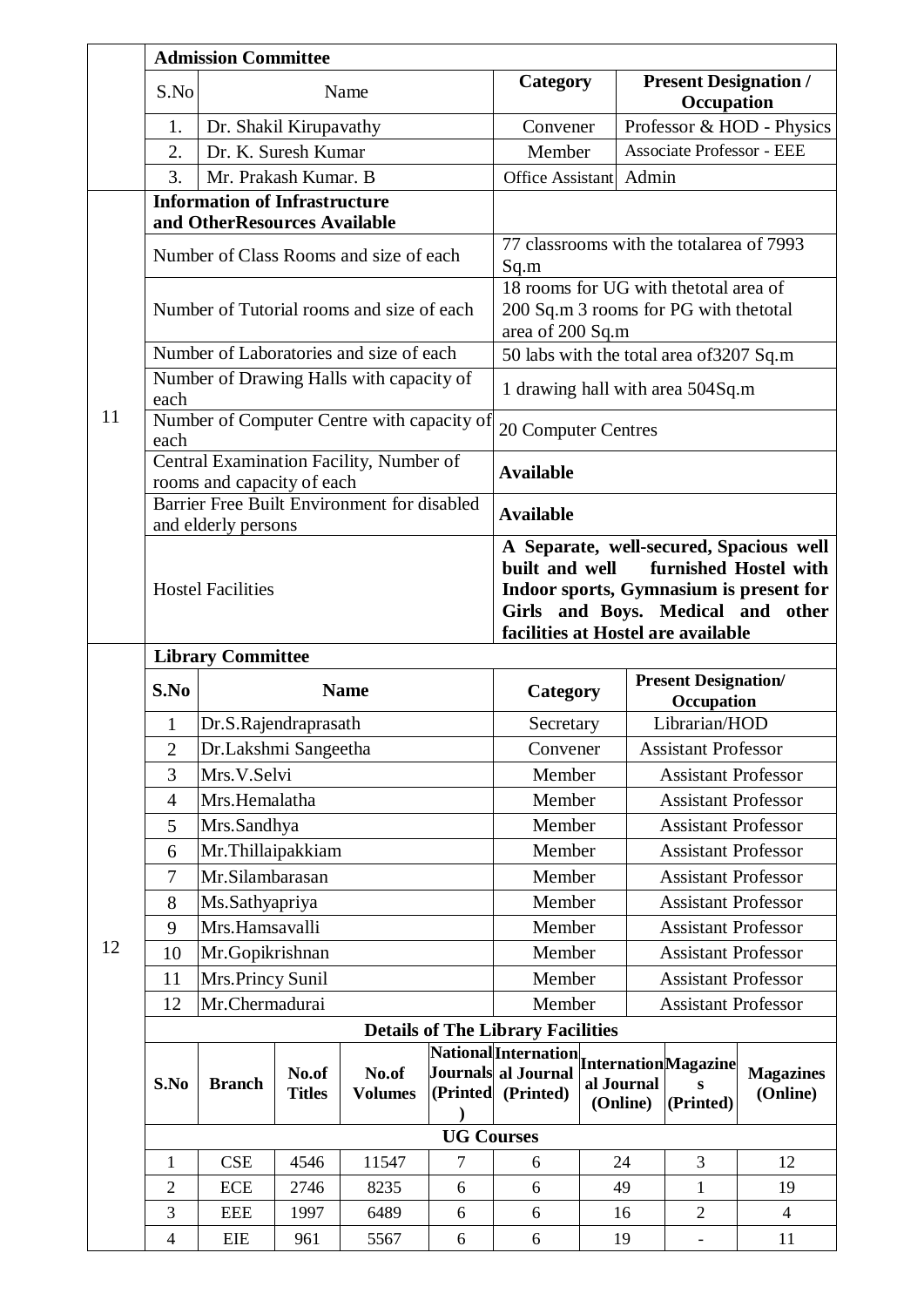|    | 5                                  | IT                                                                                       | 3197  | 9455                            | 6                 |                              | 6                                        | 17                                                            | $\overline{\phantom{0}}$ | 3                                                                                                  |  |  |  |
|----|------------------------------------|------------------------------------------------------------------------------------------|-------|---------------------------------|-------------------|------------------------------|------------------------------------------|---------------------------------------------------------------|--------------------------|----------------------------------------------------------------------------------------------------|--|--|--|
|    | 6                                  | <b>MECH</b>                                                                              | 2247  | 7369                            | 6                 |                              | $\overline{7}$                           | 36                                                            | $\overline{\phantom{0}}$ | 3                                                                                                  |  |  |  |
|    | 7                                  | <b>CIVIL</b>                                                                             | 1164  | 3466                            | 6                 |                              | 6                                        | 6                                                             | $\overline{\phantom{0}}$ | $\mathbf{1}$                                                                                       |  |  |  |
|    | 8                                  | AME                                                                                      | 565   | 2724                            | 6                 |                              | 6                                        | 8                                                             |                          | $\overline{2}$                                                                                     |  |  |  |
|    | 9                                  | AI&DS                                                                                    | 155   | 958                             | 6                 |                              | 6                                        | $\overline{\phantom{a}}$                                      |                          |                                                                                                    |  |  |  |
|    |                                    |                                                                                          |       |                                 |                   | <b>PG Courses</b>            |                                          |                                                               |                          |                                                                                                    |  |  |  |
|    | 10                                 | ME-CSE                                                                                   | 351   | 1143                            | 6                 |                              | 6                                        | 6                                                             | $\overline{\phantom{0}}$ |                                                                                                    |  |  |  |
|    | 11                                 | ME-PSE                                                                                   | 133   | 555                             | 6                 |                              | 6                                        | 6                                                             |                          |                                                                                                    |  |  |  |
|    | 12                                 | <b>MBA</b>                                                                               | 3775  | 10187                           | 15                |                              | 13                                       |                                                               | $\overline{\phantom{0}}$ |                                                                                                    |  |  |  |
|    |                                    |                                                                                          |       |                                 |                   |                              | <b>Science and Humanities</b>            |                                                               |                          |                                                                                                    |  |  |  |
|    | 13                                 | Maths                                                                                    | 886   | 3028                            | 3                 |                              |                                          | $\overline{\phantom{a}}$                                      | $\overline{\phantom{0}}$ |                                                                                                    |  |  |  |
|    | 14                                 | Physics                                                                                  | 365   | 1570                            | $\overline{2}$    |                              | $-$                                      |                                                               |                          |                                                                                                    |  |  |  |
|    | 15                                 | Chemistry                                                                                | 488   | 1711                            | $\mathbf{1}$      |                              | $\mathbf{1}$                             | $\overline{\phantom{a}}$                                      | $\overline{\phantom{0}}$ | $\overline{\phantom{0}}$                                                                           |  |  |  |
|    | 16                                 | English                                                                                  | 599   | 1487                            | 1                 |                              | $\overline{\phantom{a}}$                 | $\overline{\phantom{a}}$                                      |                          |                                                                                                    |  |  |  |
|    | 17                                 | General                                                                                  | 927   | 1892                            | $\overline{4}$    |                              |                                          |                                                               | 5                        |                                                                                                    |  |  |  |
|    |                                    | <b>TOTAL</b>                                                                             | 25108 | 77383                           | 93                |                              | 81                                       | 187                                                           | 11                       | 55                                                                                                 |  |  |  |
|    |                                    | <b>Computing Facilities</b>                                                              |       |                                 |                   |                              |                                          |                                                               |                          |                                                                                                    |  |  |  |
|    | <b>Internet Bandwidth</b>          |                                                                                          |       |                                 |                   | $\ddot{\cdot}$               |                                          | <b>AIRTEL 100 MBPS</b>                                        |                          |                                                                                                    |  |  |  |
| 13 | Number and configuration of System |                                                                                          |       |                                 |                   |                              | $\bullet$                                | 6 Wi-Fi access points<br><b>Secured by SONICWALL Firewall</b> |                          |                                                                                                    |  |  |  |
|    |                                    | Special purpose facilities available                                                     |       |                                 |                   | $\ddot{\cdot}$               | 1 auditorium                             | 2 video conferencing rooms                                    |                          |                                                                                                    |  |  |  |
|    |                                    | <b>Innovation Cell</b>                                                                   |       |                                 |                   | $\ddot{\cdot}$               | <b>Available</b>                         |                                                               |                          |                                                                                                    |  |  |  |
|    | <b>Sports Activities</b>           |                                                                                          |       |                                 |                   |                              |                                          |                                                               |                          |                                                                                                    |  |  |  |
|    | S.No                               | Sports/Indoor or<br>Outdoor<br>Games/Gym/<br><b>Cultural</b><br><b>Activities / Yoga</b> |       | No. of<br>Area<br><b>Courts</b> |                   |                              | <b>Size</b>                              | Year of<br>Est.                                               | <b>User</b><br>Rate      | <b>Remarks</b>                                                                                     |  |  |  |
|    | 1.                                 | Volleyball<br>Court                                                                      |       | $\overline{2}$                  |                   |                              | 162<br>Sq.Mts                            | 2002                                                          | 90%                      | 1. Utilize<br>$d$ as $&$<br>when<br>required<br>2. Maintai<br>ned in the<br>requisite<br>condition |  |  |  |
| 14 | 2.                                 | Ball<br><b>Badminton</b><br>Ground                                                       |       | $\overline{2}$                  |                   | Outdo<br><b>or</b><br>Ground | 288<br>Sq.Mts                            | 2002                                                          | 90%                      | $-do-$                                                                                             |  |  |  |
|    | 3.                                 | Cricket<br>ground                                                                        |       | $\mathbf{1}$                    | ${\bf S}$         |                              | 90-80<br><b>Mts</b><br>(Width<br>Length) | 2002                                                          | 90%                      | $-do-$                                                                                             |  |  |  |
|    | 4.                                 | Kabbadi<br>Court                                                                         |       | $\mathbf{1}$                    |                   |                              | 130<br>Sq.Mts                            | 2002                                                          | 90%                      | $-do-$                                                                                             |  |  |  |
|    | 5.                                 | $Kho - Kho$<br>Court                                                                     |       | $\mathbf{1}$                    |                   |                              | 464<br>Sq.Mts                            | 2006                                                          | 90%                      | $-do-$                                                                                             |  |  |  |
|    | 6.                                 | Multi Gym<br>(Modular<br>Gym)                                                            |       | $\mathbf{1}$                    | Indoor<br>Stadium |                              | 170<br>Sq.Mts                            | 2008                                                          | 90%                      | $-do-$                                                                                             |  |  |  |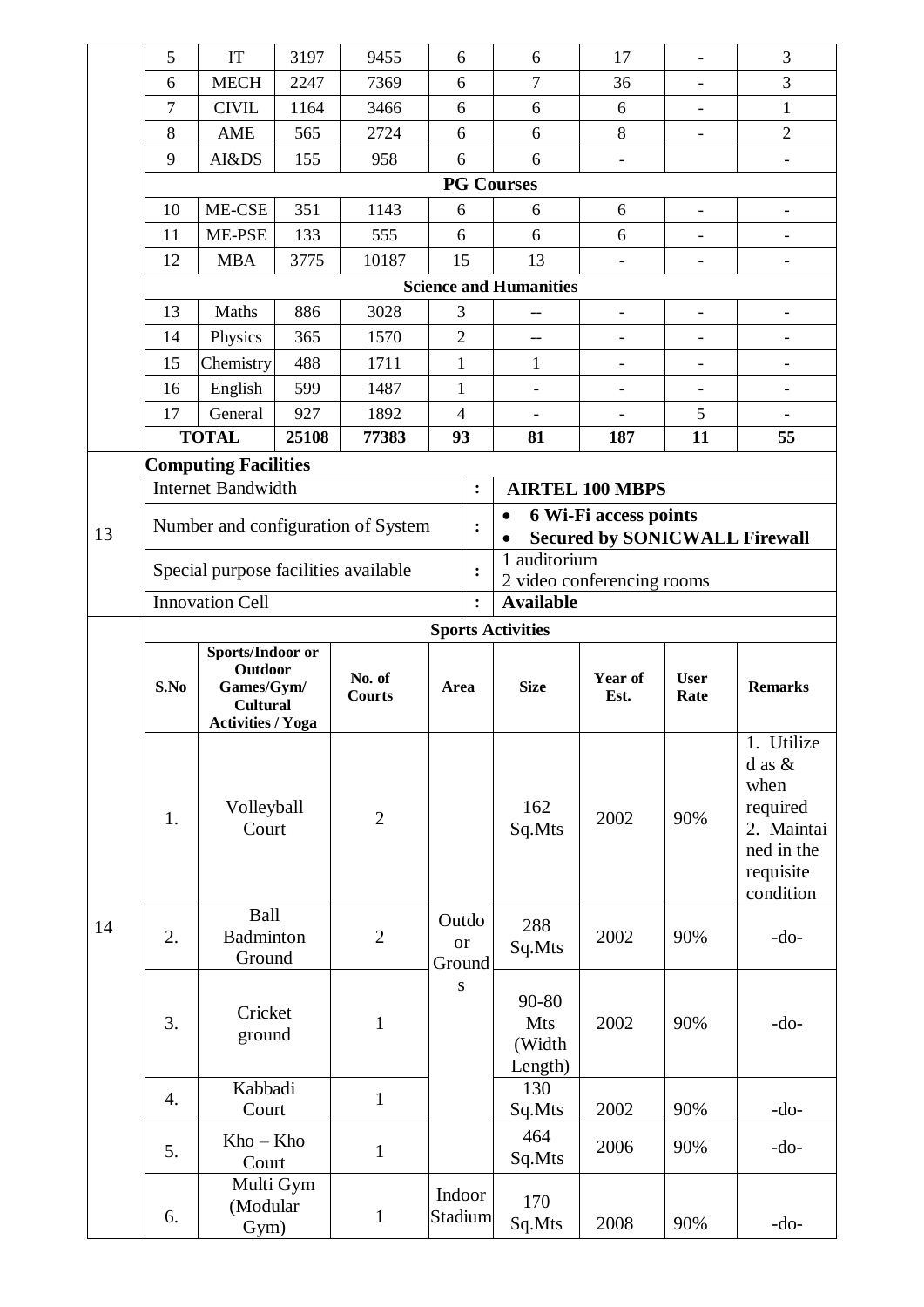| 7.  | Basketbal<br>1 Court<br>(Multipurpo<br>se) | $\overline{2}$ |  | 420<br>Sq.Mts                              | 2002                                                                                                                                      | 90%                 | $-do-$                                                                                                                                                                                                                                                                                                                                                                                                                                        |
|-----|--------------------------------------------|----------------|--|--------------------------------------------|-------------------------------------------------------------------------------------------------------------------------------------------|---------------------|-----------------------------------------------------------------------------------------------------------------------------------------------------------------------------------------------------------------------------------------------------------------------------------------------------------------------------------------------------------------------------------------------------------------------------------------------|
| 8.  | Volleyball<br>Court<br>(Multi-<br>purpose) | $\overline{2}$ |  | 162<br>Sq.Mts                              | 2002                                                                                                                                      | 90%                 | $-do-$                                                                                                                                                                                                                                                                                                                                                                                                                                        |
| 9.  | Badminton<br>Court<br>(Multi-purpose)      | $\overline{4}$ |  | 81.74<br>S.Mts                             | 2002                                                                                                                                      | 90%                 | $-do-$                                                                                                                                                                                                                                                                                                                                                                                                                                        |
| 10. | Weight lifting<br>Training<br>Room         | $\mathbf{1}$   |  | 170<br>Sq.Mts                              | 2002                                                                                                                                      | 90%                 | $-do-$                                                                                                                                                                                                                                                                                                                                                                                                                                        |
| 11. | Power lifting<br>Training<br>Room          | $\mathbf{1}$   |  | 75 Sq.Mts                                  | 2002                                                                                                                                      | 90%                 | $-do-$                                                                                                                                                                                                                                                                                                                                                                                                                                        |
|     |                                            |                |  | <b>Extra Curricular Activities</b>         |                                                                                                                                           |                     |                                                                                                                                                                                                                                                                                                                                                                                                                                               |
|     | Cultural activities                        |                |  | in the college.<br>and TV programs.        |                                                                                                                                           |                     | The fine arts club is conducting functions<br>Regular competitions for cultural activities<br>like dance, skit, mime, singing, quiz,<br>adzap, painting, photography and others<br>are conducted. Students are encouraged to<br>take part in intercollegiate cultural festivals                                                                                                                                                               |
|     | Sports activities                          |                |  | activities.<br>been<br>than seven times.   | Separate<br>achieving accolades<br>enabling students to participate<br>Our institution has hosted TIES in the<br>academic year 2002-2003. | bus                 | The department of Physical Educations<br>encourages regular practice of sports<br>facilities<br>are<br>provided for day scholars for after college<br>hours practice sessions. Our college has<br>Anna<br>in<br>University Zone I sports meeting, by<br>holding the number one position for more<br>The regular sports features include annual<br>sports meet, Velammal Trophyapart from<br>in<br>intercollegiate and invitation tournaments. |
|     | Literary activities                        |                |  | media. The<br>languages<br>languages club. | are conducted regularly. Students<br>activities held in other colleges<br>students<br>to                                                  | study<br>throughthe | Literary Club is functioning in the college.<br>Competitions like elocution, debate, etc.,<br>are<br>motivated to participate in literary<br>and<br>are encouraged<br>different<br>foreign                                                                                                                                                                                                                                                    |
|     | Magazine/Newsletter                        |                |  | department release                         | activities and achievement.                                                                                                               |                     | Annual College magazine is released. Half<br>yearly newsletter Apart from this, a few<br>their<br>departmental newsletter to highlight their                                                                                                                                                                                                                                                                                                  |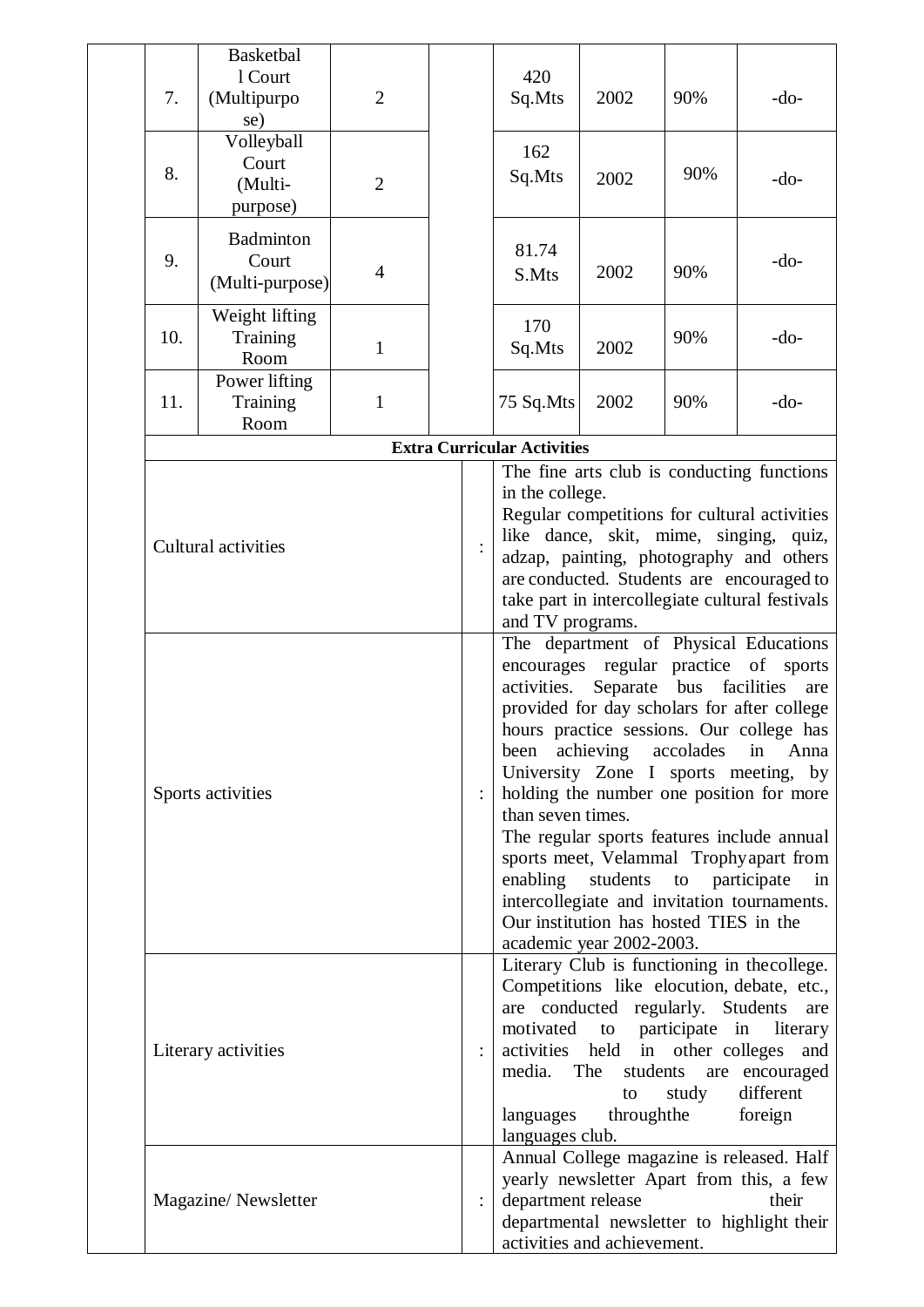| <b>Technical activities/ TechFest</b> | held.<br>$\ddot{\cdot}$   | Technical clubs exists in each department.<br>Intra departmental/interdepartmental paper<br>presentations, quiz, project competitions are<br>Students are motivated to participate in<br>Conferences, Symposium, Workshops and<br>others held by other institutions and<br>organizations.                                                                                                                                                                                                                                                                                                                                                                                                                                                                                                                                                                                                                                                                                                                                                                                                                                                                                                                                                                                                                                                                                                                                                                                                                                                                                                                                                                                                                                                                                                                                                                                                                          |
|---------------------------------------|---------------------------|--------------------------------------------------------------------------------------------------------------------------------------------------------------------------------------------------------------------------------------------------------------------------------------------------------------------------------------------------------------------------------------------------------------------------------------------------------------------------------------------------------------------------------------------------------------------------------------------------------------------------------------------------------------------------------------------------------------------------------------------------------------------------------------------------------------------------------------------------------------------------------------------------------------------------------------------------------------------------------------------------------------------------------------------------------------------------------------------------------------------------------------------------------------------------------------------------------------------------------------------------------------------------------------------------------------------------------------------------------------------------------------------------------------------------------------------------------------------------------------------------------------------------------------------------------------------------------------------------------------------------------------------------------------------------------------------------------------------------------------------------------------------------------------------------------------------------------------------------------------------------------------------------------------------|
| <b>Industrial Visits/Tours</b>        | $\vdots$<br>for           | A Minimum of 2 Industrial Visits/<br>Semester/ Class have been arranged<br>industrial<br>the<br>exposure<br>to<br>students.                                                                                                                                                                                                                                                                                                                                                                                                                                                                                                                                                                                                                                                                                                                                                                                                                                                                                                                                                                                                                                                                                                                                                                                                                                                                                                                                                                                                                                                                                                                                                                                                                                                                                                                                                                                        |
| Alumni activities                     | The<br>will<br>The<br>the | Alumni<br>Association/Chapters<br>functional) contributes<br>(registered)<br>and<br>significantly to the development of the<br>institution through financial and<br>non<br>financial means during the last fiveyears<br>The Alumni Association was formed. The<br>Alumni forms the major strength of the<br>institution. The alumni meet is conducted<br>once in a year, where the alumni from<br>different branches of the under graduate<br>and post graduate programs will join and<br>share their views and give suggestions for<br>betterment. This will be hosted by the<br>management generously. The Alumni will<br>be provided with mementos. This meeting<br>be mutually beneficial<br>for the<br>institution and as well as for the alumni to<br>get an opportunity to meet with their<br>friends and the faculty to share knowledge<br>and insights.<br>alumni visit the<br>institution<br>for<br>providing Guest lectures and seminars for<br>the students in their areas of expertise and<br>motivate the young minds. The successful<br>entrepreneurs from our alumni are invited<br>to talk on their success stories and motivate<br>on students.<br>The alumni help the final year students of<br>various<br>streams<br>of engineering,<br>administration<br>business<br>and<br>computer<br>applications to get their project placements<br>and summer internship in their companies<br>or to assist them through their reference.<br>They also assist the students to get<br>placement in the corporate. The alumni<br>association and the regular meetings pave<br>the way for the successful placements of<br>the students.<br>The institution signs Memorandum of<br>Understanding with organizations that are<br>owned by the alumni and have frequent<br>interactions with the corporate world. This<br>helps us in keeping in touch with the<br>current affairs in the corporate scenario. |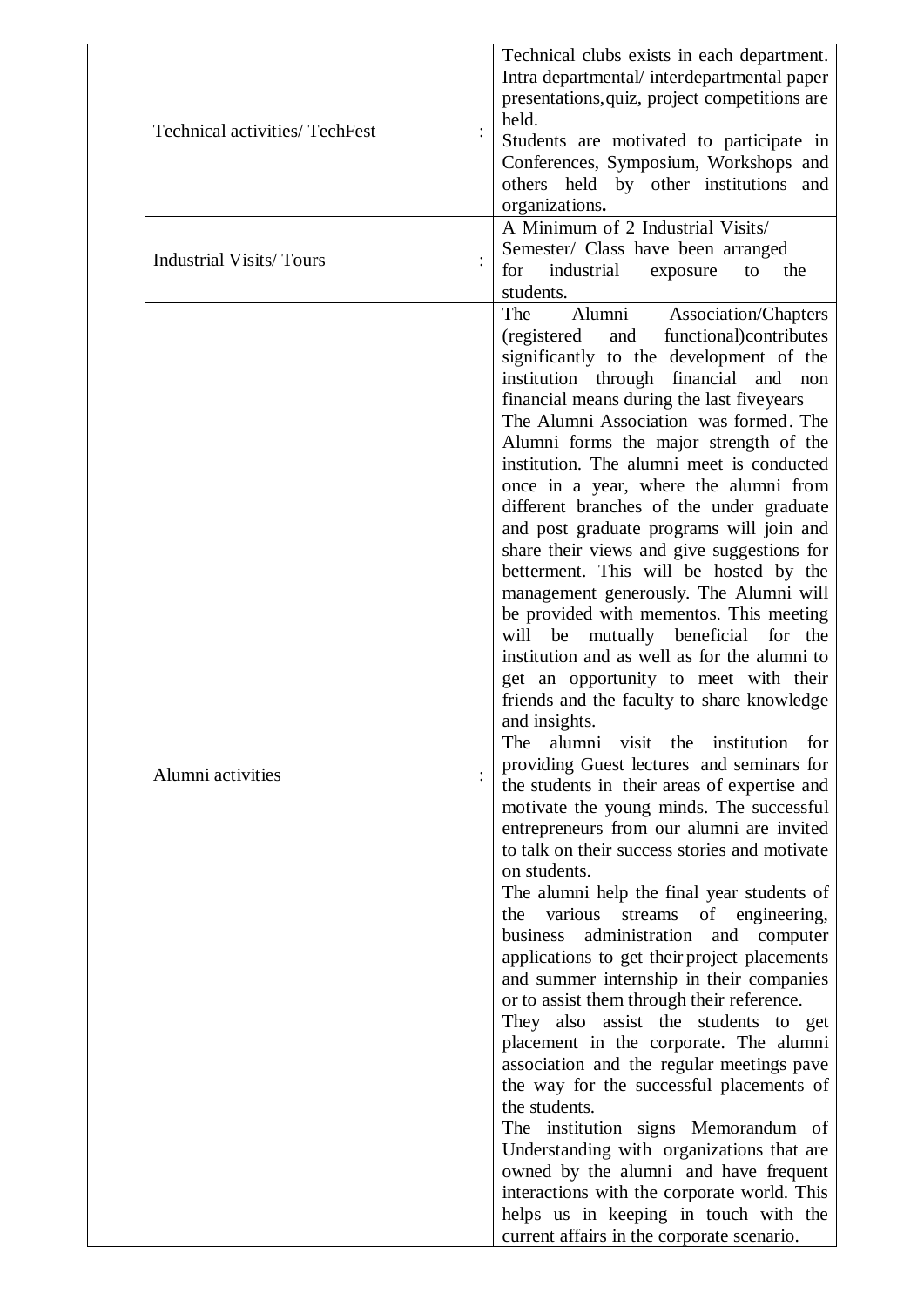|    |                                                                                        |                | <b>Counseling Mentoring</b>                                                                                                                                                                                                                                                                                                                                                                                                                                         |
|----|----------------------------------------------------------------------------------------|----------------|---------------------------------------------------------------------------------------------------------------------------------------------------------------------------------------------------------------------------------------------------------------------------------------------------------------------------------------------------------------------------------------------------------------------------------------------------------------------|
|    |                                                                                        |                | Faculty member<br>act as counselors /<br>mentors to small groups of students to<br>guide them in their curricular/co- curricular<br>activities and in their personal advancement<br>as well.                                                                                                                                                                                                                                                                        |
|    | <b>Career Counseling</b>                                                               |                | Students are motivated to opt for higher<br>studies and take up competitive exams like<br>GRE, GATE, IAS exams. Special coaching<br>classes<br>for<br>the<br>above<br>exams<br>are<br>conducted in the campus for the interested<br>and eligible students by the training and<br>development cell of the institution.<br>Special seminars and workshops<br>are<br>conducted for career counseling.                                                                  |
|    | <b>Medical facilities</b>                                                              |                | Available                                                                                                                                                                                                                                                                                                                                                                                                                                                           |
|    | <b>Student Insurance</b>                                                               |                | Available                                                                                                                                                                                                                                                                                                                                                                                                                                                           |
|    |                                                                                        |                | <b>Teaching Learning Process</b>                                                                                                                                                                                                                                                                                                                                                                                                                                    |
|    | Curricula and syllabus for each of the<br>Programmes as approved by the University     | $\ddot{\cdot}$ | Institution<br>is<br>affiliated<br>Our<br>Anna<br>to<br>University, Chennai, Tamil Nadu.<br>The<br>curriculum of UG $& PG$ programmes<br>prescribed by the Anna University comprises<br>of Humanities and Social Science Courses,<br>Basic Science Courses, Engineering Science<br>Courses, Program Core Courses, Program<br>Elective<br>Courses,<br>Elective<br>Open<br>and<br>Mandatory courses.                                                                  |
| 15 | Academic Calendar of the University                                                    |                | Every semester Anna University prescribes<br>the academic calendar for all affiliated<br>institutions. Based on this academic calendar<br>the institution prepares the academic calendar<br>and schedule of activities throughout the<br>semester and better align with the University<br>well-prepared<br>schedule.<br>The<br>academic<br>calendar circulated to all faculty members,<br>non-teaching staffs and students during the<br>beginning of the semester. |
|    | Academic Time Table with the name of the<br><b>Faculty members handling the Course</b> | $\ddot{\cdot}$ | In the time table, each day is allotted with<br>four periods of fifty minutes in the morning<br>session and four periods of forty five minutes<br>each in the afternoon session. Along with the<br>regular lecture hours, additional hours are<br>allotted for tutorial, training and placement<br>library<br>enhance<br>and<br>to<br>self-learning<br>performance.                                                                                                 |
|    |                                                                                        |                | In each semester, as specified in<br>$\bullet$<br>course delivery plan, two Unit tests,<br>two cycle tests and a model<br>examination are scheduled.<br>Table shows the details of various<br>$\bullet$<br>direct assessment tools and it's<br>portions.                                                                                                                                                                                                            |
|    | Internal Continuous Evaluation System and<br>place                                     |                |                                                                                                                                                                                                                                                                                                                                                                                                                                                                     |